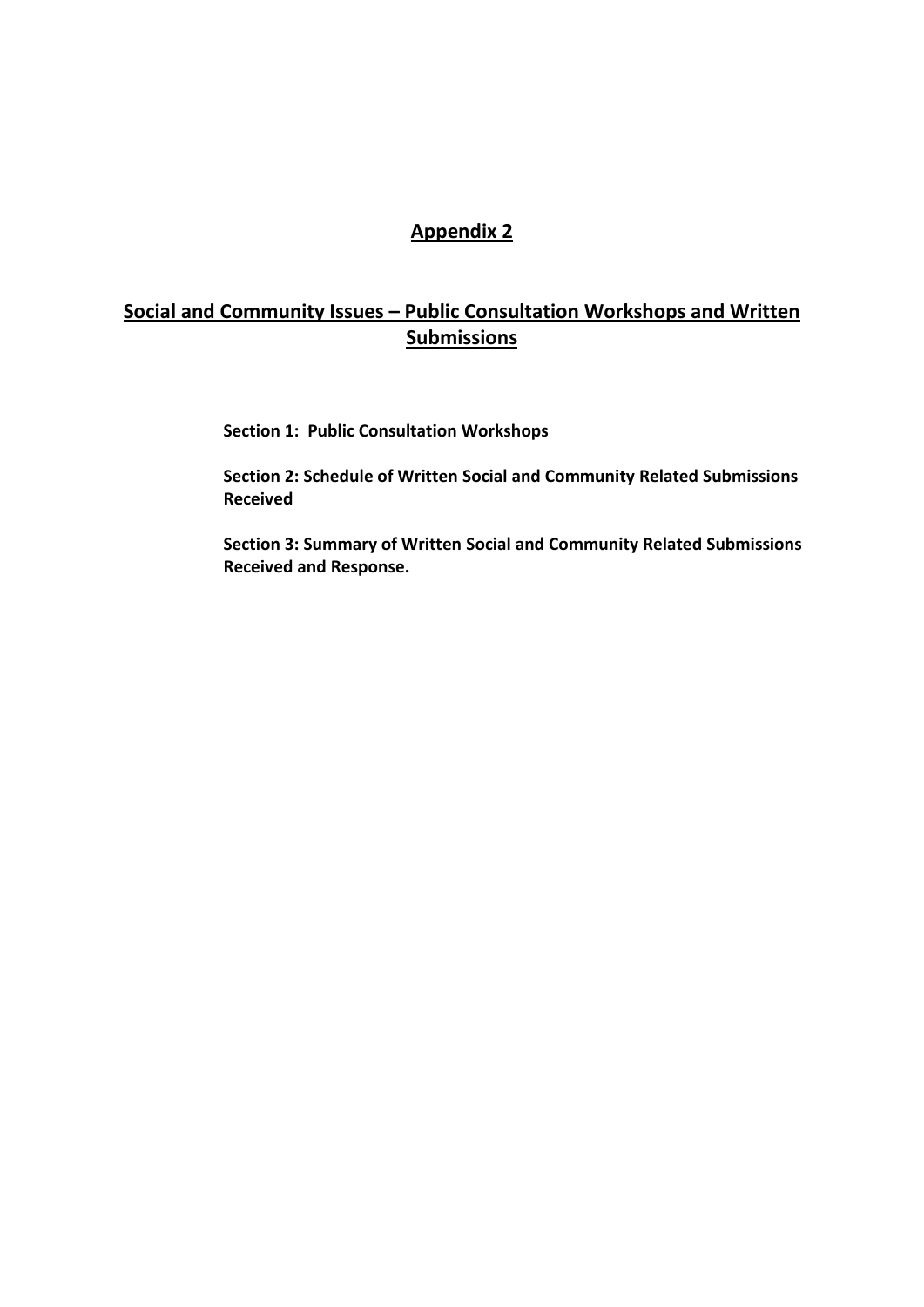## **Feedback on Poverty, Disadvantage, Social Exclusion and Sustainable Communities – Public Consultation Workshops**

## **Co. Tipperary Local Economic & Community Plan – Phase 1**

It was recommended at the Local Economic & Community Plan (LECP) Workshops that every goal in the LECP should have a timeframe and be measurable. Issues highlighted as priorities to be addressed at the LECP Consultation Workshops are as follows:-

#### **1. Fuel Poverty and alternative energy opportunities:-**

- Promote farmers to plant trees for future fuel and alternative energy products/energy savings  $\bullet$ as potential farm income supplements and for future sustainability
- Energy Opportunities local self sufficiency  $\bullet$
- Fuel Poverty is a key issue  $\bullet$
- Some farmers in Italy make more income from alternative energy than farming  $\bullet$
- Tipperary Energy Agency Programmes re community supports should be supported all over  $\bullet$ the county
- Social Economy projects could be developed re fuels poverty initiatives
- Alternative energy projects should be supported for community halls to keep running costs  $\bullet$ down
- Alternative energy and efficiency programme for community groups and community facilities needed to reduce running cost and the associated fundraising for groups
- Windfarms **-** Windfarm being developed should be based on a community model such as Templederry community windfarm or Drombane Upperchurch Energy Team or the Aran islands model. Fuel Poverty and alternative energy opportunities
- Fuel poverty support energy efficiency in areas develop the north Tipperary project for the whole County
- **2. Building sustainable Communities, Community and Civic Engagement:-**
- Participation More Community group need to be linked in with the PPN. There is still a need  $\bullet$ to get word out there what's PPN is about. Agencies have a role to promote it to their user group.
- Social networking is a priority.  $\bullet$
- $\bullet$ Better Use of Community Halls – fund and support activities/ recreational/economic /social/health/connecting/ - support groups to develop activities plans for halls – community development for groups to build capacity
- Give funding support to community halls who have demonstrated a programme of activity support groups to make halls more comfortable, accessible for people with disabilities including power chairs (not just minimum accessible guidelines – need bigger accessible toilets), support to develop kitchens to provide community services, community shops where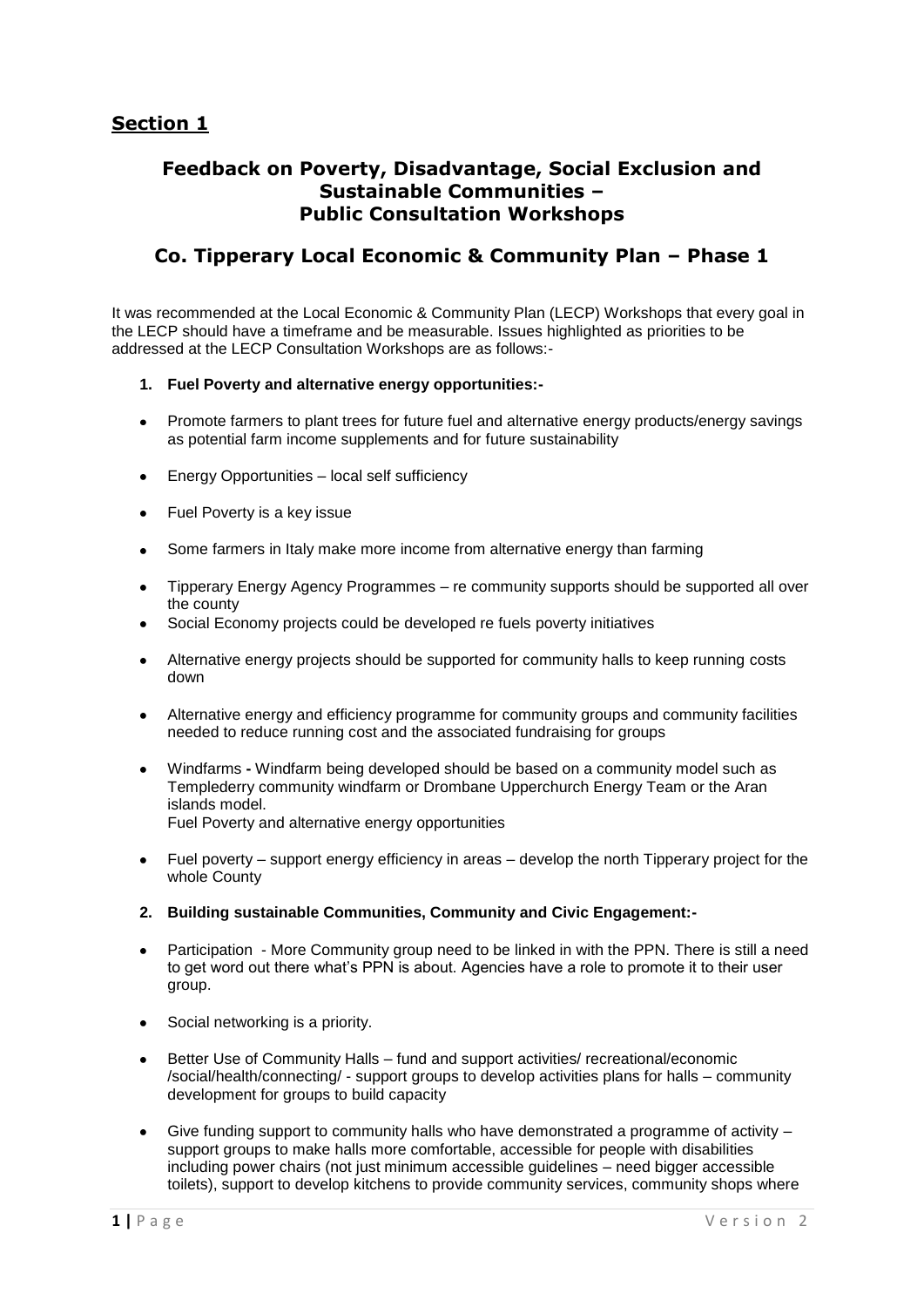no shop exists in community , community café, youth café

- Share best practice and learning among communities and create networks for this sharing of  $\bullet$ best practice
- Community Development and capacity building needs to be developed and resourced  $\bullet$
- Support animation and development of community groups  $\bullet$
- Link young people to groups in their community  $\bullet$
- Promote programmes at community level that encourage retired people to volunteer and  $\bullet$ contribute to community life
- Could create jobs in Social Economy to address Community Needs supports for older  $\bullet$ people – younger people
- Support and training needed for Community Groups to develop social economies
- Need to support cost re running cost/activities for community groups who are delivering  $\bullet$ services e.g. services for the elderly
- Social communities projects groups supported by agencies to deliver services in community –older person services/youth services/recreation
- Buy Irish/local Campaign needed and people don't see implication of not supporting local  $\blacksquare$ shops/farmers
- Council should develop a policy re allocation of council owned lands so that communities can develop community, social and recreational projects which will in turn build sustainable communities e.g. Carrick United – need playing fields /resources – could council allocate lands for pitches (lease land to communities for recreation – Carrick United is a social inclusion project – have over 200 kids under 12 playing soccer in the club but are at full capacity unless we can get additional pitches)
- Great community spirit in Carrick but because of Carricks geographic location it is often  $\bullet$ ignored by policy makers
- Communities need to be supported re development of project especially ones that have social  $\bullet$ inclusion focus - Many sports clubs have social inclusion focus – with a small amount of money and resources they would be able to increase their activity in these areas – clubs need to be supported and trained re targeting hard to reach groups
- Give street back to people make town more attractive to bring people back into the town Make town more attractive and encourage more people to live in town centers
- Training and access to training and progression opportunities in areas that have transport  $\bullet$ issues – training should be available in the Town(Carrick) as its too hard to access training outside of town
- Volunteering:
	- Volunteers need to be supported to participate.  $\bullet$
	- Reduce obstacles to volunteering.  $\bullet$
	- Eg.PPN requires a lot of volunteers-commitment required is huge.  $\bullet$
	- Agencies need to support community greater to build capacity.
	- May be some services that shouldn't be provided by community & voluntary-so much required of volunteers.
	- Reduce paper work/red tape for small grants.
	- There are extreme levels of poverty in County Tipperary. Tesco food cloud provides a free food service in Clonmel and the volunteer centre link with that.
	- The worth of volunteer and underestimated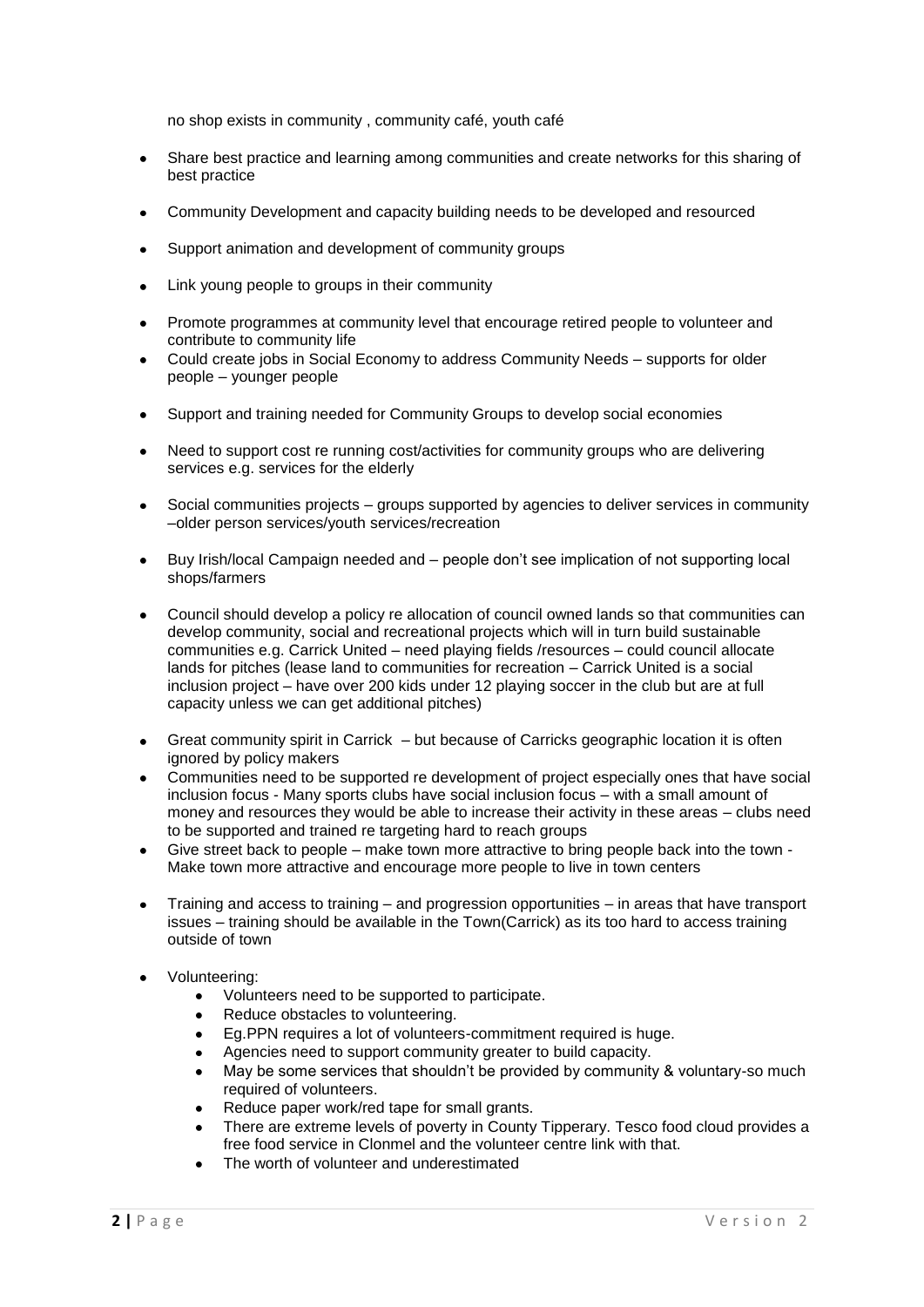- **Challenges for Community groups -** There is a lot of bureaucracy facing community groups, in order to fundraise, you must have charity number. Compliance with the governance code is very difficult for groups and yet they know that they must comply or they may leave them self open to having a case taken against them etc. The energy of community organisation is sapped by complying with so many rules and policy. Sometimes matter of finding people in right agency with an interest in a project can get around this
	- **Social enterprise -** Social enterprise-less than 15% of the core funding of the Clonmel Resource centre is central funds or by any agencies. This is a sector that needs to be supported in the county.
	- Empowering groups/individuals by supporting at very local level with tangible supports re community development, education & Training opportunities
	- Focus on developing skill and employment opportunities  $\bullet$
	- Should be very small and small SME Focus homegrown that's what will make the iobs.
	- Support Community development and groups to develop Social Enterprise programmes that could deliver community services for the elderly, young people, general community
	- Support Town Centre Policies & village enhancement/focus on age friendly towns/pedestrian streets to bring life back into town centeres
	- Support development of Craft, food and activity Trails
	- TUS could be used to support delivery of community services e.g. services for elderly and not just environmental works
	- Communities need to be sustainable opportunities for social economies in communities to support sustainability
	- Opportunity for social economy projects in heritage e.g. social museum
	- Co-OP link to smaller Co-Ops to support groups re development of social economies and support people to set up Co-Ops and social economies in communities
	- Should be more focus on community development and support communities to develop plans/projects and to deliver services
	- There is a need for more community development workers to support community development /engagement etc.
	- Focus on Geographic Areas of deprivation
	- Local Authority/estate groups how can we empower groups to participate in these structures / opportunity to engage communities through these structures / community houses could be a key resource in estates especially in area of deprivation
	- We need to look at future planning and develop living and sustainable communities
	- Support more Community Houses in estates work with groups to provide community development supports and activity supports
	- Need to get people living in communities/towns /villages so we can keep services sustainable communities
	- Groups are forced to be more concerned about making facilities economically viable rather than being socially inclusive - groups should have different rates for different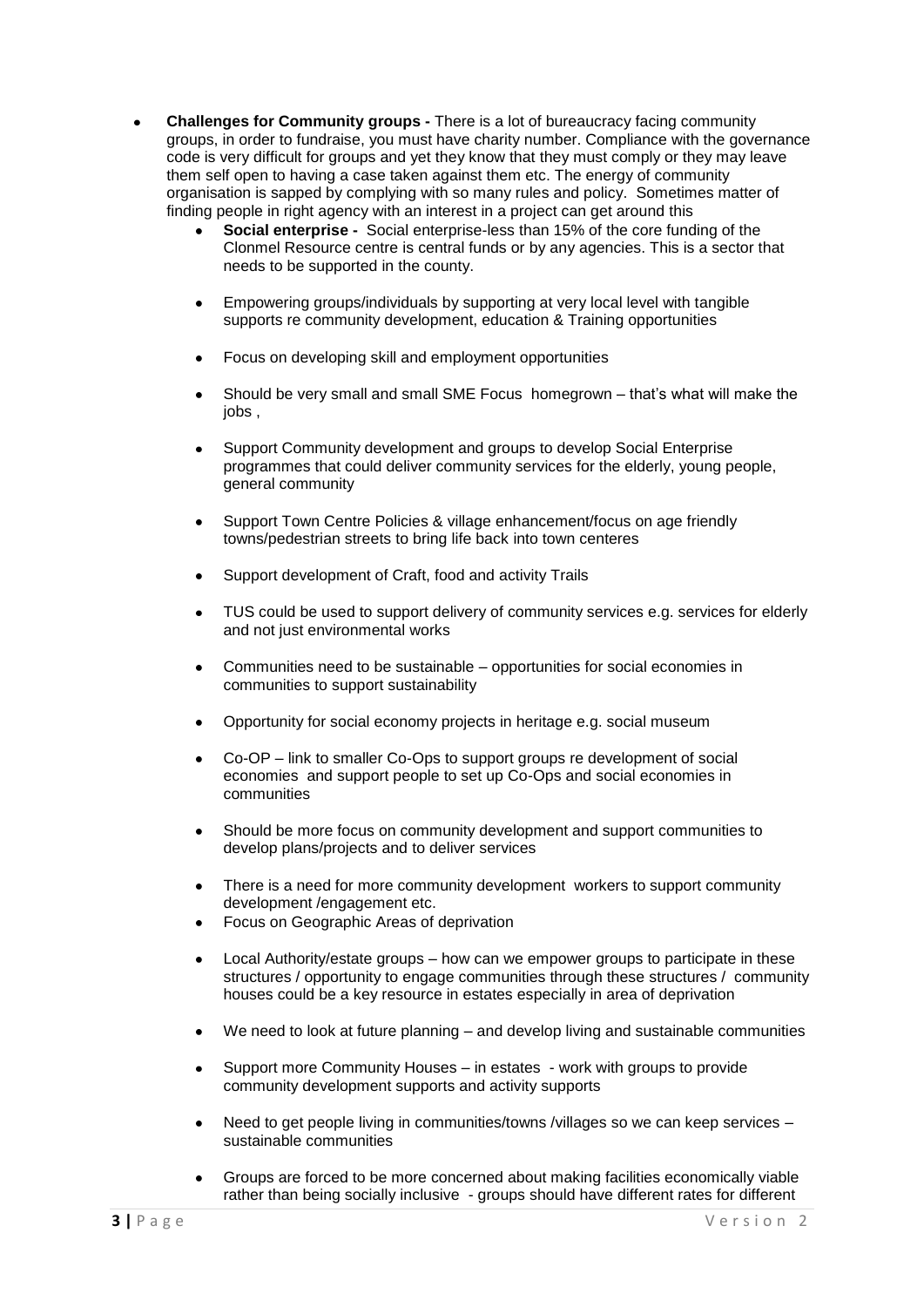groups depending of ability to pay

- Support groups to be able to run sustainable community facilities that are inclusive
- Re-education of Groups re using Halls and developing activity plans for community halls
- Focus on empowering individuals and groups Land, Labour , Capital empower labour and entrepreneurship
- Plan should energise people and should focus on empowering people LECP should focus on capacity building and supporting and empower groups
- TUS Scheme community groups need to be educated about how groups could  $\bullet$ make most of these schemes – good for individuals as well, gives people a purpose – 12 months too short
- Sustainable living Bring people into self sufficiency
- Less focus on building/use existing facilities/more focus on activities/and empowering of people
- Support groups to make most of their facilities help to develop business/social economy plans for community facilities
- Community Halls to expensive to rent because groups have big loans to meet and there is pressure to cover costs
- **Community Leadership, capacity building and issues for community groups**
- We need to develop Community leadership and ensure that leadership development is built into groups so that they avoid stagnation of leaders in the group. Communities need leaders to drive actions and they need to be supported – community Houses need to be developed especially in the Northern part of the county where three are no community houses.
- Community Development Initiatives should not be just for social estates-private estates should be able to access supports as well. There is a need to use the large green areas in estates better.
- Community work and active communities prevent problems, where unemployed people are more engaged, they continue to be more employable, and there is a reduction in less mental health issues and less drain on services
- Mens' Shed gives men something to do. At the moment the age profile of the men in the Borrsokane shed are older, mostly retired . The men's shoed would like to see a support network from Agencies (LA & ETB). The LECP needs to be flexible to allow for change in the profile and that and funding line not to so specific to exclude certain groups.
- Garda vetting is a long process, this and other bureaucracy is difficult for groups– community alert is being taken over by Pobal and this is a concern for groups that are anxious about the associated administration. CE scheme needs to be central administered each MD area so that small community organisations are not carrying that responsibility of administering the scheme
- $\bullet$ Groups feel there is a lot of red tape for small bits of funding – this holds work up - Red tape for funding – common sense should be applied
- Insurance –County Council should insure every group in the community big barrier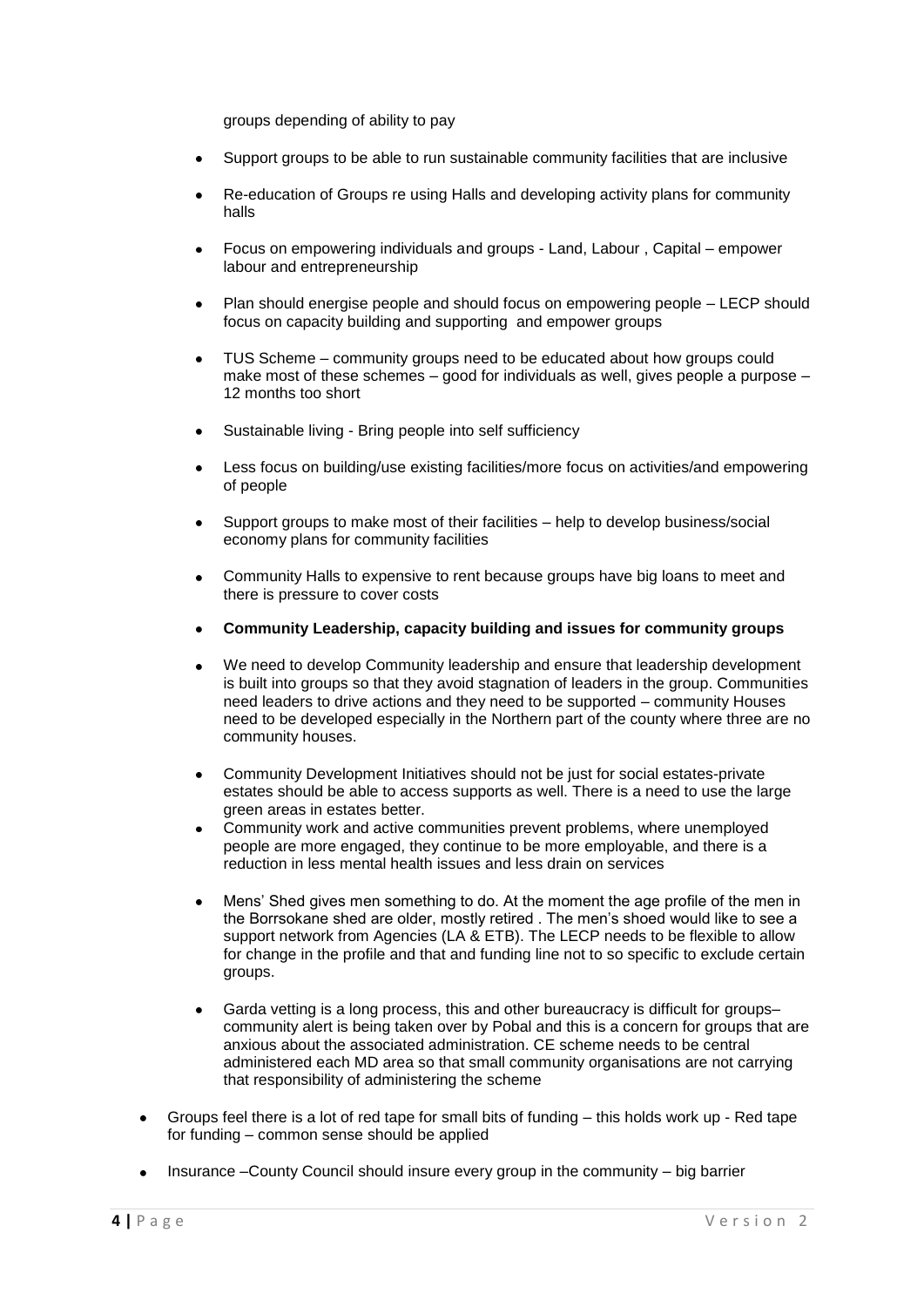- Funding organisations Rigid re distribution of funds
- Funds could follow level of activity
- Community supported to deliver local services. Too dependent on national strategies need local plans and ownership at local level to see how communities can deliver some supports/services
- $\bullet$ Focus on local - plans and local opportunities
- Community –capacity building needed for community & voluntary sector, local services could  $\bullet$ be developed but need capacity building
- Further Education/life long learning opportunities need options accredited /non accredited  $\bullet$ / skills based
- Community at local level should have a role in providing awareness and information
- Strengthen communities to deliver and provide services  $\bullet$
- Meitheal focus and support communities to work together  $\bullet$
- Community loads going on in each local area but no clear picture of what is being done by C and V sector in the whole county – needs to be acknowledged and supported and a value put on it
- Isolation how do you develop communities and individuals and engage in bigger estates needs to be resourced
- Volunteers Tax credit for volunteers  $\bullet$
- Support volunteering and acknowledgement and recognise
- Capacity building of Community and Voluntary sector to re-energise C and V Sector
- Adult education can meet some of needs but people not that aware of it  $\bullet$
- C  $+V$  CAVA wants to be included and recognised as C&V nominating forum discussion  $\bullet$ about LECP having to follow national Policy and national policy is that new PPN is the nominating body for C&V sector
- **Facilitating community groups -** Local Community groups are coming up against subjectivity and bureaucracy which can make it difficult for them. Local people are expected to be experts on employment law, insurance, procurement and governance before they move to develop a project, it's not realistic. Communities want to develop services and facilitates for their won areas but they need to be helped not hindered by legislation and agencies. Community groups can provide access to expertise from their own community and this need to be recognised and utilised.

#### **3. Rural Ireland**

- Rural isolation is a real issue, many older people are alone and afraid and there are been an  $\bullet$ increase in break-ins. Community Leaders or staffs are needed to run groups for older people in rural areas. Where a CE worker is working with older people the one year CE Scheme are a disaster. There needs to be consistency on handover so that trust is maintained.
- Declining infrastructure and services in rural areas– programme needed to build sustainable communities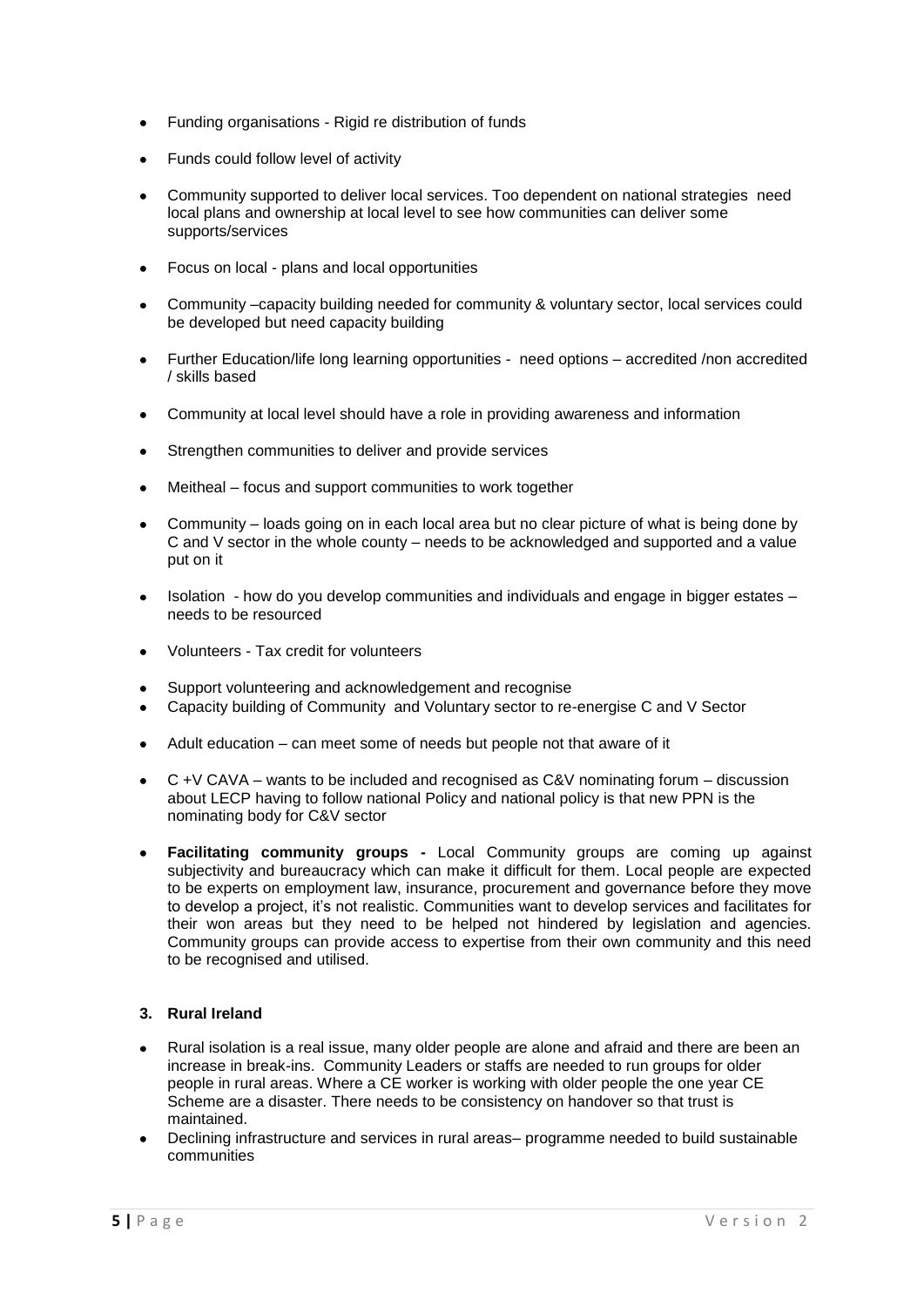- Rural Ireland not a national priority
- Declining villages/towns –centres of communities disappearing local shop/ pub/ post office
- Rural Villages many have no playground playground help build sustainability local shops etc
- Village enhancement schemes needed footpaths
- What could be d one re supporting rural Ireland  $\bullet$
- Tax incentives for centers/villages to keep village centres alive  $\bullet$
- Village needs facilities  $\bullet$
- Promotion around micro enterprise , even part-time work  $\bullet$
- Need to have social communities bringing services e.g. community kitchens, recreation  $\bullet$ projects, walking areas, less obesity
- need safe walking routes in villages/rural areas would also build sustainability and bring people out to the villages
- Rural Social Activities needed
- **Rural and Local Shops -** The value of shop in rural areas is phenomenal and the retail provision could be liked to other services such as being a key hotspot for broadband provision, library services, information hubs- close to playground and community facilities e.g. rathdowney saw an increase in retail when a good destination playground went into the village. Have an area in the shop that could be used as a youth cafe or older persons groups on different mornings maybe with reduced proves tea/coffee (e.g. €1 per cup). Local shops should be linked in with trail development so that the trails pass by the shop and caters for walkers. The shop could all be facilitated to linked with community halls and facilities to such as catering for communions, funerals etc so that money is kept in the community. Rural Towns – Carrick -If a town looks well – industries come and there is investment – lots of closed shops in Carrick and it put off investors – need to look better and have better amenities in town centeres
- Deprivation-stats-will rural areas get lost  $\bullet$
- Should be focus on rural isolation and rural areas
- Safety and security-victims of crime-more support for victims-need to be supported in the community-more community based supports
	- Rural Isolation is a key issues tackle those areas and lobby government re rural services etc
	- **Rural Services and Isolation -** There does seem to be an increase in the urban rural divide and the closure if services in rural areas are leading to isolation. There is no bank in Borrosleigh, Cappawhite, Templemore no services/ the closure of rural creameries was a big blow to the rural economy as was the post offices. Many of the farm accidents are taking place on large dairy farmers where the famers are working alone and they are very busy and possibly dangerous short-cuts get taken.
- **4. Youth**
- **Young people -** It is important to link in with young people and make them feel a part of the Community and know the groups. Community organisations have to engage with young people maybe through Transition Year but young people have to be engaged with youth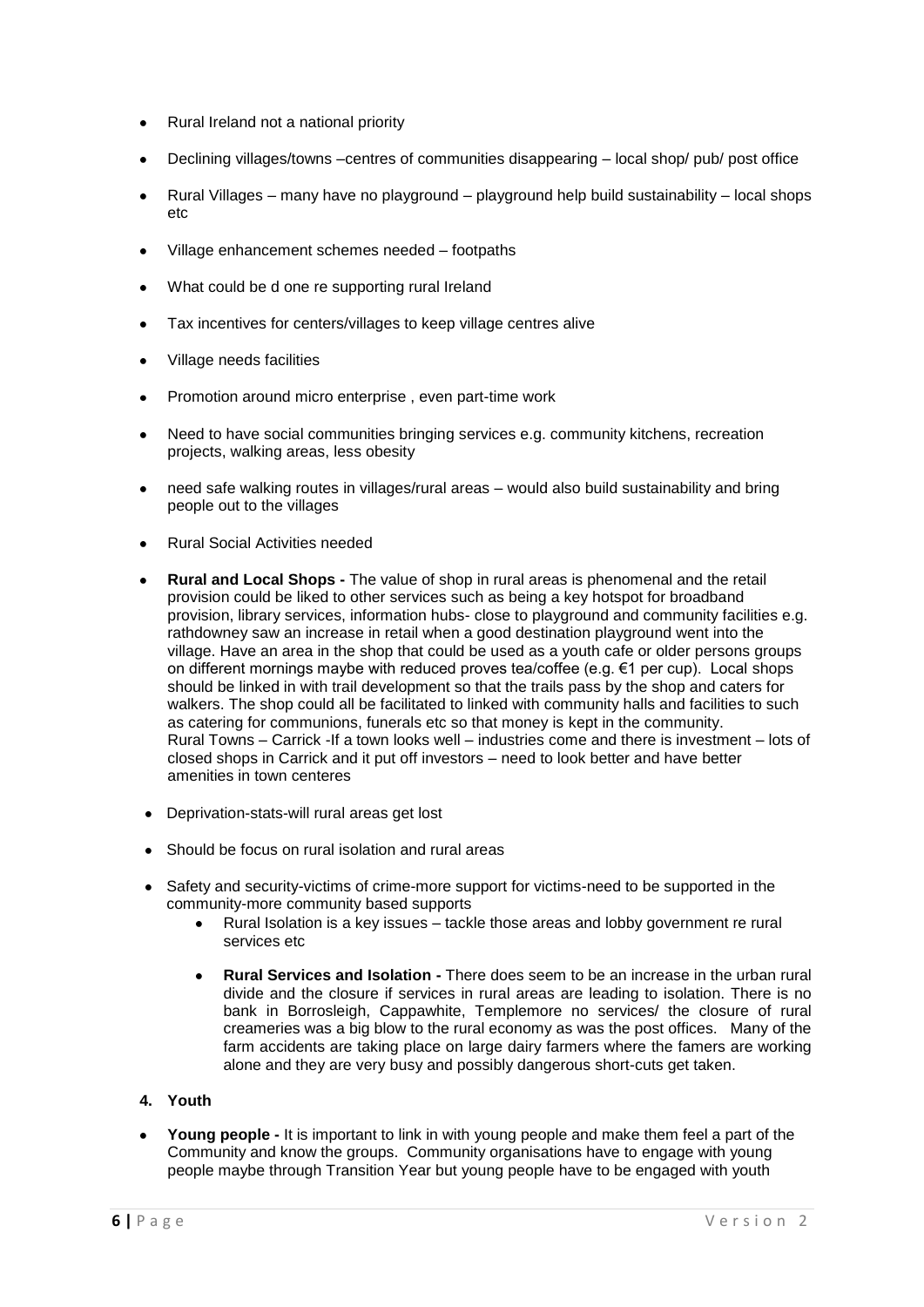friendly methodologies.

- **Youth unemployment -** Youth entrepreneurship should be promoted and youth unemployment must be prioritised.
- Youth Unemployment key issue young people want Jobs not to be 'socially included/
- Youth unemployment lack of training Centre in Carrick-on-Suir and lack of alternative  $\bullet$ routes for early school leavers. Transport an issue for young people getting to training/education
- Disadvantaged young people do need extra support we can have groups for all but  $\bullet$ encourage disadvantaged young people to get and stay involved. There are bid issues around youth mental health. For young people lining in rural areas who are not involved in sport there is a huge isolation. Drop in Cafes do work and that is a fantastic model – it is inclusive good mix of social class etc. Lots of young people are disengaged from where they live and don't feel they belong. If we want to bring in and engage disadvantaged youth, then they need to be supported to do it e.g. mentors etc Acting Clubs and accessible music classes should be available
- **Homelessness/young people -** There is a hidden issue with homelessness in the county among 18-25 year olds – sleeping on couches (homelessness) under 23 only earning €Ì00 per week. The Homeless shelter in Thurles is full and none in South Tipperary. Option for 18 year olds coming out of care is Hostel in Limerick or Waterford and they are very vulnerable and open to drug abuse etc. The only service provision is Novas centre cover North Tipp and Simon in South Tipp (Clonmel) – especially young people coming out of care or prison.
- $\bullet$ Education for younger people on traditional crafts/skills/ food growing/ wildlife/ rural skills /biodiversity
- $\bullet$ Hobbies for young people – build capacity and skills – link young people to groups in their community
- $\ddot{\phantom{a}}$ Broadband very important – huge issue younger people/employment socially/connecting/sharing information
- Could create jobs in Social Economy to address Community Needs supports for older  $\bullet$ people – younger people
- Prevention services is essential for young people get in early to support young people at  $\bullet$ risk
- Young people and Parents need supports re: mental health & suicide  $\bullet$
- No place for young people to meet in Carrick (12-18yr olds) not a lot for them to do or  $\bullet$ places for them to meet up
- Social impact of cuts Youth project cut by 35% need to find way of resourcing to readdress impact of cuts – Youth projects cut to the limit – no spare capacities to deliver actions
- Youth projects under funded and can only deliver to a small number of young people at risk
- Services for young people not enough.
- Communities and support for hard to reach young people is a key issue.  $\ddot{\phantom{a}}$
- Skate park for Clonmel-for young people to hang out.
- Very little for young people to do in Clonmel recreationally.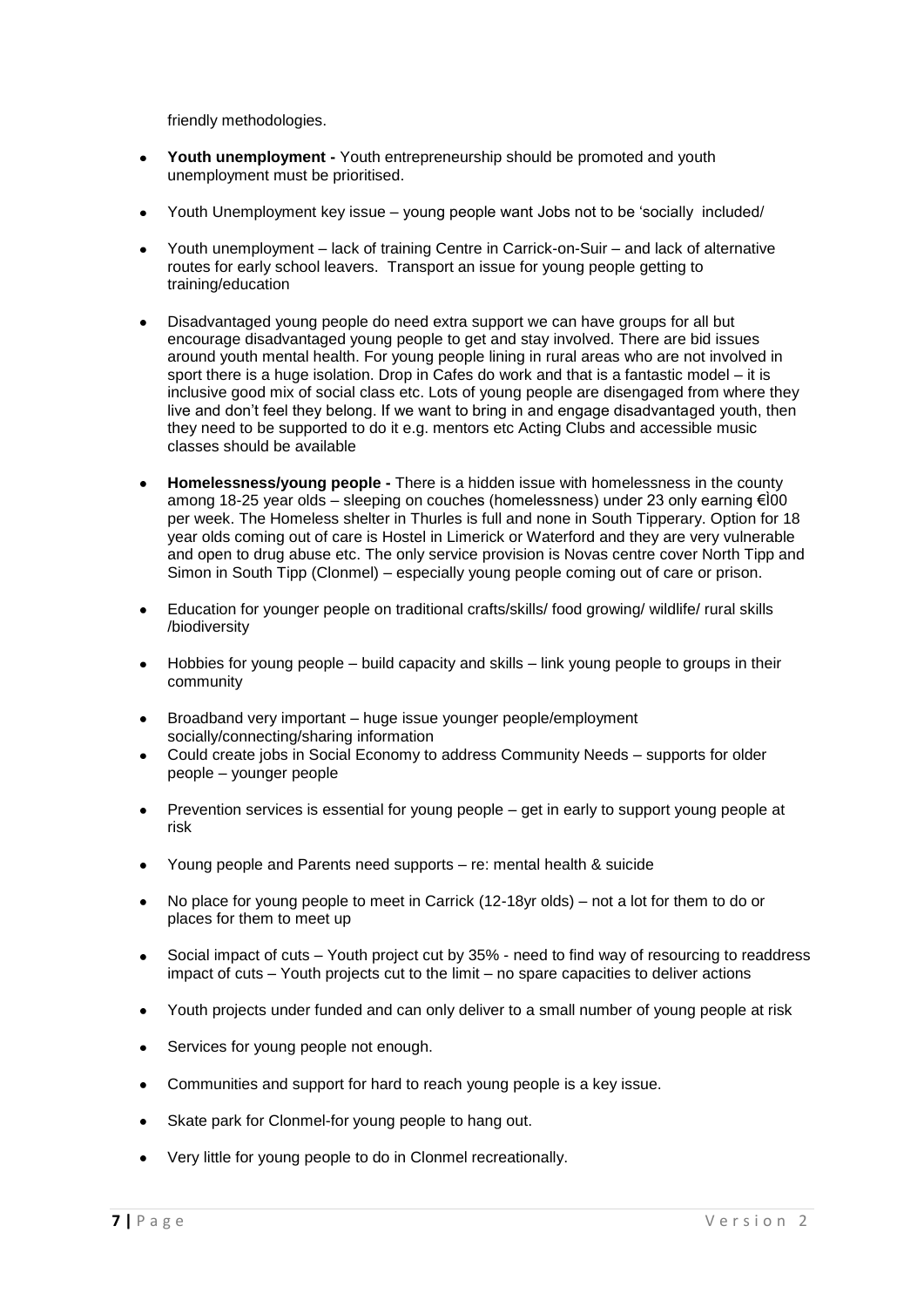Getting facilities/resources are slow-taken so long to get things going.

#### **Youth unemployment**:-

- Early school leavers-key priority.
- 2/3 years' unemployed- very hard to get them re-engaged.
- Many can't afford third level-very few other options.  $\bullet$
- My space/space for you/wilderness/soccer tournaments etc.
- Young boys
- Leader-business start-ups support.
- Drain of our best/educated leaving, key issue young people how do we come back from loosing these people especially if the economy develops
- Young People and traditional skills. Education for wellbeing not just jobs need to ensure all young people have a hobby or interest – not all kids are interested in sports or being competitive
- Need programme to link young people to volunteer in Community & Voluntary organisations could significantly enhance their practical skills and their CVs – many people even leaving third level find job placement difficult as they have no experience or practical skills developed
- Need projects like supported housing for people & young people especially after coming out of residential care
- Focus Community +Voluntary link to youth to help skills development and also the age profile of Community & Voluntary sector is mainly people over 50 – this needs to be addressed – need more younger people involved in community & Voluntary sector
- $\bullet$ Engagement with youth, sports great opportunity to support youth engagement – need to target more youth at risk – need to be resourced and supported in this area
- Youth supports underfunded  $\bullet$
- Long Term unemployment and Youth unemployment get back to education and then how to  $\bullet$ get back to work and linking with employers e.g. employers in Limerick
- Very little linage re job placements/ internships / work experience with companies in Limerick for people from Tipperary – lots of opportunities in these areas.
- Young people –lack of awareness of impact of substance-misuse on health –health  $\bullet$ awareness –results in mental health issues
- Restorative Justice Models its so under-resourced needs to be county wide
- Local Community Action needed re youth provision cant be a youth project in every area need volunteer led and community led provision for young people – need to get young people more involved
- Needs supports re young people and substance misuse/education
- Young People
	- o Support Comhairle to feed into policy
	- Capacity Building of organisations to engage young people with groups in C&V sector
	- o Age profile of C and V sector need to get volunteers from early age
- $\bullet$ Young People –education re Face book posts – don't realise stuff is there for life and employers look at it
- Youth Policy and inclusion is weak nationally needs investment not continuous pilot initiatives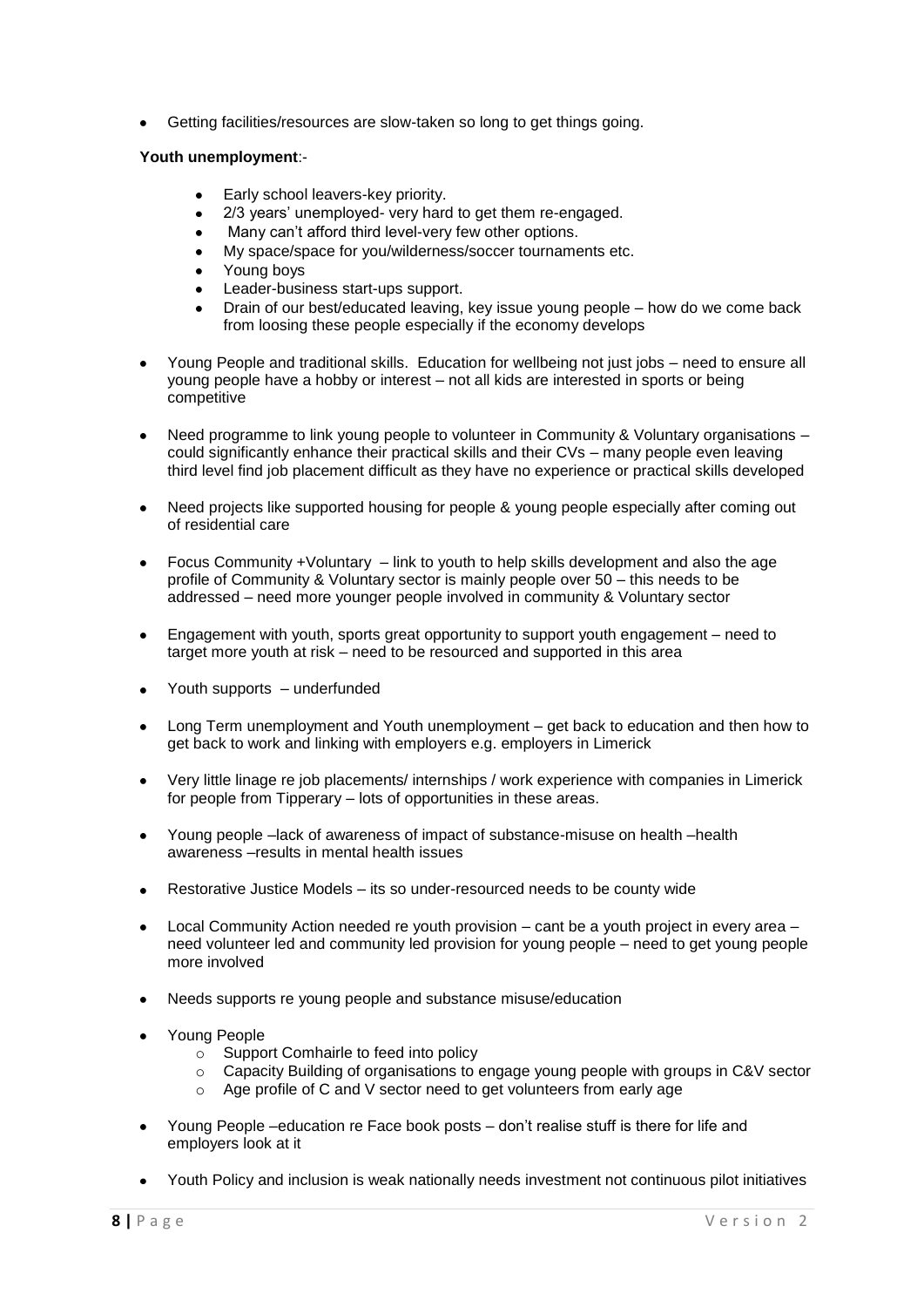- Youth –early intervention totally under resourced
- Local and Tipperary Youth Guarantee scheme needs to be developed
- TRYS –Work Winners project youth employment need more projects like this expand and support these projects
- Youth services could lead project re supporting C&V sector re youth participation
	- $\circ$  Nenagh 2<sup>nd</sup> Chance programme for young people(restorative justice) needs to be extended to other areas – need huge education re substance misuse – don't understand implication of conviction of their life until it is too late. Young People don't realise consequences
- $\bullet$ Parenting support – should be more integrated and parenting programmes should be seen not as a punishment dished out through the courts – programmes should be more universal and more accessible
- 5. **Vulnerable Families & Children -** Families need to be highlighted in the plan– lot of areas don't have a Family Resource Centre. The Children Services Committee will deal with families but there are all sorts of Families, not all have children
- Need education in Schools and in communities re healthy relationships.  $\bullet$
- $\bullet$ Emotional intelligence programmes at primary/pre-school/all levels should be supported.
- Low cost counselling organisation-counselling can be very expensive and for children.  $\blacksquare$
- Access to counselling e.g. Knockanrawley, Tipp town. Affordable-all over the county.
- Art therapy-restricted by funding-children and families that need therapy can't afford.
- Waiting lists for psychology services.
- Community Mothers Barracks in Clonmel-if we had a specific dedicated rooms r.e. parent and toddler rooms toddler with storage for wheelchair/buggies.
- Facilitation for rural mother toddler so they are mixed groups-resource parent/mother and toddler.
- Deficit of Family Resource Centres in Northern Part of County

#### **6. Unemployment / Poverty**

- Needs to be a focus on unemployment/people living in poverty marginalised communities
- Men's Sheds are a great resource for men especially for unemployed should be supported  $\bullet$ from the point of view of they are low cost, volunteer led, can be used as a key focus for targeting hard to reach men – could be supported re training and as a way of encouraging people to take up literacy supports/ training & education and supporting people re skills development so that they can get back into employment or part employment – there is an opportunity to link retired men/women with skills to the sheds to support re technical assistance/development of the mens shed and training and transfer of skills
- Cost of Childminding is a key issue barrier to work
- **Deprivation index -** Poverty depravation index excludes certain people for example if you are living in poverty in Cashel-you don't benefit from the same services that a person in a similar position in a RAPID area would. The deprivation maps show concentrated disadvantaged but other areas including rural areas also have many people who need supports but not is the same concentration. In one way there are more disadvantaged because they don't have the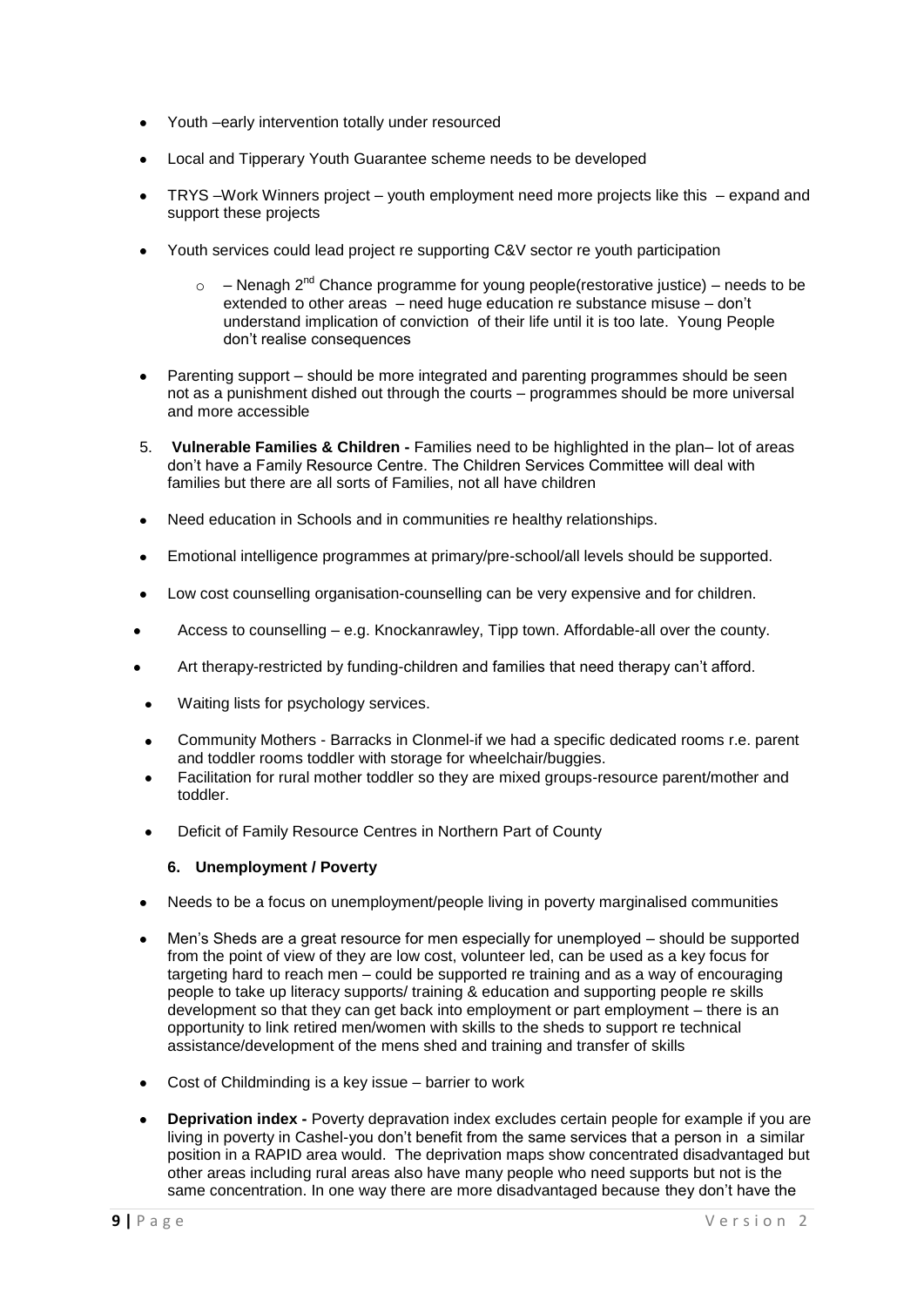same networks to support them. Socially disadvantaged people in every town. There

- We need to look at depravation index in relation to service provision so a area of highest deprivation may have many services while an area with quite not as high an index may have very few services where they are also needed eg there are a lot more services in Tipperary Town versus Cahir or Cashel – not even a social services building in Cahir
- Carrick has very high unemployment figures left behind by Clonmel
- Literacy levels are poor-need additional supports.  $\bullet$
- **Preventative actions -** Many of the plans to save money cost more money in the end for  $\bullet$ example, its cost more to keep people in jail or mental health care homes, prevention is always a cheaper options but it's difficult to access funding for preventative actions such as WRAP (Wellness and recovery action Plan) or working with first time young offender to break prevent a a crime cycle beginning.
- **Self Employed -** Self-employed people really are victims of poverty and there are some  $\bullet$ genuine hardship cases around the Clonmel area and probably county wide. Many formerly middle class people are the new poor.
- TUS and ETB training to up skill people is essential and has great opportunities for communities
- Skills need to have audit of skills need + what skills are there we are not keeping up with skills needs of businesses – training needs to reflect the skills required for jobs
- Put person first look at what skills people have and how can they be enhanced
- How far down deprivation list will we go how will they spread
- Specific focus on areas of most need
- Slieveardagh type Millennium Service needs to be replicated

#### **7. Education / Training / life long learning**

- Education is way out of poverty access to literacy support –still a fear/shame factor re  $\bullet$ accessing literacy supports – lot of services but difficult to get people to engage
- Hard to get information on what education/training opportunities exists across all  $\bullet$ organisations – all the options should be promoted in one central web site/ booklet /or by one agency so that people can get the information without having to look everywhere
- Education /Training doesn't always have to be accredited
- Encourage back to education hobbies just for social /wellbeing /mental health/personal  $\bullet$ development value
- Promote life long learning as a key action to support wellbeing of individuals/communities and  $\bullet$ the whole county
- Harder to get funding for Training Courses not geared at employment not as easy to get  $\bullet$ funding for training re predevelopment – capacity building of people
- Career guidance and job coaching needed for people to help support progression into training  $\bullet$ and jobs – service not available in the county
- Traditional skills training not as easy to fund and not that available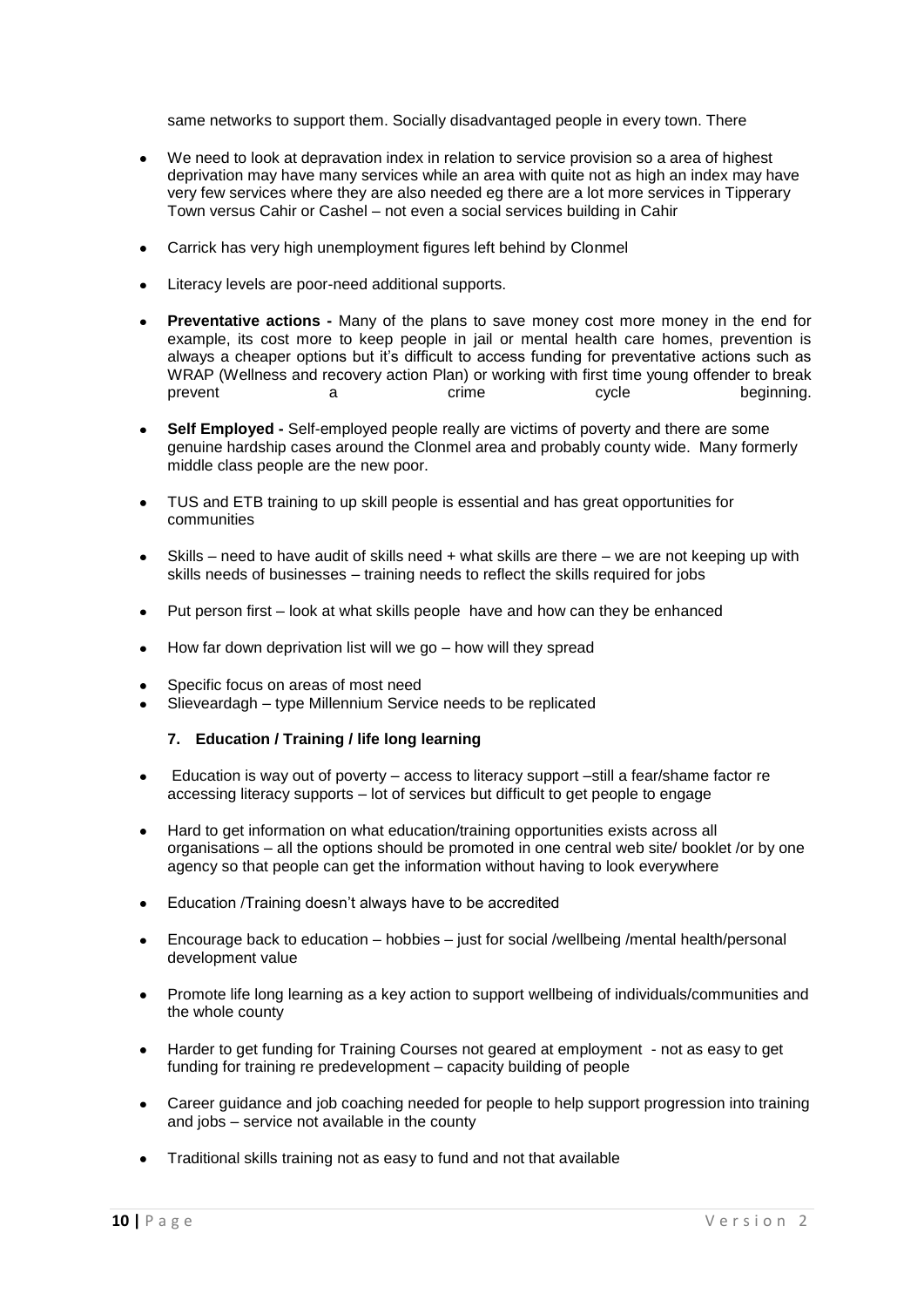- Need to support transfer of traditional skills new wool shops now developing around the county that do courses in traditional skills – need school programmes to support transfer of skills – could be linked to intergenerational projects in schools and also as a tool for integration of non Irish nationals as many eastern Europeans have great traditional textile skills
- No local welding training have to travel to Shannon access to training an issue
- Transport issue re education
- Need more courses locally
- Skills development is more important than knowledge can get the knowledge at fingertips  $\bullet$ from Google now – its more about applying the knowledge and practical skills – training should focus on skills development
- Even graduates don't have some skills e.g. common sense  $\bullet$
- Access to services/education/information is an issue often there is a service but people don't know about it – challenge to get information out to people who need it most, Level of awareness of services and what is available where and when –info campaign
- Getting info out to people about services especially rural and in urban –community and state services
- Isolation key issue both in rural and urban areas can be isolated in a town also if not connected
- Long Term unemployment and Youth unemployment get back to education and then how to get back to work and linking with employers e.g. employers in Limerick

#### **8. Broadband**

- Broadband needed at community level give people access to high speed broadband in community halls and local shops
- Broadband essential for schools many rural primary schools are disadvantaged because they don't have broadband good enough to run some programmes that require a suite of computers using broadband
- cost of broadband expensive to connect re.SME's –
- rural access to broadband –costly –limited in size and capacity National Broadband plan – Key for rural areas – rural Ireland left behind
- lack of broadband stops SMEs/industry developing
- broadband for rural Ireland does not appear to be a National priority
- Broadband very important huge issue younger people/employment socially/connecting/sharing information
- Lack of Broadband is a big issue for young people and all people
- Poor Wifi is also an issue
- Broadband Community Halls should be a broadband hub –with decent connection that  $\bullet$ would bring people into the community halls – e.g. young people for wifi usage etc
- Small village shops that are finding it hard to be sustainable should be supported to be a  $\bullet$ broadband hub – it might support them to bring in more customers if they have hot spots and free wifi.
- **Broadband and IT -** Rural dweller Broadband is important. We need a robust provider/ Providers should not take it on when they can't do carry it out. The poor level of broadband provision in the county does not support the policy of having interactions online only. A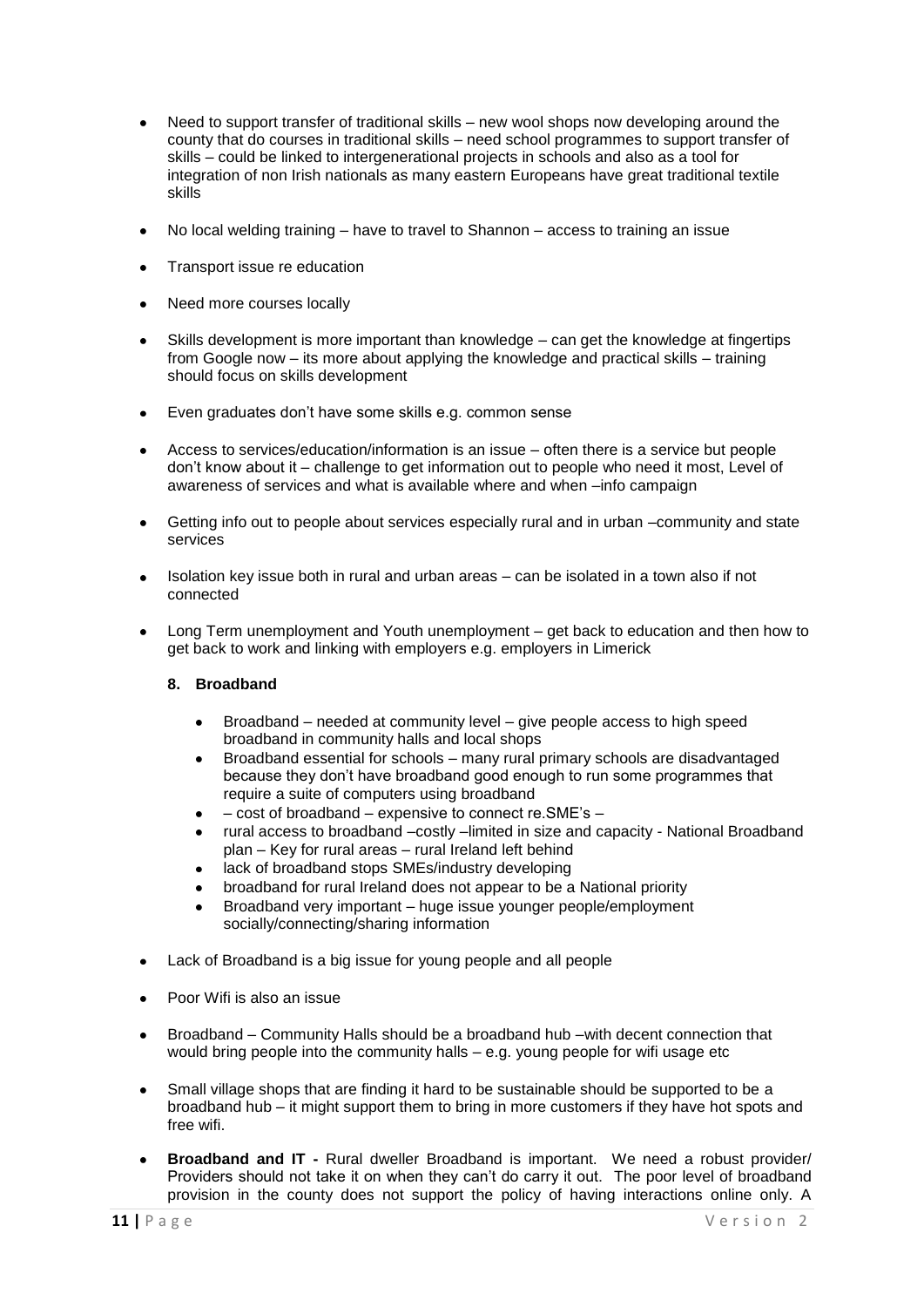solution may be to have Broadband hotpots developed where there is connectivity e.g. in local shops, halls

At government level they feel people can fill in forms online but that doesn't work for everyone for example the banks have cut staff and are relying on machines and technology but you can't replace face to face contact.

#### 9. **Community Safety**

**Community Safety** is a huge issue for communities and many rural Areas never see a quard

#### **10. Older people**

- Security is a key issue re Tipp Town for people living alone/lots of robberies/no follow up/older  $\bullet$ people targeted
- Older people-needed to be encouraged and take park in community.
- Age friendly county initiative needed.  $\bullet$
- Inter generation work r.e. living heritage.  $\bullet$
- Bealtaine festival.  $\bullet$
- Supports for grandparents in rearing children and family support.  $\bullet$
- Rural people living alone is a big concern  $\bullet$
- Older people changes between home help and carers could be social economy projects  $\bullet$ such as supports re gardening/light jobs etc for older people that home help and carers can't do etc.
- Access to services and isolation huge issue
- $\bullet$ Older people living alone
- More supports for older people to live on their own in their own communities in towns /villages/rural areas
- Home help not enough to help people to stay at home never going to be enough  $\bullet$ resources from the government – need more supports locally
- Social Economy projects should be supported to keep people at home and in their own  $\bullet$ community
- Could create jobs in Social Economy to address Community Needs supports for older  $\bullet$ people – younger people
- $\bullet$ Grandparents – playing a key role in rearing children now – supports to grandparents re this role

#### **11. Health**

- Need to have social communities bringing services e.g. community kitchens, recreation projects, walking areas, less obesity
- Physical and mental health. Pilot re bicycle bays in train stations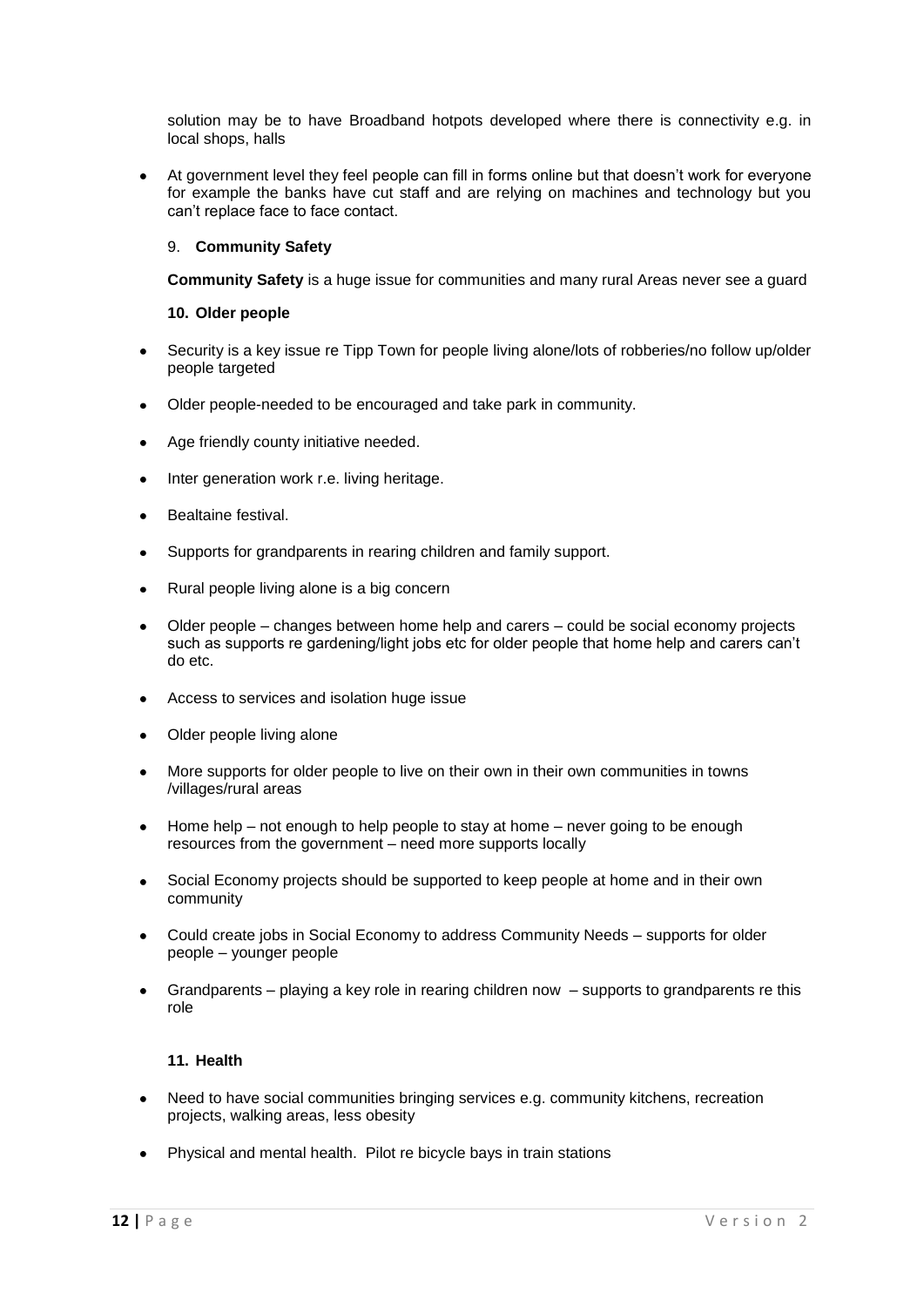- Need safe walking routes in villages/rural areas would also build sustainability and bring  $\bullet$ people out to the villages
- Mens sheds could be used as centre to promote health initiatives for men especially isolated men
- Mental health initiatives in the community need to be supported through communities /sports clubs etc
- Healthy Ireland document, healthy Tipperary strategy needed at local level based on health  $\bullet$ ireland document
- Needs to focus of children physical education is very poor e.g. walking, general health  $\bullet$ programmes need to be developed
- Healthy eating programmes for children and young people and the general population are  $\bullet$ needed
- Young women marginalised in rural areas –needs to be other options for young girls very little options if not involved in sports

#### **12. Mental Health:**

- Suicide massive issue-suicide greater –lot of them-need co-ordination of supportslots of organisations but people don't know where to get info.
- De-stigmatising mental health and accessing information re. Suicide prevention  $\bullet$ supports.
- Young families are living in poverty-poor housing-trying to meet needs of childrenparents living on their own and isolated.
- Positive mental health for mums and babies- support needed through community/schools.
- Drug situation with parents who have addiction is a key issue-difficult circumstances.
- R.e. psychology services access is a key issues great
- There is still a stigma around mental health
- The services for very poor for young people aged14-18 especially 16-18 year old-the services for 16-18 years are appalling
- Mental health accessibility services are poor –rural communities are excluded.
- Lack of rural transport is an issue. Co-ordination of medical appointments needs to take place. Primary care team has role here to co-ordinate group to ensure that appointments are the same days and people can access them.
- Action 9.1 of the Frame work document- there is a need to build social resilience into communities. WRAP (Wellbeing Recovery Action Plan) provides peer support for mental health. has a role here but there is a high level of bureaucracy and it is very difficult to access even small levels of funding. It appears that mental health is not a priority for funders
- WRAP is a cost effective intervention-very economically, it cost much less to provide peer led community mental health supports then have people hospitalised and that is what will happen. WRAP would like to have access to community house and some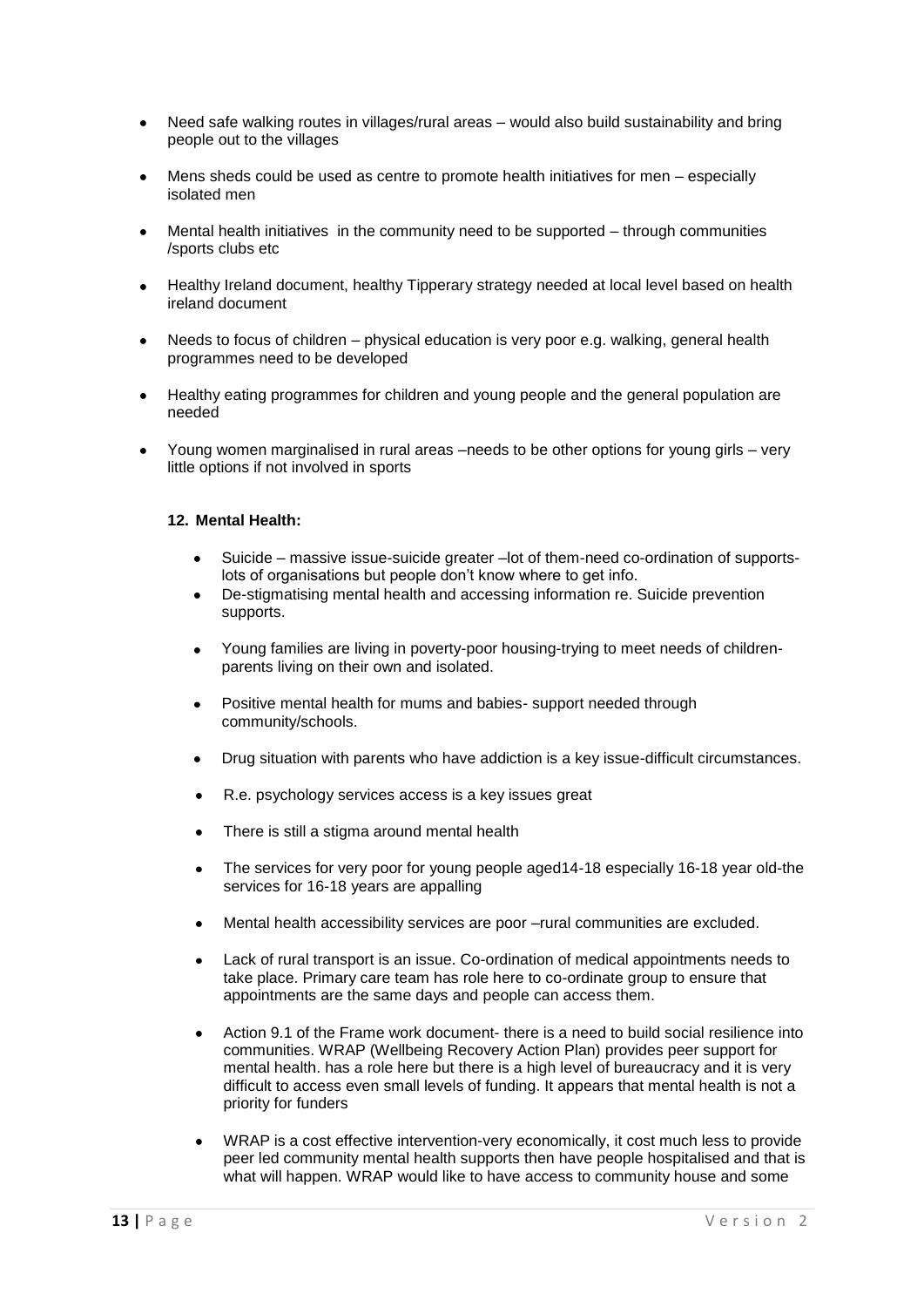financial support so that they can sustain the service.

Support community wellbeing and Mental Health – if people are supported to participate and are included and active in community – this enhances wellbeing and has a spin off for mental health~

#### **13. Substance Misuse**

- Very little training/supports for people on programmes e.g. after rehab Training /supports needed for people in recovery re drug/alcohol addiction e.g. extend making connections programme for people in Carrick – current programme is only a few hours a week
- Substance misuse a key issue Something needed/programme for people in recovery and  $\bullet$ need to have access to programmes re addiction treatments that are accessible
- SE Regional Drug & Alcohol forum  $\bullet$ 
	- Alcohol still a big issue drug/alcohol issue across all ages
- $\bullet$ Substance misuse -key issue which results in anti-social behaviour/family difficulties/ disengagement with services
- Take actions of National Drugs Strategy and see what priorities for Tipperary link with South East Regional Drugs & Alcohol Task forum
- South East Regional Drugs & Alcohol Task forum National Plan making connections programmes needed
- Making connections programme Entry level should be level 2 options don't set the bar too  $\bullet$ high
- Travel key issue to access services re: recovery/addictions
- 18-24-Drug problems is when drug problems start and from the ages of 24-30-drug problems  $\bullet$ get to chaotic level.
- Action 7.1 of the Framework document refers to reducing the level of substance abuse- $\bullet$ Regional Drugs Task Force is now moving to county base. They have the committee established already and they are looking for community representatives. They have liaised with PPN and want to establish a PPN linkage group.
- Drug services-The responsibility is with agencies to implement RDTF strategy.  $\bullet$
- The PPN need to be able to influence policy, on the JPC a role from the reps will be in  $\bullet$ relation to a policy of JPC for drug related litter and off licence litter.
- Action 2.2 of the Framework doc under the SI section refers to accessibility of services-Drug services are not accessible to many people who really need it.
- Nenagh  $2^{nd}$  Chance programme for young people(restorative justice) needs to be extended to other areas – need huge education re substance misuse – don't understand implication of conviction of their life until it is too late. Young People don't realise consequences

#### **14. Food/Poverty**

 $\bullet$ Food sustainability – programme to support people re growing their own food needed – from environmental/ sustainable/ obesity / therapy point of view - initiatives to help people to grow food – good for mental health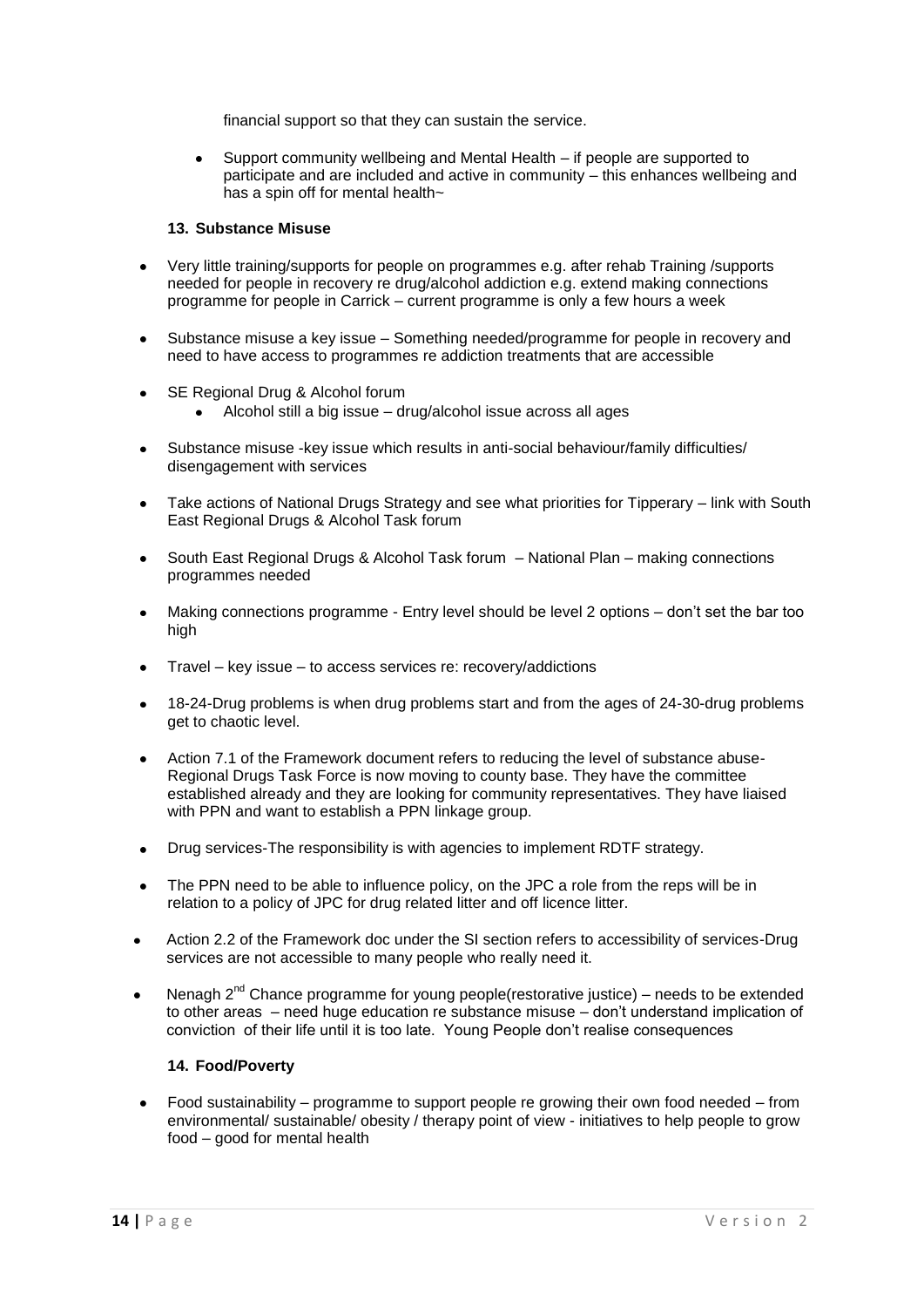- $\bullet$ opportunities for community gardens to build people's confidence and skills e.g. social farming projects
- even in cities in other countries people grow their own food children need to know where food comes from – builds an appreciation for local foods and develops the local buyers for the future
- people don't see the implications of not supporting local shops this programme would support local food development initiatives
- Ability to grow food is lost in current generation training doesn't need to be accredited,  $\bullet$ accreditation often puts people off in this area, they just want to learn how to grow food
- Food Education Programmes needed community based  $\bullet$
- Farmer's markets supports campaign to buy local Food Production and local initiatives should  $\bullet$ be supported
- Don't produce enough of vegetables Tax coming on Co2 emissions re beef farming  $\bullet$

#### 15. **Rural Transport**

- Doesn't cater for people working. Transport is a huge issue for accessing services. "Can't get to Clonmel from Cashel by 9.00am and the cost of running a car is very high
- cost and unavailability of transport services to get to training or work opportunities from  $\blacktriangle$ Carrick
- Transport is a barrier to participation in training and education and employment opportunities
- **Rural Transport -** The lack of rural transport is an issue for mental health service clients. It can be very difficult for clients, (also older people or those without a car) to make appointments. Homelessness is also an issue - sometimes clients want to be imprisoned so that they can achieve secure 'accommodation'. There is a difference between rent allowance and the cost of rent– finding rented properties at affordable prices is an issue for many (especially in Clonmel and Tipperary Town)

#### **16. Supported Housing - Rented Accommodation / Homelessness**

- **Young people -** There is a hidden issue with homelessness in the county among 18-25 year olds – sleeping on couches (homelessness) under 23 only earning €Ì00 per week. The Homeless shelter in Thurles is full and none in South Tipperary. Option for 18 year olds coming out of care is Hostel in Limerick or Waterford and they are very vulnerable and open to drug abuse etc. The only service provision is Novas centre cover North Tipp and Simon in South Tipp (Clonmel) – especially young people coming out of care or prison.
- Homeless issue in Carrick-on-Suir simplify process/from for people/homeless
- Availability of accommodation is difficult-rented.
- Re-housing of victims of domestic violence with supports-to stop the cycle-many are marginalised and find it difficult to get housing. - Supported housing needed until people are able to access housing on their own. - Mostly young girls/mothers- often in private housing-very bad conditions-supported living needed for 6 months. - Private housing in Clonmel in dire-very bad conditions- needs to be addressed. Needs projects like supported living project in Waterford. - If you have a difficult rental history, it's harder to get good rented accommodation.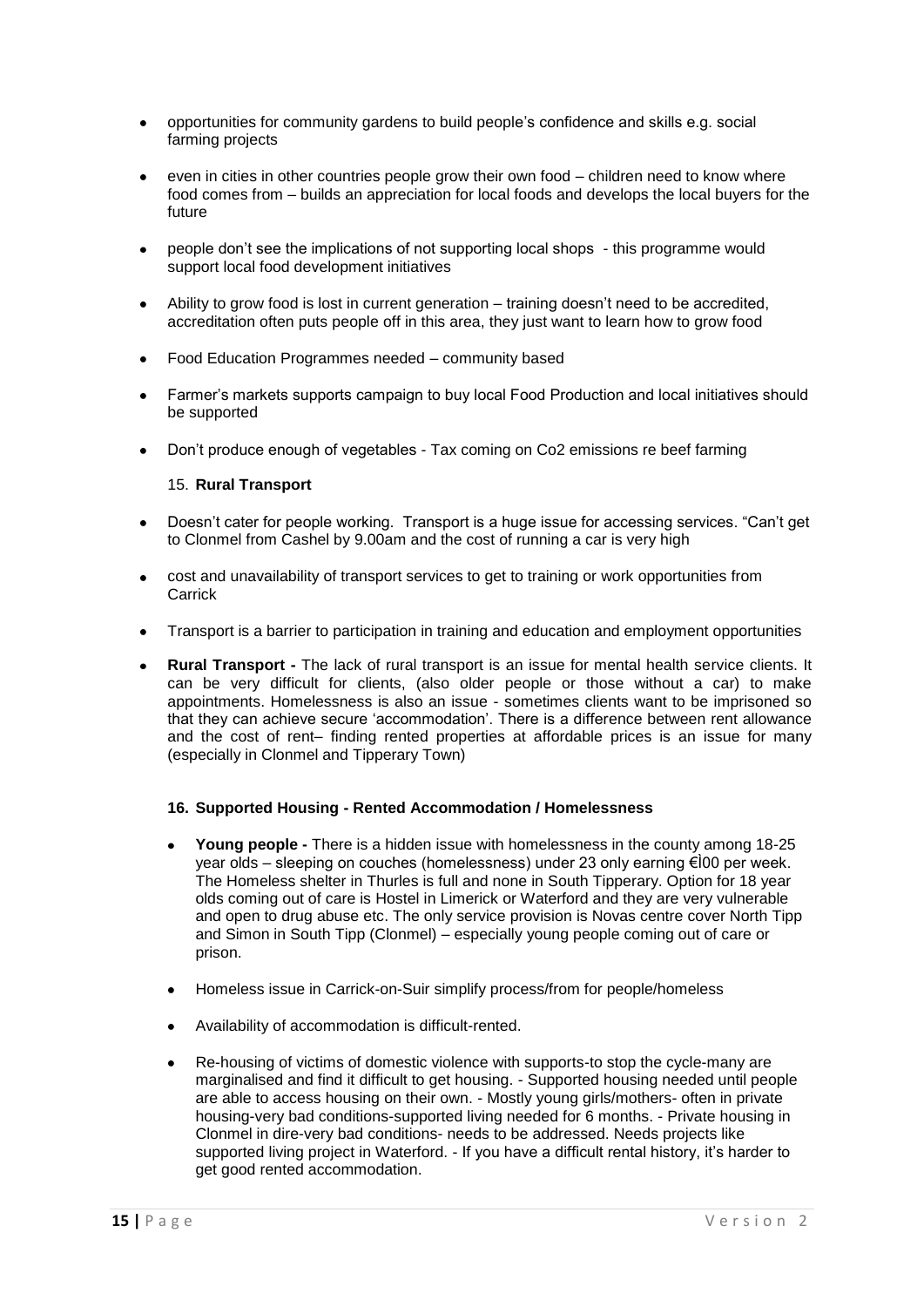- Life skills programme to be able to hold onto house-needed holistic programme that looks at all the needs.
- People who come through addiction services need supported housing.
- Sonas model-voluntary supported housing.
- Massive problem-housing.
- Refuge is crisis accommodation but people end up staying for long periods which ties up spaces for other people – supported housing needed for people as many people end up coming back to refuge over and over again and then build up a bad rental history so end up in very poor rented accommodation.
- Violence against woman-people become very isolated.

#### **17. Sports**

- Needs to be extension of alternative sports outside GAA/Soccer. The Sports Partnerships need to promote the services they provide and be more proactive in the communities. Minority sports need to be promoted. Walking tracks need to be developed and promoted. The focus on the sports partnership should be on linking with those who are not engaged in sport rather than those who are already engaged with sport. Lots of pitches are locked – issue with insurance, they are not accessible for communities
- Many sports clubs have social inclusion focus with a small amount of money and resources they would be able to increase their activity in these areas – clubs need to be supported and trained re targeting hard to reach groups
- Sports group/clubs in Carrick have developed their own Drug and Alcohol policies in conjunction with Waterford and South Tipperary Regional Youth services – this could be extended to other sports clubs in the county- maybe the Sports Partnerships could get involved in rolling out this programme
- Sport as a tourism product Hurling packages 'come to Tipp, home of hurling package'  $\bullet$ opportunity to bring foreign group /colleges on packages to learn about hurling – and opportunity to send hurling coaches to colleges in US – maybe linkage package with LIT/ Thurles/Tipp GAA and US colleges especially colleges that have an Irish diaspora .
- Healthy sports club project in Nenagh -GAA initiative that focuses on health and wellbeing  $\bullet$ has run seminars etc e.g. suicide awareness use GAA to connect with community
- Connectivity Sports Groups connections to communities should be used more to deliver  $\bullet$ other programmes/information etc Get communities/individuals to consider neighbours/ Older People on their own and to bring them to match – Sports clubs could be vehicle for social inclusion – and bringing in groups such as youth at risk – older people etc
- Sports clubs should be used more as Social Inclusion tool but needs to be supported
- Should be a focus on hard to reach groups/youth –re accessing sports clubs should be supported on how to do this. – maybe develop innovative pilot programme with youth services/sports partnership and other C&V sector groups to fund and support pilots in this area
- Sport provides great opportunity for inclusion of non-Irish nationals
- **Sport -** There is a feeling that sport should be in as a heading in the framework document and be a priority in its own right. It is almost a citizen's right to be provided with options around sports – promotion of physical education
- Riverside parks need to be developed in Carrick on Suir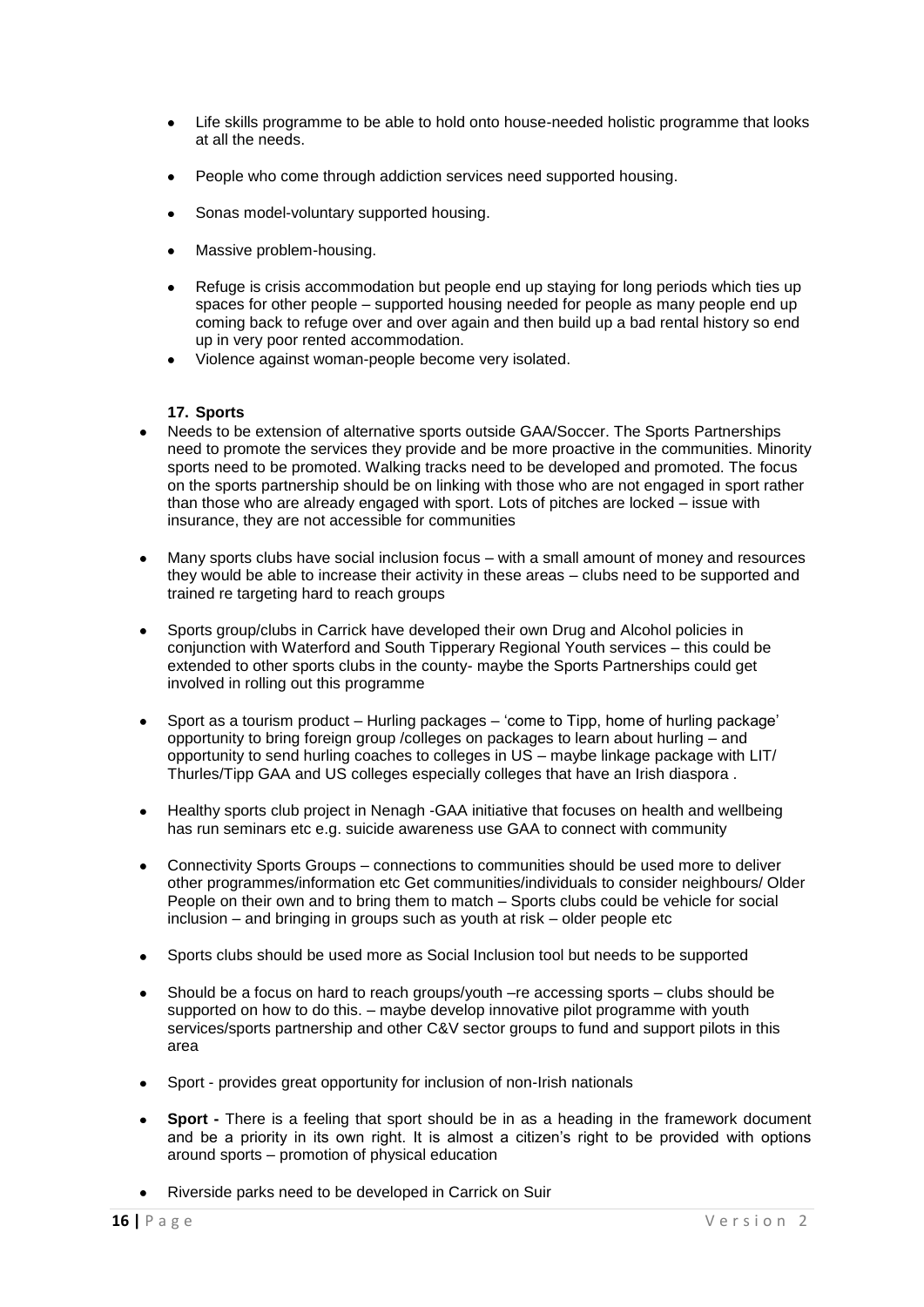#### **18. Minority Groups / Non-Irish and Asylum seekers –**

- The direct provision centres for immigrants need to be reviewed-whole families or even strangers in one rooms is not conducive to positive mental health- we may be looking at the new Magdalene laundries. Parents in the centres can't take responsibility and children are not learning life skills i.e. they are not being brought up in a home environment, they can cook or look after a home because they don't have a home.
- **Non-Irish -** Cashel has a very high level of foreign nationals which provides issues in schools especially in links with parents who don't have English
- Travellers should be recognised as own ethnic group and support their culture whole  $\bullet$ education of travellers has not worked need to try something different

#### **19. Arts:**

- Arts and health is an area that could help increase access to arts that would benefit  $\bullet$ well being.
- Arts and health policy programme-programmes in health care settings-loads of artist interested in the area. e.g arts and disabilities.
- Arts and elderly project needed e.g. Holycross project-Philip Quinn.
- Arts & elderly project -amount of self worth instilled in community-village enhancement .
- Arts to build sense of place-use artists as social engagement- all arts forms.
- Studio support venue for artists.
- Get community involved in arts.
- Build projects and opportunities for artists and encourage artists to live and work in the county – economic benefits
- Incubation of creative people should be encouraged and supported-contribute to  $\bullet$ cultural economy and well being.
- Need to create opportunities for artists to work and flourish in the county.
- Many artists can't afford to work as artists.
- Business training for artists.
- Social welfare incubation programme for artists.

#### **20. People with Disabilities – Access to services/opportunities**

- Access for people with disabilities.
- Community/volunteers-need to be trained in disability awareness so that groups are able to access services.
- Community facilities need to be Wheelchair Accessible and not just the minimum standards – many halls are technically supposed to be accessible but the minimum standard size for accessible toilets is not big enough for people with disabilities that use power chairs – so that while the facility has been passed as accessible in practice it may not be usable by some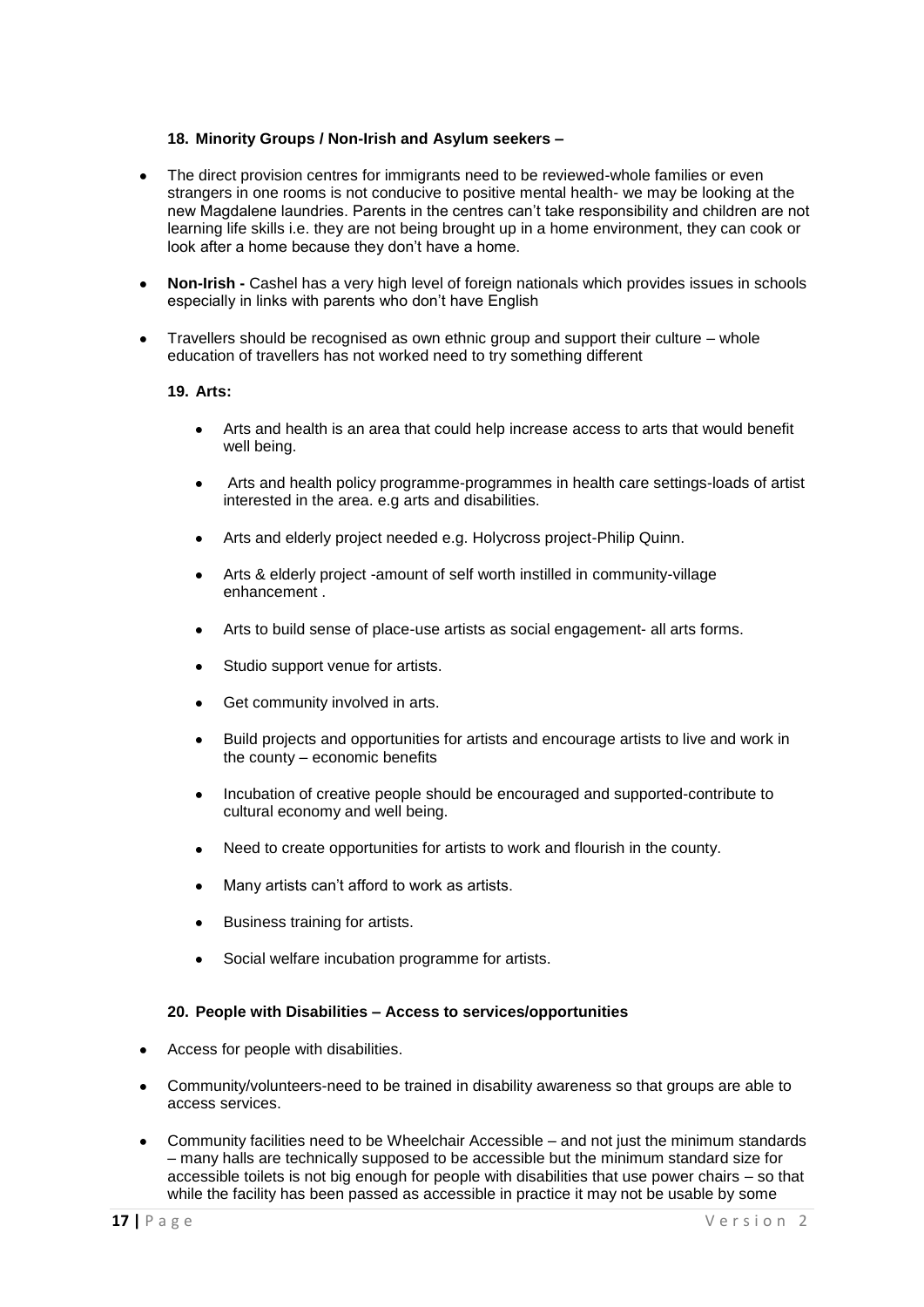people with disabilities. – needs to be a scheme to support and fund groups to make their centers more accessible for people with disabilities.

#### **21. LGBTI**

LGBTI Area-There is an absence of engagement of this group in the county. There is no focus on it and it is very difficult to find people to engage.

#### 22. **Justice and Court Access**

- Access to justice is a fundamental issue. For example, people in Roscrea need to have a right to Court. There are all sorts of implications; people don't see justice being done. Many of the local Gardaí gone out of town on a court day so there is very little policing.
- Courts There appears to be a national policy that things are done online more and more. There are only two Court Offices in the County now and they are in Clonmel & Nenagh. The Nenagh officer deals with 70,000 and now there is a threat to close it
- From economic perspectives, it represents a downgrade of town.
- There is a lack of transport for those attending the court. Often there is only one bus option  $\bullet$ and it's not uncommon to have the victim and defendant on same bus or possibly wife who sought barring order from husband travelling home on the same bus.

#### **23. LECP**

#### **LECP Plan**

- How will LECP plan be implemented needs to be accountability Plan needs to be clearer  $\bullet$ – not a list of plans – need to focus on what is actually going to be done not developing more plans!
- LECP Too many plans where is the 'do' stuff LECP needs more action focussed  $\bullet$ language
- SIM was useful re integrated services response and opportunity for front line staff to network and develop projects together
- Need for a structure where front line staff can network/share and work together re integration of services and co-ordination of services – not just at CEO level - Staff Delivering related services need to be brought together to look at integrated service delivery
- Accountability re LECP plan LECP plan needs early wins –have to show it works
- needs short term goals/ big focus on plans in the framework –LECP should say what its going to 'do' – needs to be focus on real actions
- Target funding from government to do projects but not focus on more plans  $\bullet$
- Concern about integrated plan need groups to integrate both with SPC/LCDC  $\bullet$
- Merger and impacts of that **=**Lot of key agencies especially HSE are not geared towards a  $\bullet$ County Tipperary – The centre points are in Limerick/Waterford and this proves a logically a problem.

#### **CONCLUSION:**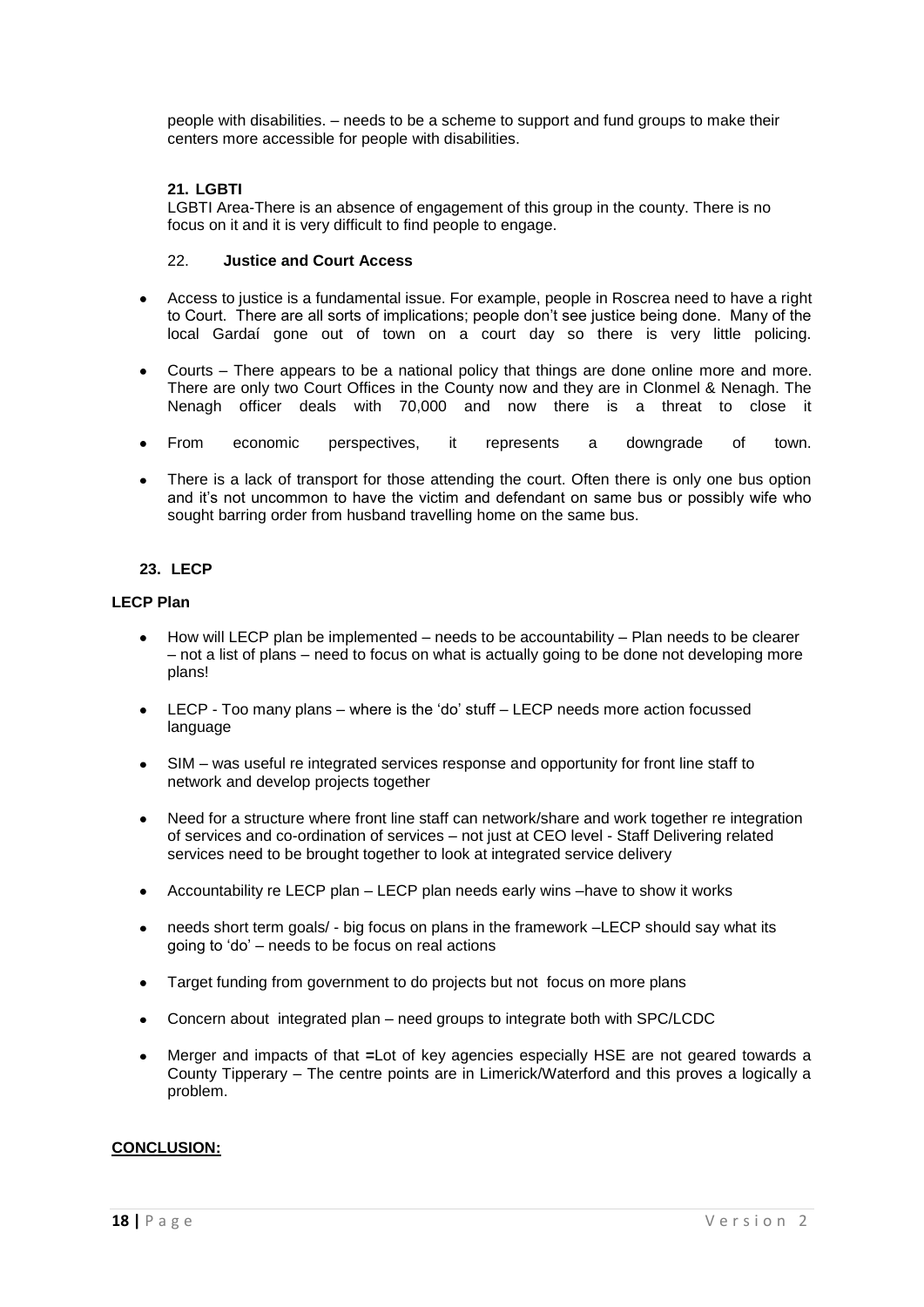The key points that arose during the LECP consultation in the areas of Poverty, Disadvantage, Social Exclusion and Sustainable Communities included the following:-

- 1. Fuel Poverty and alternative energy opportunities
- 2. Building sustainable Communities, Community and Civic Engagement
- 3. Rural Ireland
- 4. Youth
- 5. Vulnerable Families & Children
- 6. Unemployment / Poverty
- 7. Education / Training / lifelong learning
- 8. Broadband
- 9. Community Safety
- 10. Older people
- 11. Health
- 12. Mental Health:
- 13. Substance Misuse
- 14. Food /poverty
- 15. Rural Transport
- 16. Supported Housing Rented Accommodation / Homelessness
- 17. Sports 18. Minority Groups / Non-Irish and Asylum seekers –
- 19. Arts:
- 20. People with Disabilities Access to services/opportunities
- 21. LGBT
- 22. Justice and Court Access
- 23. LECP plan structure

The majority of these issues are covered in the framework priorities document and there is a significant level of detail here that can be used to work up the relevant elements of Phase 2 of the LECP. The following are recommendation re amendments to the Framework Priority document.

Poverty, Disadvantage, Social Exclusion

- 1. Add an additional framework Objective around Youth Engagement To maximise potential of life opportunities for young people and maximise their contribution to the sustainable development of the county
- 2. Add Vulnerable families to framework Objective 6: Integrated response to the needs of vulnerable families, children / young people
- 3. Add additional Framework Objective 'Provide an integrated response for those sectors of society who find it difficult to sustain a home'.
- 4. Change Mental Health Framework Objective 11 to a more general health Objective that will include mental health - 'Integrated response in relation to health and wellbeing of the community in relation to marginalised groups and areas'
- 5. Add an additional Framework Objective : To provide opportunities for the citizens to access life long educational opportunities with a particular targeted focus to provide supports for communities and individuals who are marginalised

Sustainable Communities:-

1. Add framework Objective re Rural Isolation - 'Support and enable continuing improvement of access to services within the community for all citizens in a manner that is realistic, capable of being delivered and which utilises the strengths of the existing communities' and 'Improve the quality of life for communities through supporting prioritised community infrastructural development and providing prioritised relevant support services'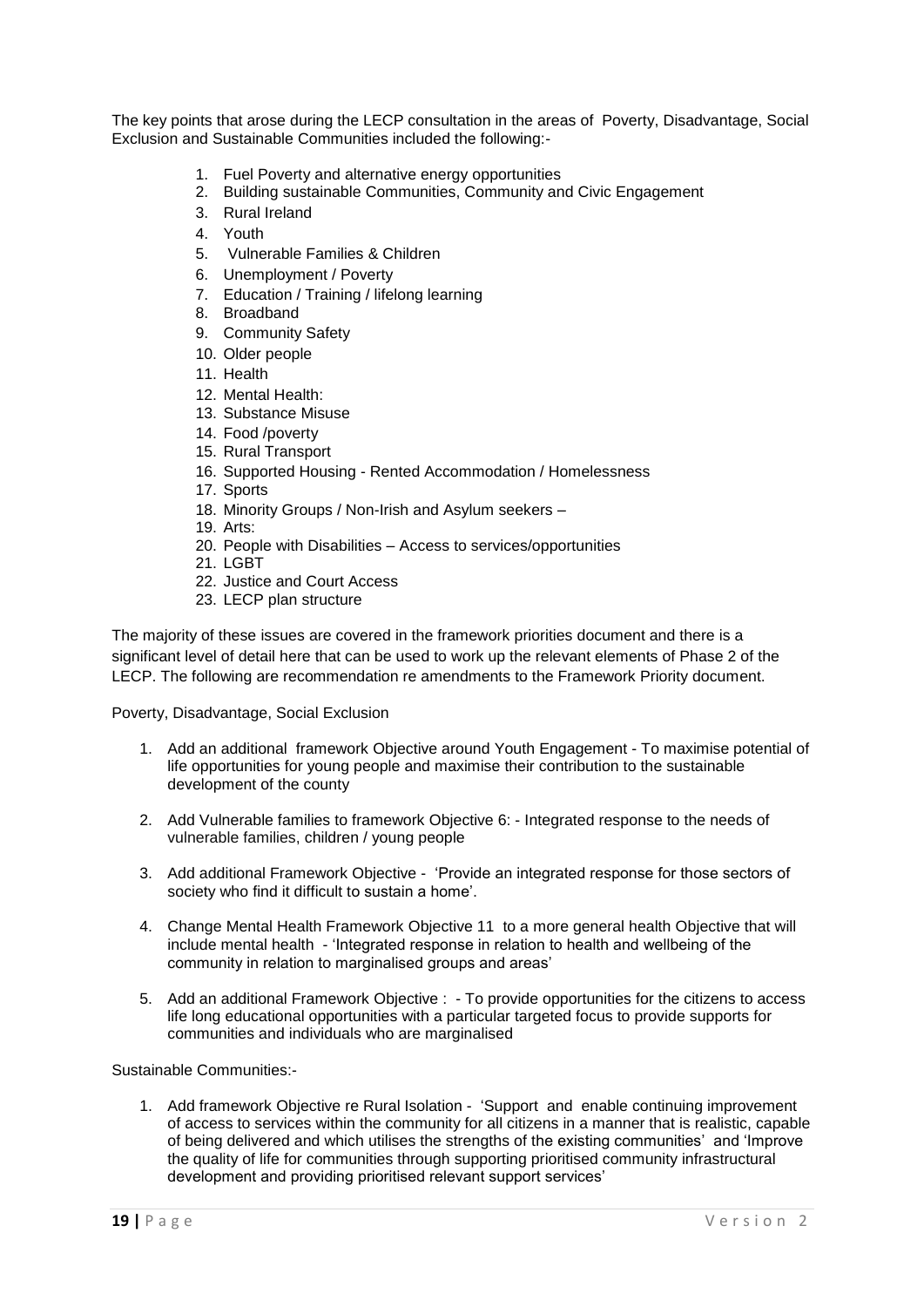- 2. Add Framework Objective re sustainable development of communities 'To support the development of sustainable resilient communities, enabling them to have a meaningful quality of life and to respond to the needs in their community'
- 3. Initial framework Objective re developing a system which can provide a benchmark on quality of life to be moved to phase 2 as a key strategic action of sustainable communities and to be further developed as a key resource in relation to evaluation and monitoring of the whole LECP.

Other specific issues which were raised will also be referred to relevant organisations/ sections – e.g. Arts Officer and Sports Partnership for inclusion in their respective Strategies.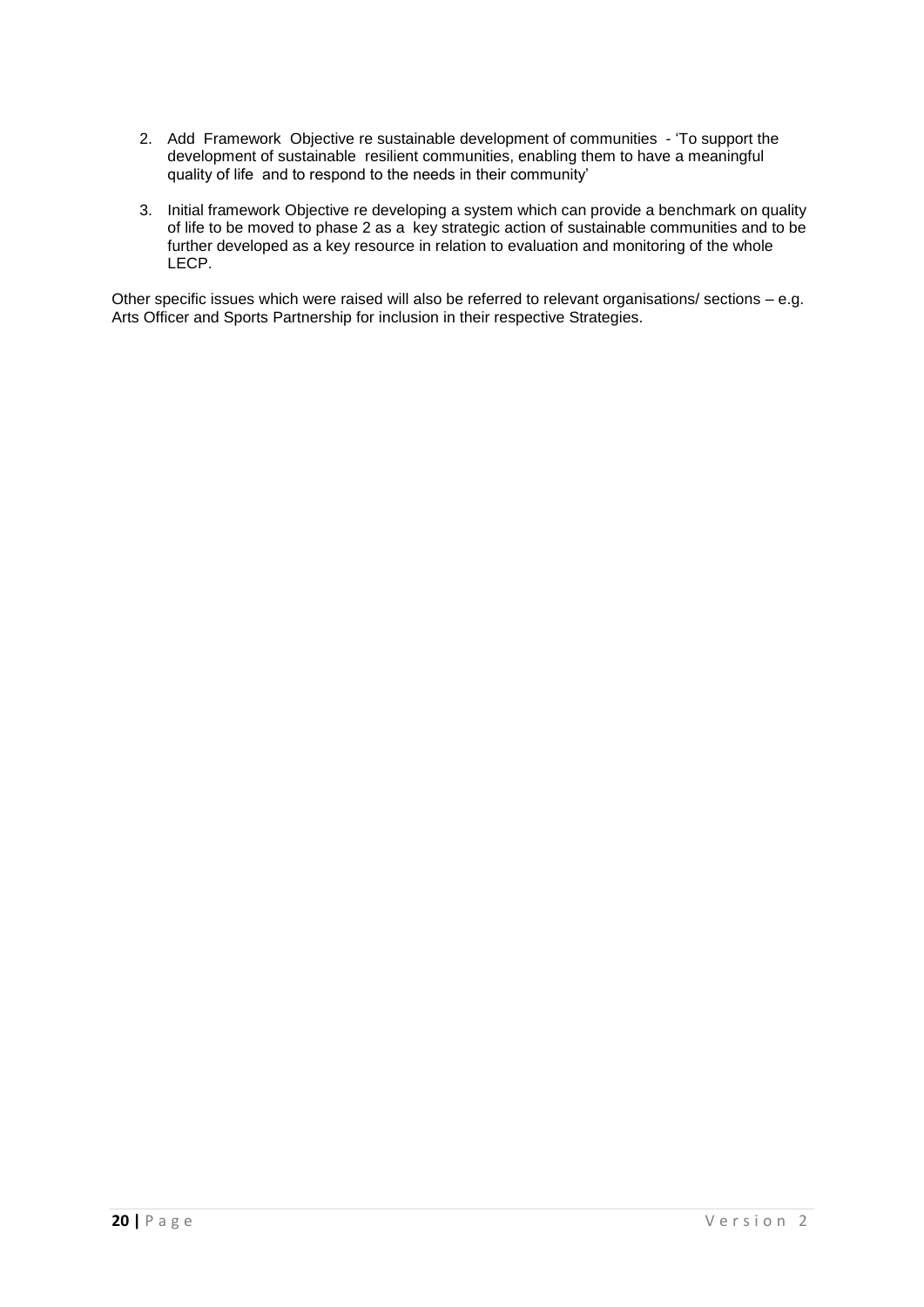| <b>Section 2:</b> |  |
|-------------------|--|
|                   |  |

### **Summary of Submissions received re LECP plan August 2014 – March 2015**

| 1              | Tourism                              | Submission by Pierce O' Loughlin, Editor of                                  |  |
|----------------|--------------------------------------|------------------------------------------------------------------------------|--|
|                |                                      | The Three Counties Newspaper                                                 |  |
|                |                                      | As result of public consultation in Feb 2015                                 |  |
| $\overline{2}$ | <b>Substance Misuse</b>              | Chris Purnell, Co-ordinator, South Eastern                                   |  |
|                |                                      | Regional Drug and Alcohol Task Force                                         |  |
|                |                                      | (SERDAFT)                                                                    |  |
|                |                                      | As result of public consultation in Feb 2015                                 |  |
| 3              | <b>Substance Misuse</b>              | Michael Lacey, Chairperson, Mid West                                         |  |
|                |                                      | Regional Drugs and Alcohol Forum                                             |  |
|                |                                      | As result of public consultation in Feb 2015                                 |  |
| 4              | <b>County Court Services</b>         | <b>Tipperary Solicitors Bar Association</b>                                  |  |
|                |                                      | As result of public consultation in Feb 2015                                 |  |
| 4              | <b>Local Community Plan</b>          | Upperchurch Drombane and District                                            |  |
|                |                                      | <b>Development Council</b>                                                   |  |
|                |                                      | As result of public consultation in Feb 2015                                 |  |
| 5              | Community & Voluntary issues         | North Tipperary Community and Voluntary                                      |  |
|                |                                      | Association                                                                  |  |
|                |                                      | As result of public consultation in Feb 2015                                 |  |
| 6              | <b>Local Community Plan</b>          | Kilcommon Community Council                                                  |  |
|                |                                      | As result of public consultation in Feb 2015                                 |  |
| $\overline{7}$ | Range of Economic, Social &          |                                                                              |  |
|                | Community issues                     | <b>Charles Stanley Smith</b><br>As result of public consultation in Feb 2015 |  |
| 8              | Range of Community & Voluntary       |                                                                              |  |
|                |                                      | South Tipperary Community & Voluntary                                        |  |
|                | Groups                               | Forum                                                                        |  |
| 9              |                                      | As result of public consultation in Feb 2015                                 |  |
|                | Youth Engagement                     | <b>Tipperary Regional Youth Service</b>                                      |  |
|                |                                      | As result of public consultation in Feb 2015                                 |  |
| 10             | Asylum seekers/Refugees              | SR DE Porres O'Sullivan -By email -                                          |  |
|                |                                      | November 2014                                                                |  |
| 11             | Football in the Community            | Football in the Community Development                                        |  |
|                |                                      | Programme - By email Jan 2015                                                |  |
| 12             | <b>Sports Participation</b>          | South Tipperary Sports Partnership                                           |  |
|                |                                      | January 2015                                                                 |  |
| 13             | <b>Traveller inclusion</b>           | Ronnie Faye, Pavee Point- Email                                              |  |
|                |                                      | September 2014                                                               |  |
| 14             | <b>HSE Social Inclusion Services</b> | South Tipperary HSE Social Inclusion Team                                    |  |
|                |                                      | November 2014                                                                |  |
| 15             | Domestic Sexual Gender Based         | Tipperary Rape Crisis & Counselling Centre                                   |  |
|                | Violence (DSGBV)                     | (TRCC) and Cuan Saor- November 2014                                          |  |
| 16             | <b>Rural Communities</b>             | Matt Ryan., Templederry - February 2015                                      |  |
|                |                                      |                                                                              |  |
| 17             | Community radio                      | Morgan Haugh Stella FM February 2015                                         |  |
| 18             |                                      | Mary Ryan, Main Street Borrisoleigh-                                         |  |
|                | <b>Rural Transport/Roads</b>         |                                                                              |  |
|                |                                      | February 2015                                                                |  |
| 19             | Age Friendly County                  | Age Friendly Ireland and the Age Friendly                                    |  |
|                |                                      | Alliance                                                                     |  |
|                |                                      | Received by email 9 <sup>th</sup> January.                                   |  |
| 20             | Non Irish Nationals - Economic       | The Tipperary Integration Forum                                              |  |
|                | and social development               | August 2014 consultation period                                              |  |
| 21             | Tourism, natural resources, arts     | SuirCan                                                                      |  |
|                | and heritage                         | August 2014 consultation period                                              |  |
| 22             | Local<br>development<br>area         | Millennium Family Resource Centre                                            |  |
|                | poverty, social inclusion, access    | August 2014 consultation period                                              |  |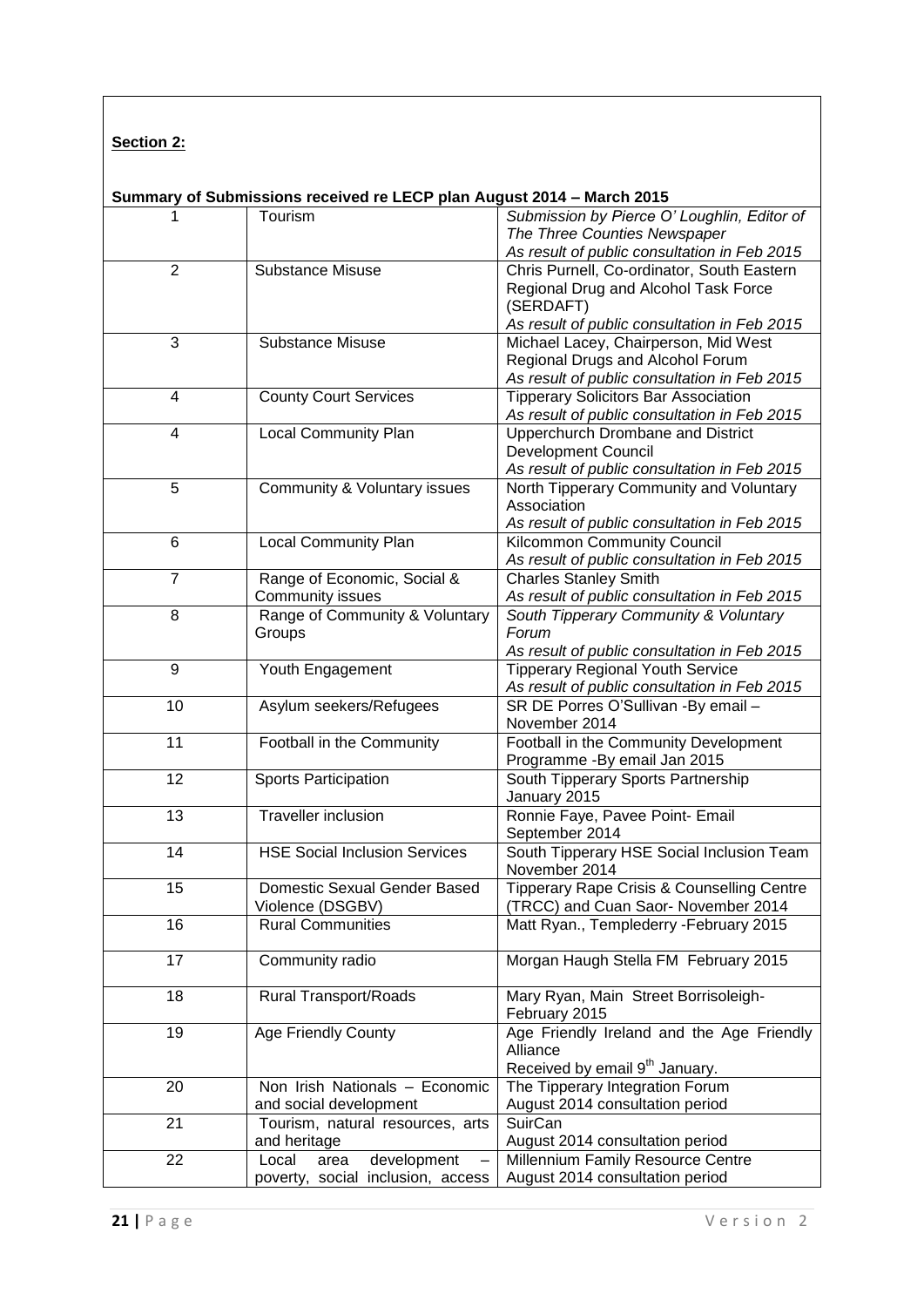|    | to infrastructure, unemployment                                                                                        |                                                                            |
|----|------------------------------------------------------------------------------------------------------------------------|----------------------------------------------------------------------------|
| 23 | Inclusion,<br>Community,<br>Social<br>Economic<br>Quality<br>life,<br>of<br>Sustainable<br>Development,<br>Development | The Knockanrawley Resource Centre (KRC)<br>August 2014 consultation period |
| 24 | Wind energy zoning                                                                                                     | Joe Condon.<br>August 2014 consultation period                             |
| 25 | opportunities<br>for<br>Access<br>to<br>people with disabilities                                                       | South Tipperary Disability Forum<br>August 2014 consultation period        |
| 26 | Social<br>and<br>Economic.<br>Community Issues and<br>youth<br>related issues                                          | Comhairle na nOg<br>August 2014 Consultation period                        |
| 27 | youth<br>employment,<br>Youth<br>opportunities and engagement,<br>in adequate funding of youth<br>services             | South Tipperary Connecting youth Group<br>August 2014 consultation period  |
| 28 | Self-Harm and Sucide                                                                                                   | Edward O'Sullivan.                                                         |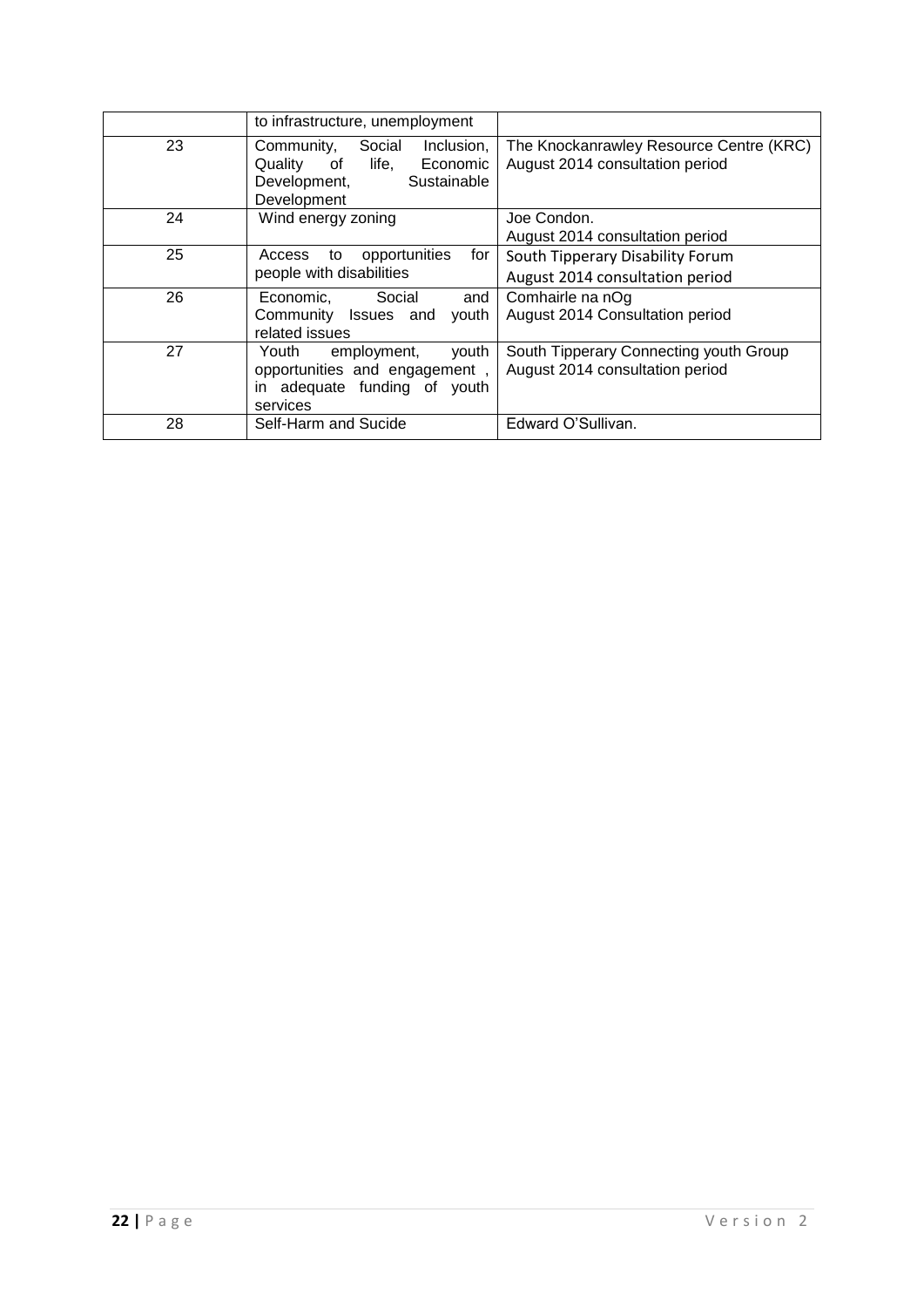# **Section 3**

|                                                                  |                                                                                                                                                                                                                                                                                                                                                                                                                                                                                                                                                                                                                                                                                                                                                                                                                                                                                                                                                                                                                                                                                                                                                                                                                             | <b>Summary of Submissions received re LECP August 2014 - March 2015</b>                                                                                                                                                                                                                                                                                                                                                                                                                                                                                                                                                                                                                                                                                                                                                                                                                                                                                                       |  |  |
|------------------------------------------------------------------|-----------------------------------------------------------------------------------------------------------------------------------------------------------------------------------------------------------------------------------------------------------------------------------------------------------------------------------------------------------------------------------------------------------------------------------------------------------------------------------------------------------------------------------------------------------------------------------------------------------------------------------------------------------------------------------------------------------------------------------------------------------------------------------------------------------------------------------------------------------------------------------------------------------------------------------------------------------------------------------------------------------------------------------------------------------------------------------------------------------------------------------------------------------------------------------------------------------------------------|-------------------------------------------------------------------------------------------------------------------------------------------------------------------------------------------------------------------------------------------------------------------------------------------------------------------------------------------------------------------------------------------------------------------------------------------------------------------------------------------------------------------------------------------------------------------------------------------------------------------------------------------------------------------------------------------------------------------------------------------------------------------------------------------------------------------------------------------------------------------------------------------------------------------------------------------------------------------------------|--|--|
| Sub No.                                                          | <b>Relating To</b>                                                                                                                                                                                                                                                                                                                                                                                                                                                                                                                                                                                                                                                                                                                                                                                                                                                                                                                                                                                                                                                                                                                                                                                                          | <b>Received From</b>                                                                                                                                                                                                                                                                                                                                                                                                                                                                                                                                                                                                                                                                                                                                                                                                                                                                                                                                                          |  |  |
| $\overline{1}$                                                   | Tourism                                                                                                                                                                                                                                                                                                                                                                                                                                                                                                                                                                                                                                                                                                                                                                                                                                                                                                                                                                                                                                                                                                                                                                                                                     | Submission by Pierce O' Loughlin, Editor of The Three<br><b>Counties Newspaper</b><br>As result of public consultation in Feb 2015                                                                                                                                                                                                                                                                                                                                                                                                                                                                                                                                                                                                                                                                                                                                                                                                                                            |  |  |
| Summary                                                          |                                                                                                                                                                                                                                                                                                                                                                                                                                                                                                                                                                                                                                                                                                                                                                                                                                                                                                                                                                                                                                                                                                                                                                                                                             | 'Solving our problems in Carrick-on-Suir'                                                                                                                                                                                                                                                                                                                                                                                                                                                                                                                                                                                                                                                                                                                                                                                                                                                                                                                                     |  |  |
|                                                                  | exists in this area.<br>Post it note:<br>road behind the castle.                                                                                                                                                                                                                                                                                                                                                                                                                                                                                                                                                                                                                                                                                                                                                                                                                                                                                                                                                                                                                                                                                                                                                            | The Tudor Manor House in Carrick-on-Suir should be the main focus for tourism.<br>A road should be built from the N24 behind St. Brigid's Hospital to link up to the<br>Wicklow Garden Centre (a 2.4 acre site proposed for town centre development).<br>This road would allow potential for the Wicklow Garden site to be developed into<br>a tourist village including an anchor shop (e.g. Blarney Woollen Mills), local artist<br>projects, food and added tourist features.<br>The provision of a bus park at this centre would allow in excess of 50,000 tourists<br>to visit the Castle and town. The castle development should link up with other<br>tourist routes (e.g. Kilkenny Castle, Rock of Cashel etc.)<br>The area at the back of the castle should be landscaped, with improved access<br>and a fitness park developed to counteract anti-social behaviour that currently<br>Create up to 500 retail/tourism jobs in The Wicklow Gardens Site by building a |  |  |
| Recommendation:<br>Employment,<br>Unemployment and<br>Enterprise | This submission relates to tourism and is specific to Carrick on Suir. Tourism will<br>be covered under the key framework Objective 1:- "To enable appropriate<br>economic development opportunities in all parts of the County". Tourism is<br>viewed as having an ability to make a real impact on economic development and<br>will therefore be a key strategic action of the LECP. The LECP will focus on key<br>county tourism priorities and the Tourism Strategy, yet to be developed, will<br>include not only the LECP priorities but also other relevant appropriate tourism<br>actions. Submission will also be referred to the planning section re County<br>Development Plan and the Carrick Municipal District office.                                                                                                                                                                                                                                                                                                                                                                                                                                                                                        |                                                                                                                                                                                                                                                                                                                                                                                                                                                                                                                                                                                                                                                                                                                                                                                                                                                                                                                                                                               |  |  |
| Sub No.                                                          | <b>Relating To</b>                                                                                                                                                                                                                                                                                                                                                                                                                                                                                                                                                                                                                                                                                                                                                                                                                                                                                                                                                                                                                                                                                                                                                                                                          | <b>Received From</b>                                                                                                                                                                                                                                                                                                                                                                                                                                                                                                                                                                                                                                                                                                                                                                                                                                                                                                                                                          |  |  |
| $\overline{2}$                                                   | Substance<br><b>Misuse</b>                                                                                                                                                                                                                                                                                                                                                                                                                                                                                                                                                                                                                                                                                                                                                                                                                                                                                                                                                                                                                                                                                                                                                                                                  | Chris Purnell, Co-ordinator, South Eastern Regional Drug<br>and Alcohol Task Force (SERDAFT)<br>As result of public consultation in Feb 2015                                                                                                                                                                                                                                                                                                                                                                                                                                                                                                                                                                                                                                                                                                                                                                                                                                  |  |  |
| Summary                                                          | Submission received summarising the key issues and actions of the South Tipperary<br>Regional Drug and Alcohol Task force plan<br>Issues include<br>Avenues for communities to address issues such as Intimidation, drug supply, alcohol<br>$\bullet$<br>supply and anti social behaviour related to drugs and/or alcohol.<br>Early identification and referral to appropriate services<br>Access to a full range of well co-ordinated treatment and rehabilitation services<br>Access to a continuum of post treatment education, training and employment services<br>Access to "half way" and other housing for those in recovery<br>Measures to respond to underage and binge drinking<br>Family services - effective engagement of treatment/rehabilitation services with family<br>members (where client agrees) and specific support services for children and families of<br>problematic substance users<br>Overdose prevention<br>Services for children and families of Substance misusing clients<br>Recovery oriented services, particularly for those on Opiate substitution/methadone<br>The submission noted that the majority of social actions were relevant in relation to<br>Substance and alcohol misuse. |                                                                                                                                                                                                                                                                                                                                                                                                                                                                                                                                                                                                                                                                                                                                                                                                                                                                                                                                                                               |  |  |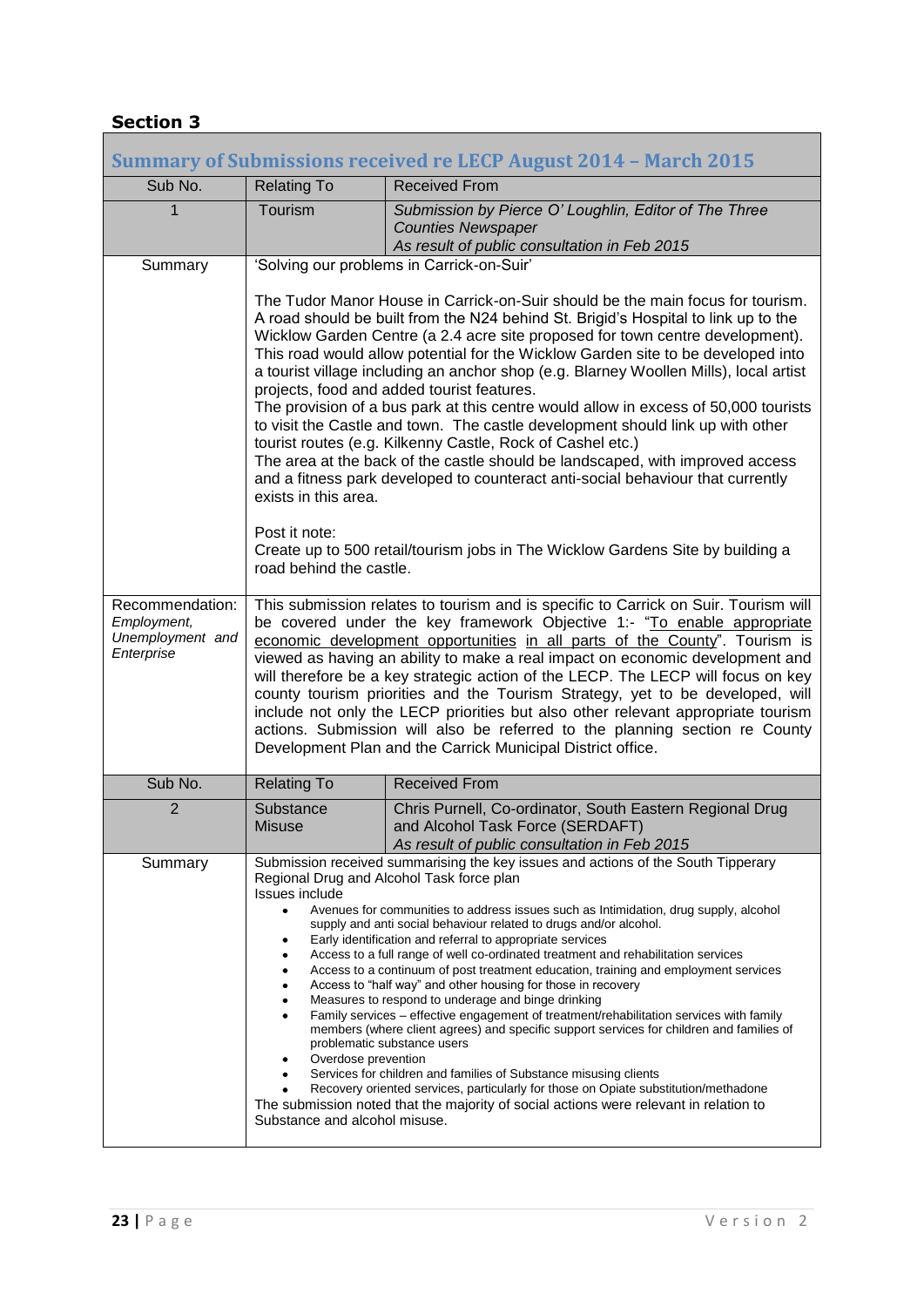| Recommendation:<br>Poverty,<br>Disadvantage<br>&<br>Social Exclusion | Issues raised in this submission are relevant to many aspects of the Poverty,<br>Disadvantage and Social Inclusion key strategic objectives. There is also a<br>dedicated key strategic framework Objective 9 - . Develop an integrated<br>response to reducing the level of substance misuse /abuse.<br>The Mid West Regional Drugs and Alcohol Forum & The South Eastern Regional<br>Drug and Alcohol Task Force (SERDAFT) will be noted as key stakeholders for<br>the delivery of the strategic priority re reducing the level of substance<br>misuse/abuse.                                                                                                                                                                                                                                                                                                                                                                                                                                                                                                                                                                                                                                                                                                                                                                                                                                                                                                                                                                                                                                                                                               |                                                                                                                          |                      |
|----------------------------------------------------------------------|----------------------------------------------------------------------------------------------------------------------------------------------------------------------------------------------------------------------------------------------------------------------------------------------------------------------------------------------------------------------------------------------------------------------------------------------------------------------------------------------------------------------------------------------------------------------------------------------------------------------------------------------------------------------------------------------------------------------------------------------------------------------------------------------------------------------------------------------------------------------------------------------------------------------------------------------------------------------------------------------------------------------------------------------------------------------------------------------------------------------------------------------------------------------------------------------------------------------------------------------------------------------------------------------------------------------------------------------------------------------------------------------------------------------------------------------------------------------------------------------------------------------------------------------------------------------------------------------------------------------------------------------------------------|--------------------------------------------------------------------------------------------------------------------------|----------------------|
| Sub No.                                                              | <b>Relating To</b>                                                                                                                                                                                                                                                                                                                                                                                                                                                                                                                                                                                                                                                                                                                                                                                                                                                                                                                                                                                                                                                                                                                                                                                                                                                                                                                                                                                                                                                                                                                                                                                                                                             | <b>Received From</b>                                                                                                     |                      |
| 3                                                                    | <b>Substance Misuse</b>                                                                                                                                                                                                                                                                                                                                                                                                                                                                                                                                                                                                                                                                                                                                                                                                                                                                                                                                                                                                                                                                                                                                                                                                                                                                                                                                                                                                                                                                                                                                                                                                                                        | Michael Lacey, Chairperson, Mid West<br>Regional Drugs and Alcohol Forum<br>As result of public consultation in Feb 2015 |                      |
| Summary                                                              | The forum acknowledged that the LECP draft document was very<br>comprehensive and highlighted a number of key areas that could be supported,<br>but did have some concern as to Action 7.1 under the 'Poverty, Disadvantage<br>and Social Inclusion' section:<br>"Establishment of all-county task force to identify the priority areas; the causes<br>and actions required to minimise the level of substance use/abuse and<br>implement a targeted action plan based on this analysis"<br>The forum is mandated under national policy as per the National Drugs Strategy<br>to implement the above actions, and subsequently would welcome the support of<br>the LCDC within Tipperary County Council on this matter.                                                                                                                                                                                                                                                                                                                                                                                                                                                                                                                                                                                                                                                                                                                                                                                                                                                                                                                                        |                                                                                                                          |                      |
| Recommendation:<br>Poverty,<br>Disadvantage<br>&<br>Social Exclusion | Issues raised in this submission are relevant to many aspects of the Poverty,<br>Disadvantage and Social Inclusion key strategic objectives. There is also a<br>dedicated key strategic framework Objective 9 - Develop an integrated response<br>to reducing the level of substance misuse /abuse. The Mid West Regional Drugs<br>and Alcohol Forum & The South Eastern Regional Drug and Alcohol Task Force<br>(SERDAFT) will be noted as key stakeholders for the delivery of the strategic<br>Objective re reducing the level of substance misuse/abuse.                                                                                                                                                                                                                                                                                                                                                                                                                                                                                                                                                                                                                                                                                                                                                                                                                                                                                                                                                                                                                                                                                                   |                                                                                                                          |                      |
| Sub No.                                                              | <b>Relating To</b>                                                                                                                                                                                                                                                                                                                                                                                                                                                                                                                                                                                                                                                                                                                                                                                                                                                                                                                                                                                                                                                                                                                                                                                                                                                                                                                                                                                                                                                                                                                                                                                                                                             |                                                                                                                          | <b>Received From</b> |
| 4                                                                    | <b>County Court Services</b>                                                                                                                                                                                                                                                                                                                                                                                                                                                                                                                                                                                                                                                                                                                                                                                                                                                                                                                                                                                                                                                                                                                                                                                                                                                                                                                                                                                                                                                                                                                                                                                                                                   | <b>Tipperary Solicitors</b><br><b>Bar Association</b><br>As result of public<br>consultation in Feb<br>2015              |                      |
| Summary                                                              | The above Association submitted a review of the delivery of court services in<br>County Tipperary.<br>The purpose of the review is to identify in consultation with all stakeholders in<br>County Tipperary a range of options which could be considered to enable the<br>Courts Service to more efficiently and effectively maintain frontline services to all<br>court users in the County while at the same time maintaining support for court<br>sittings determined by the Presidents of the Circuit and District Courts as<br>necessary for the administration of justice in the county.<br>The most immediate concerns are the need to maintain a District Court Venue in<br>Tipperary Town, Carrick-on-Suir and Nenagh and the need to re-open the district<br>probate registry for the county.<br>The road network and public transport in Tipperary is weak, and as a result<br>makes access to the courts for poorer socio-economic group difficult.<br>The closure of Tipperary Town and Carrick-on-Suir District Court in favour of any<br>other venue, may force victims and perpetrators of crimes to travel to court on<br>the same bus/train. It may also reduce attendance of witnesses at court. The<br>closure of the courts will have a negative impact financially on these towns. The<br>report also highlights the concern for Nenagh District and its viability is called into<br>question in the @The Standalone Office Strategy Update of the Courts Service'.<br>Maintaining court venues and courts services close to the communities they<br>serve, is in line with government policy on rural development which identifies with |                                                                                                                          |                      |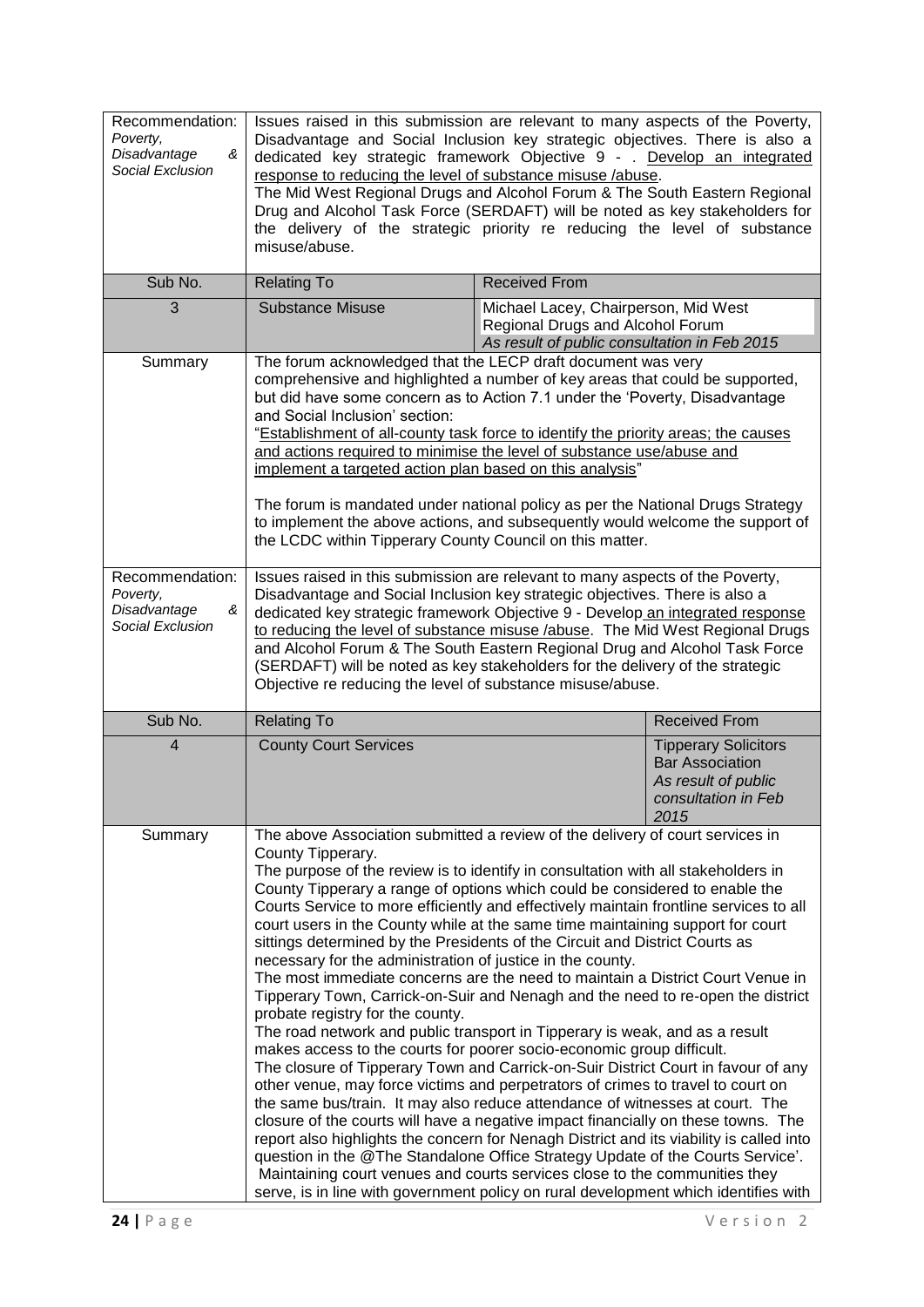|                                              | the need for the role that the public sector can make to the sustainability of rural<br>communities.                                                                                                                                                                                                                                                                                                                                                                                                                                                                                                                                                                                                                                                                                                                                                                        |                                                                                                                    |  |
|----------------------------------------------|-----------------------------------------------------------------------------------------------------------------------------------------------------------------------------------------------------------------------------------------------------------------------------------------------------------------------------------------------------------------------------------------------------------------------------------------------------------------------------------------------------------------------------------------------------------------------------------------------------------------------------------------------------------------------------------------------------------------------------------------------------------------------------------------------------------------------------------------------------------------------------|--------------------------------------------------------------------------------------------------------------------|--|
| Recommendation:                              | There is not a specific key framework Objective in relation to this submission in<br>the LECP Framework document. However, issues it raises around rural<br>accessibility; rural sustainability and rural isolation are identified as priorities.<br>Decisions in relation to changes re Court service are a national issue and do not<br>lie within the ambit of the LCDC to resolve. Some of the issues raised around the<br>more marginalised groups, witnesses and support for victims can be referred to<br>the Joint Policing Committee, The Children and Young Persons Services<br>Committee, the Local Development Companies. The County Transport Co-<br>ordination unit and organisations working with vulnerable children and families<br>and the County Transport Co-ordination unit.                                                                           |                                                                                                                    |  |
| Sub No.                                      | <b>Relating To</b>                                                                                                                                                                                                                                                                                                                                                                                                                                                                                                                                                                                                                                                                                                                                                                                                                                                          | <b>Received At</b>                                                                                                 |  |
| $\overline{4}$                               | <b>Local Community Plan</b>                                                                                                                                                                                                                                                                                                                                                                                                                                                                                                                                                                                                                                                                                                                                                                                                                                                 | Upperchurch Drombane and<br><b>District Development Council</b><br>As result of public consultation<br>in Feb 2015 |  |
| Summary                                      | The above group submitted a 5 year plan proposal for their area.                                                                                                                                                                                                                                                                                                                                                                                                                                                                                                                                                                                                                                                                                                                                                                                                            |                                                                                                                    |  |
|                                              | The plan focused on the following requirements:                                                                                                                                                                                                                                                                                                                                                                                                                                                                                                                                                                                                                                                                                                                                                                                                                             |                                                                                                                    |  |
|                                              | Marketing: A marketing officer is required to develop markets for existing<br>and potential tourism products namely; Upper Limits Indoor Climbing<br>Wall, hill walking, cycling, genealogy and tours.<br>Village Enhancement<br>٠<br><b>Recreational Area</b><br>$\bullet$<br>Accommodation - need to develop a hostel<br>$\bullet$                                                                                                                                                                                                                                                                                                                                                                                                                                                                                                                                        |                                                                                                                    |  |
|                                              | Signage - more bi-lingual information signs for rivers, bridges, towns<br>$\bullet$<br>land boundaries and historical information.<br>Seating<br>٠<br>1916-2016 events                                                                                                                                                                                                                                                                                                                                                                                                                                                                                                                                                                                                                                                                                                      |                                                                                                                    |  |
|                                              | The submission acknowledged the support of various agencies including the<br>County Council.                                                                                                                                                                                                                                                                                                                                                                                                                                                                                                                                                                                                                                                                                                                                                                                |                                                                                                                    |  |
| Recommendation<br>Sustainable<br>communities | The Sustainable Communities Framework Priority of the LECP Framework<br>document focuses on access to services in rural communities, rural isolation and<br>development of sustainable communities. The LECP Priorities document has<br>included a key framework Objective: 2: To support development of sustainable<br>communities and support the community and voluntary sector to respond to the<br>needs in their community. This works with and actively supports communities to<br>maximise their potential in terms of delivering for themselves and also acting as<br>a service channel for state services where this is appropriate. Having<br>Sustainable communities as a framework priority will mean that other<br>programmes linked to the LECP plan such as the Local Development Strategy<br>etc will have to take cognisance of the LECP plan priorities. |                                                                                                                    |  |
| Sub No.                                      | <b>Relating To</b>                                                                                                                                                                                                                                                                                                                                                                                                                                                                                                                                                                                                                                                                                                                                                                                                                                                          | <b>Received At</b>                                                                                                 |  |
| 5                                            | Community & Voluntary issues                                                                                                                                                                                                                                                                                                                                                                                                                                                                                                                                                                                                                                                                                                                                                                                                                                                | North Tipperary Community<br>and Voluntary Association<br>As result of public<br>consultation in Feb 2015          |  |
| Summary                                      | The submission identified 3 key priorities:<br>1). Broadband and issues related to rural communities<br>2). Local food, tourism and community energy projects – and the need for a<br>policy in relation to 'green public procurement'<br>3). Waste management - suggest that cost of waste disposal should be borne by<br>the producer of the waste.                                                                                                                                                                                                                                                                                                                                                                                                                                                                                                                       |                                                                                                                    |  |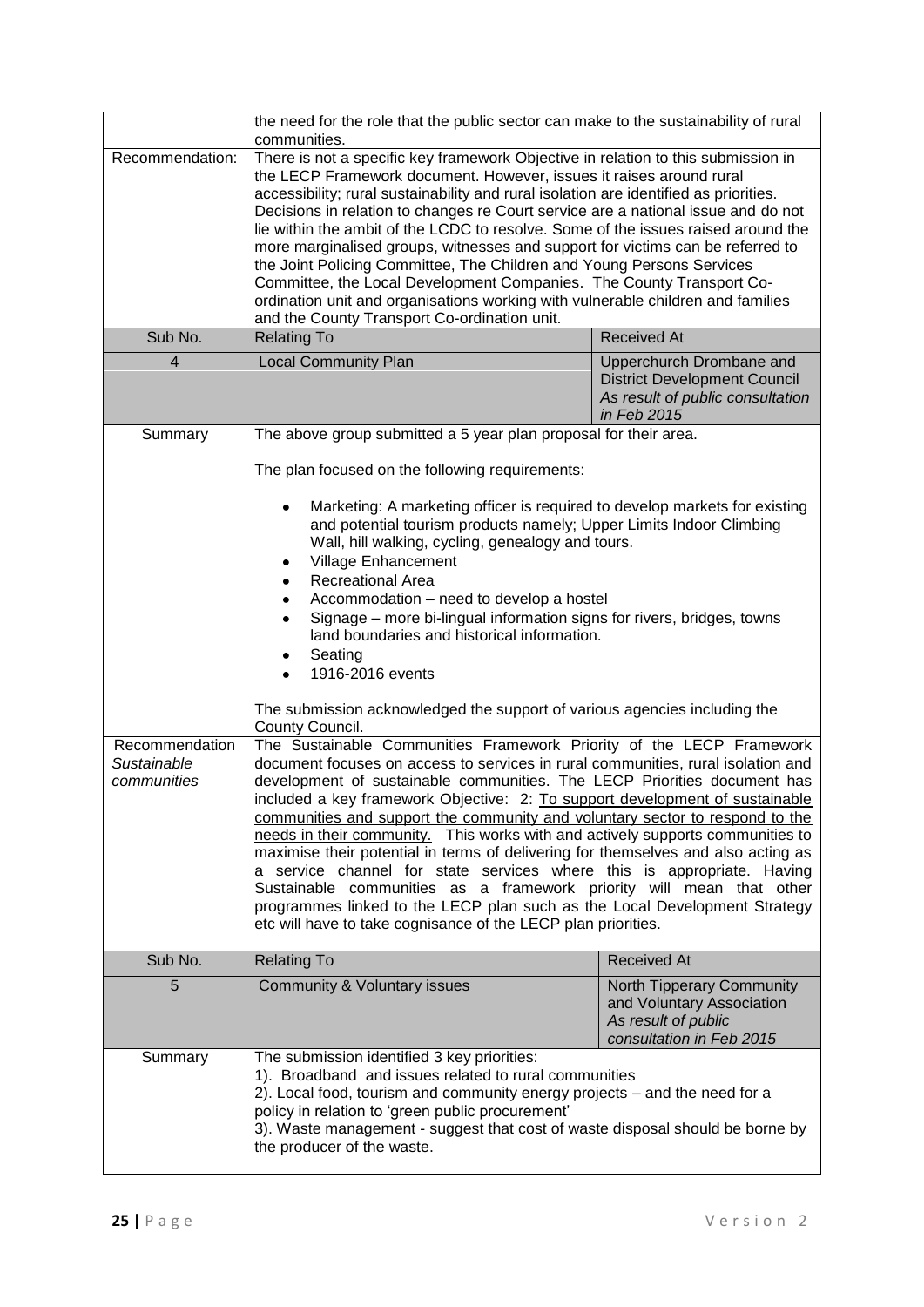| Recommendation:<br>Employment,<br>Unemployment &<br>Enterprise<br>Sub No. | Key framework Objective 3 of the LECP is to 'identify and address the<br>infrastructural deficit'. Poor broadband coverage will be addressed under this<br>Objective as a key strategic action. Several strategic actions under the<br>Sustainable Communities Framework priority will be relevant to the 2 <sup>nd</sup> point<br>above.<br>The LECP recognises the value that renewable alternatives can bring to the<br>county and provision will be made to maximise this where it is possible, relevant<br>and sustainable.<br>Public procurement is a national responsibility and the LECP is seeking to only<br>include those objectives that it can realistically deliver on or have an influence<br>upon<br>In relation to point 3 above this is a matter for the relevant waste management<br>plan(s) at national, regional and local level and the LECP does not a role in<br>relation to this at present. However, the issue will be brought to the attention of<br>the SPC for Environment.                                                                                                                                                                                                                                                                                                                                                                                                                                                                                     |                                                                                             |
|---------------------------------------------------------------------------|----------------------------------------------------------------------------------------------------------------------------------------------------------------------------------------------------------------------------------------------------------------------------------------------------------------------------------------------------------------------------------------------------------------------------------------------------------------------------------------------------------------------------------------------------------------------------------------------------------------------------------------------------------------------------------------------------------------------------------------------------------------------------------------------------------------------------------------------------------------------------------------------------------------------------------------------------------------------------------------------------------------------------------------------------------------------------------------------------------------------------------------------------------------------------------------------------------------------------------------------------------------------------------------------------------------------------------------------------------------------------------------------------------------------------------------------------------------------------------------------|---------------------------------------------------------------------------------------------|
| 6                                                                         | <b>Relating To</b><br><b>Local Community Plan</b>                                                                                                                                                                                                                                                                                                                                                                                                                                                                                                                                                                                                                                                                                                                                                                                                                                                                                                                                                                                                                                                                                                                                                                                                                                                                                                                                                                                                                                            | <b>Received At</b>                                                                          |
|                                                                           |                                                                                                                                                                                                                                                                                                                                                                                                                                                                                                                                                                                                                                                                                                                                                                                                                                                                                                                                                                                                                                                                                                                                                                                                                                                                                                                                                                                                                                                                                              | Kilcommon<br><b>Community Council</b><br>As result of public<br>consultation in Feb<br>2015 |
| Summary                                                                   |                                                                                                                                                                                                                                                                                                                                                                                                                                                                                                                                                                                                                                                                                                                                                                                                                                                                                                                                                                                                                                                                                                                                                                                                                                                                                                                                                                                                                                                                                              |                                                                                             |
|                                                                           | The submission consists of Kilcommon Village Plan (April 2011)<br>The purpose of the plan (excerpt)<br>The purpose of the plan is to prepare a long term strategy for the village, fully<br>informed by and with the support of the local community. It is intended to help the<br>community in actively participating and influencing the way in which the planning<br>system operates locally. The plan is based on the need to reinforce the natural<br>and built heritage of the area and to fully integrate these qualities in the future<br>development of the village. It is intended that the plan will embrace innovative<br>strategies for sustainable development, taking the village to a new level in the<br>provision of access to its unique cultural, spiritual and natural heritage in terms of<br>amenity for the community and cultural tourism.<br>Key priorities as outlined in the plan:<br>Family orientated, private housing<br>· Village playground/exercise area<br>• Improvements to the village centre<br>• Improvements to the Prayer Garden<br>• Promoting the Pilgrim Loop Walk<br>• Improved links to the picnic area<br>• Traffic calming and village gateway treatment<br>• Street lighting and signage<br>. Re-use of buildings within the village<br>. Improvements to community infrastructure to upgrade sewage, broadband,<br>renewable energy,<br>tourism and commercial potentials, etc.<br>• Preparation of a Kilcommon Cultural Heritage Database |                                                                                             |
| Recommendation:<br>Sustainable<br>Communities                             | The Sustainable Communities Objective 2 of the LECP Framework document;<br>To support development of sustainable communities and support the community<br>and voluntary sector to respond to the needs in their community focuses on<br>access to services in rural communities, rural isolation and development of<br>sustainable communities. The LECP Priorities document has included a<br>framework Objective which seeks to work with and actively support communities                                                                                                                                                                                                                                                                                                                                                                                                                                                                                                                                                                                                                                                                                                                                                                                                                                                                                                                                                                                                                 |                                                                                             |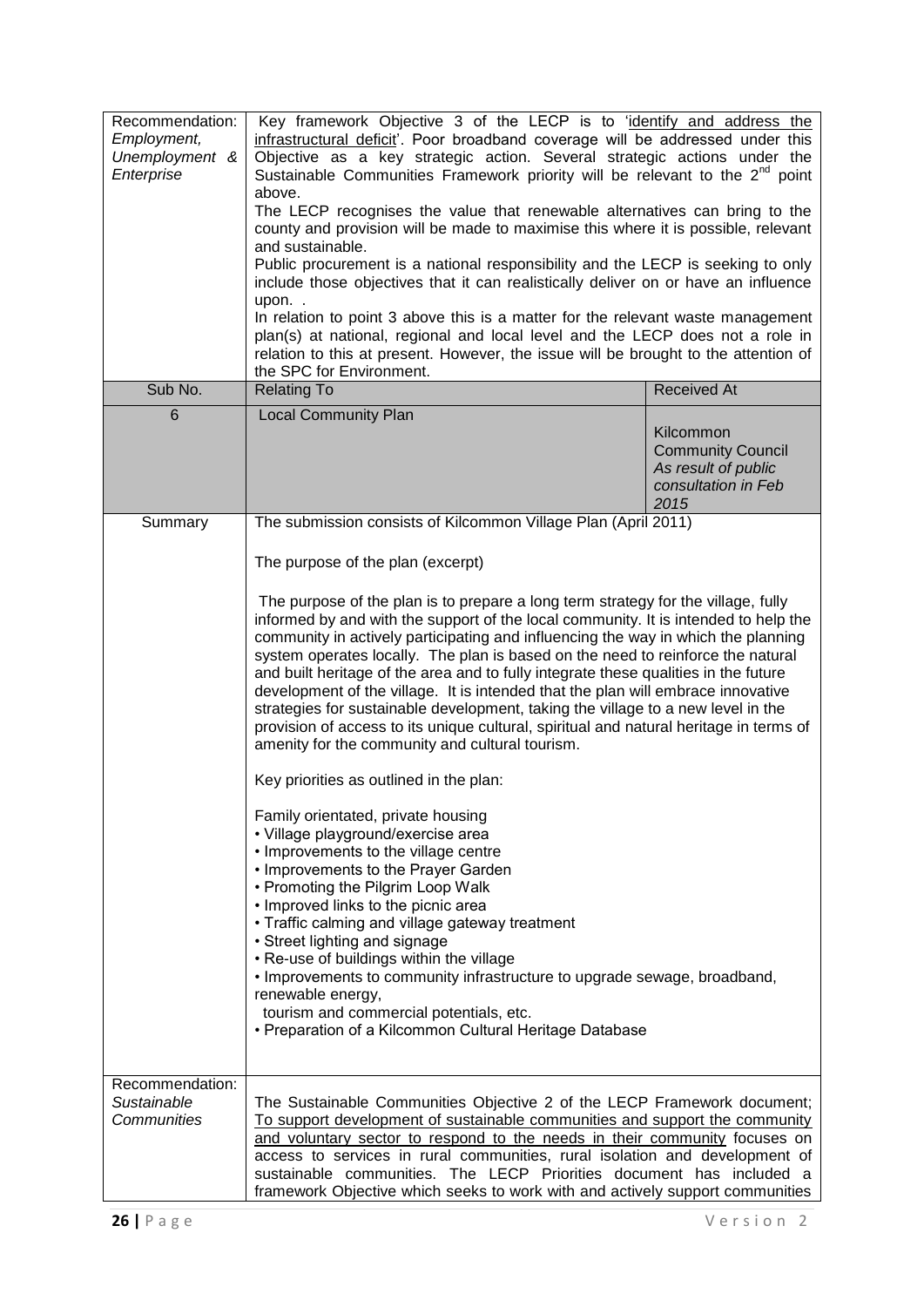|                                                                  | to maximise their potential in terms of delivering for themselves and also acting<br>as a service channel for state services where this is appropriate. Having<br>Sustainable communities as a framework priority will ensure that other<br>programmes linked to the LECP plan such as the Local Development Strategy<br>etc will have to take cognisance of the LECP plan priorities.                                                                                                                                                                                                                                                                                                                                                                                                                                                                                                                                                                                                                                                                                                                                                                                                                                                                                                                                                                                                                                                                                                                                                                                  |                                                                                 |  |
|------------------------------------------------------------------|-------------------------------------------------------------------------------------------------------------------------------------------------------------------------------------------------------------------------------------------------------------------------------------------------------------------------------------------------------------------------------------------------------------------------------------------------------------------------------------------------------------------------------------------------------------------------------------------------------------------------------------------------------------------------------------------------------------------------------------------------------------------------------------------------------------------------------------------------------------------------------------------------------------------------------------------------------------------------------------------------------------------------------------------------------------------------------------------------------------------------------------------------------------------------------------------------------------------------------------------------------------------------------------------------------------------------------------------------------------------------------------------------------------------------------------------------------------------------------------------------------------------------------------------------------------------------|---------------------------------------------------------------------------------|--|
| Sub No.                                                          | <b>Relating To</b>                                                                                                                                                                                                                                                                                                                                                                                                                                                                                                                                                                                                                                                                                                                                                                                                                                                                                                                                                                                                                                                                                                                                                                                                                                                                                                                                                                                                                                                                                                                                                      | <b>Received At</b>                                                              |  |
| $\overline{7}$                                                   | Range of Economic, Social & Community<br>issues                                                                                                                                                                                                                                                                                                                                                                                                                                                                                                                                                                                                                                                                                                                                                                                                                                                                                                                                                                                                                                                                                                                                                                                                                                                                                                                                                                                                                                                                                                                         | <b>Charles Stanley Smith</b><br>As result of public<br>consultation in Feb 2015 |  |
| Summary                                                          | The following is a summary of the submission<br>1. Economic – Creation of economic opportunities – Objective 1.<br>Build on the re-emerging Co-op movement (already strong in<br>а.<br>Tipperary) – should also be included in the community aspect of<br>the plan<br>b. Circular Economy/Clean Technology<br>c. Agricultural Machinery and Software Applications<br>2. Either under Objective 2 (energy use) or a new objective<br>Ensure good sustainable Public/rural transport - for people to<br>a.<br>get to work etc (also under community aspect of the plan)<br>3. Under Objective 3 (Broadband)<br>a. Get the real story on the various Broadband proposals out there.<br>4. Under Objective 6 or 7 or 8<br>a. Provide Mentoring support<br>5. Under Objective 10<br>a. There is a link to Tourism – Tipperary a Good place to live, work<br>and visit<br>Under Community/Social Inclusion<br>Objective 1. Look at Well Being statements frameworks - as way of<br>1.<br>communities finding out the needs, having them in a measurable<br>framework, planning to improve them and tracking the results of those<br>plans (This also extends into Economic area)<br>2. Objective 2. Help communities derive wellbeing statements and local<br>community plans - to drive their local development programme - also<br>ties to Objective 4<br>Objective 10 - Fuel Poverty - Objective 2.1 of the Economic - Improve<br>3.<br>Energy Performance of homes - Should be here also<br>4. Somewhere – Provide good sustainable public/rural transport – see<br>above |                                                                                 |  |
| Recommendation:<br>Employment,<br>Unemployment<br>and Enterprise | One of the key purposes of developing an integrated LECP is to ensure non<br>duplication and to also acknowledge that an action assigned to an economic<br>area will and can have a community impact and vice versa. It will be important<br>that the Plan ensures there is clarity as to who is responsible for what,<br>irrespective of whether it sits in the economic or community section. The<br>economic issues (social enterprise/co-operatives; clean tech; Agri tech) are all<br>likely to be included as strategic actions within the objective "To enable<br>appropriate economic opportunities in all parts of the County". Transport,<br>broadband and tourism are also likely to be included as strategic actions and will<br>be further worked up during phase 2 of the Plan. The community elements of<br>well being, and fuel poverty are also addressed in the Plan and will be further<br>developed in Phase 2.                                                                                                                                                                                                                                                                                                                                                                                                                                                                                                                                                                                                                                     |                                                                                 |  |
| Sub No.                                                          | <b>Relating To</b>                                                                                                                                                                                                                                                                                                                                                                                                                                                                                                                                                                                                                                                                                                                                                                                                                                                                                                                                                                                                                                                                                                                                                                                                                                                                                                                                                                                                                                                                                                                                                      | <b>Received At</b>                                                              |  |
|                                                                  |                                                                                                                                                                                                                                                                                                                                                                                                                                                                                                                                                                                                                                                                                                                                                                                                                                                                                                                                                                                                                                                                                                                                                                                                                                                                                                                                                                                                                                                                                                                                                                         |                                                                                 |  |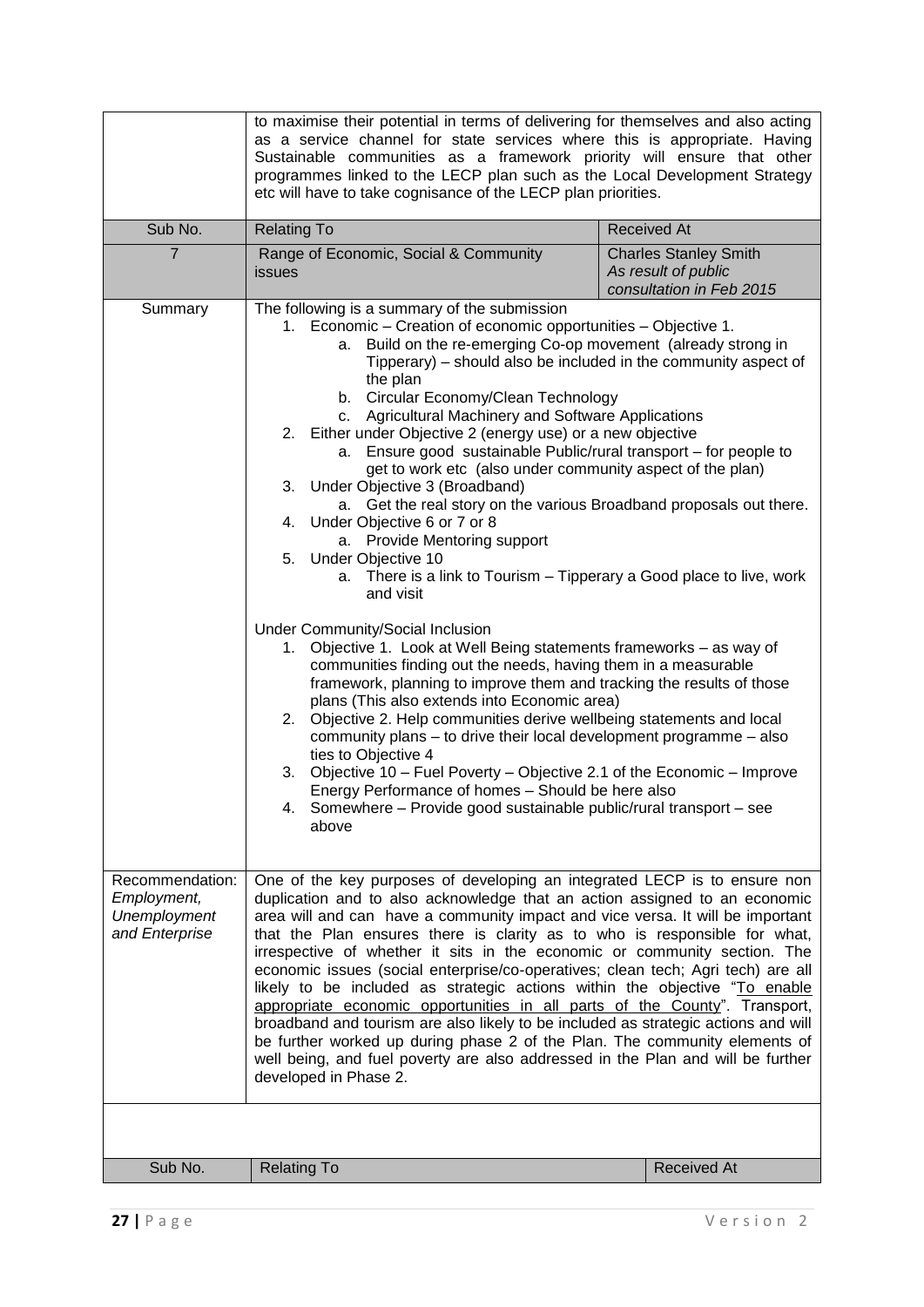| 8                                                                | Range of Community & Voluntary Groups                                                                                                                                                                                                                                                                                                                                                                                                                                                                                                                                                                                                                                                                                                                                                                                                                                                                                                                                                                                                                                                                                                                                                                                                                                                                                                                                                                                                                                                                                                                                                                                                                                                                                                                                                                                                                                                                                                                                                                                                                                                                                                                                     | South Tipperary<br>Community &<br><b>Voluntary Forum</b><br>As result of public<br>consultation in Feb<br>2015 |
|------------------------------------------------------------------|---------------------------------------------------------------------------------------------------------------------------------------------------------------------------------------------------------------------------------------------------------------------------------------------------------------------------------------------------------------------------------------------------------------------------------------------------------------------------------------------------------------------------------------------------------------------------------------------------------------------------------------------------------------------------------------------------------------------------------------------------------------------------------------------------------------------------------------------------------------------------------------------------------------------------------------------------------------------------------------------------------------------------------------------------------------------------------------------------------------------------------------------------------------------------------------------------------------------------------------------------------------------------------------------------------------------------------------------------------------------------------------------------------------------------------------------------------------------------------------------------------------------------------------------------------------------------------------------------------------------------------------------------------------------------------------------------------------------------------------------------------------------------------------------------------------------------------------------------------------------------------------------------------------------------------------------------------------------------------------------------------------------------------------------------------------------------------------------------------------------------------------------------------------------------|----------------------------------------------------------------------------------------------------------------|
| Summary                                                          | Submission covered the following points:<br>support specific groups in the community, via community led<br>interagency fora such as STAN (South Tipperary Action Network<br>(Mental Health), South Tipperary Disability Groups Forum, Positive<br>Ageing Group etc<br>Given the recent signing of the Age Friendly County, that programme<br>$\bullet$<br>should be specifically named in the LECP.<br>Family: Include "support individuals and families impacted by" as<br>$\bullet$<br>relevant within the text.<br>Gender based violence including rape, sexual assault and domestic<br>$\bullet$<br>violence impacts significantly on the well being of victims and their<br>families as well as having implications for wider policies including safety,<br>security and housing. - recommend that this issue be named<br>specifically the plan and endorse the submission already made by Cuan<br>Saor and the Rape Crisis Centre.<br>Positive physical health is a key contributor to well being including<br>$\bullet$<br>mental health. We recommend adding a specific section under Quality<br>of Life to include the promotion of physical and mental health and<br>fitness for all.<br>Rural isolation - core issue - Locally based community and voluntary<br>$\bullet$<br>services and infrastructure are key to combating rural isolation, and we<br>consider they too should be named within the plan.<br>the need for training and capacity building for groups to enable them to<br>$\bullet$<br>reach their potential in the economic area<br>commitment needed to support the community and voluntary sector<br>$\bullet$<br>As new funding schemes are developed under this plan, the<br>$\bullet$<br>administrative burden be minimised and proportionate to the project<br>size.<br>Running costs for community facilities are becoming onerous - not<br>enough income in small areas to support them - recommend a support<br>scheme for such projects.<br>huge need for training to ensure that members in South Tipperary are<br>٠<br>up to speed with the evolving National requirements for charities. This<br>may best be developed via PPN. |                                                                                                                |
| Recommendation<br>Poverty,<br>Disadvantage<br>& Social Exclusion | The submission outlines a number of suggestions re the Economic, Social and<br>Community aspects of the LECP. Generally all the suggestions are covered in<br>the Framework strategic document. However some of the specific point raised<br>may be considered as an action in the next phase of the LECP plan and will be<br>worked up at that stage.<br>The framework Objective in relation to children and young people has been<br>amended to include families: 6. Integrated response to the needs of vulnerable<br>families, children and young people. The issue in relation to gender based<br>violence including rape, sexual assault and domestic violence is likely to be<br>covered under key strategic objectives related to vulnerable families.<br>Arising from the consultations and the evidence, a new framework Objective will<br>be added around supporting people who find it difficult to sustain a home.                                                                                                                                                                                                                                                                                                                                                                                                                                                                                                                                                                                                                                                                                                                                                                                                                                                                                                                                                                                                                                                                                                                                                                                                                                           |                                                                                                                |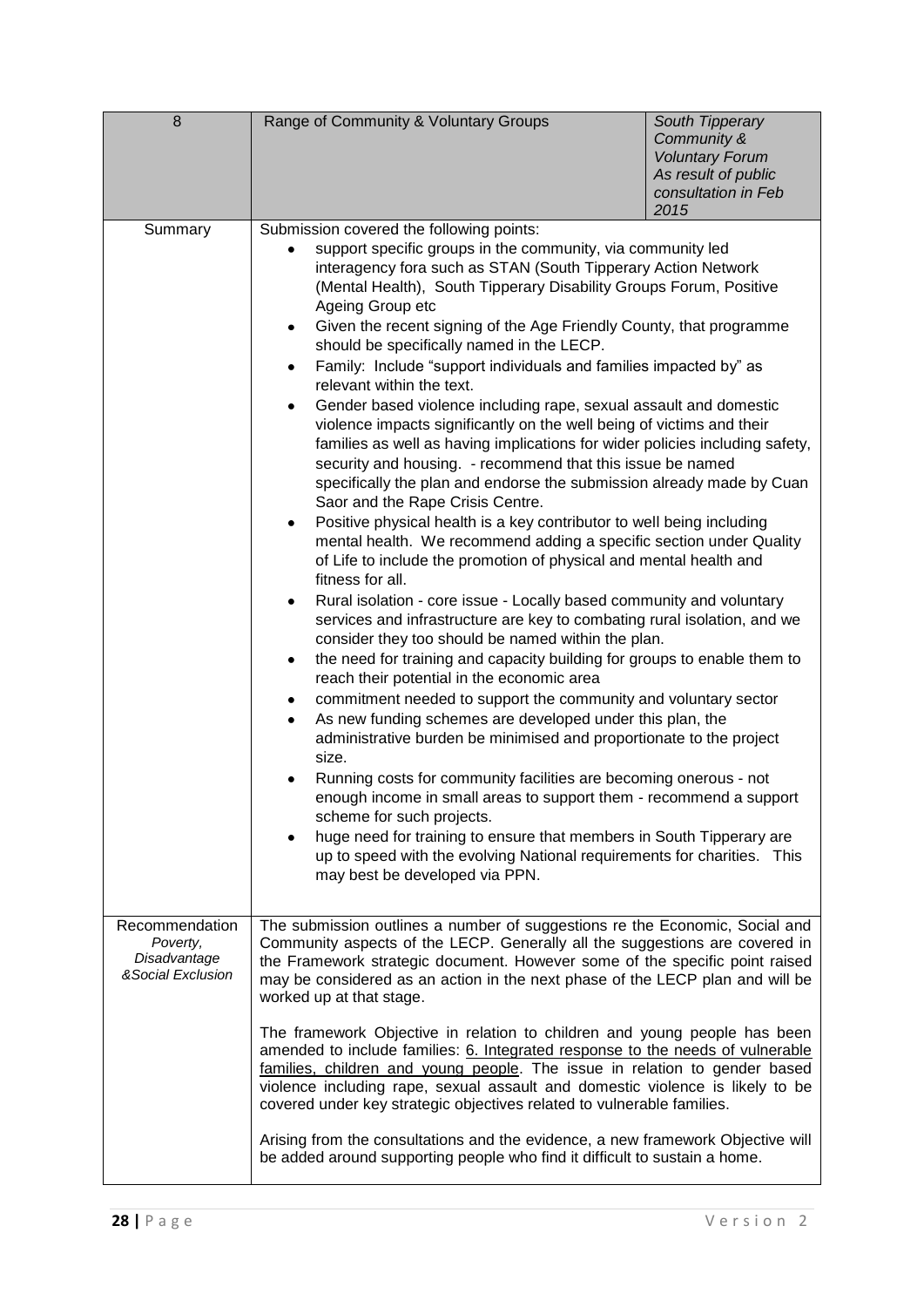| Sub No. | <b>Relating To</b>                                                                                                                                                                                                                                                                                                                                                                                                                                                                                                                                                                                                                                                                                                                                                                                                                                                                                                                                                                                                                                                                                                                                                                                                                                                                                                                                                                                                                                                                                                                                                                                                                                                                                                                                                                                                                                                                                                                                                                                                                                                                                                                                                                                                                                                                                                                                                                                                                                                                                                                                                                                                                                                                                                                                                                                                                                                                                                                                        | <b>Received At</b>                                                                                      |
|---------|-----------------------------------------------------------------------------------------------------------------------------------------------------------------------------------------------------------------------------------------------------------------------------------------------------------------------------------------------------------------------------------------------------------------------------------------------------------------------------------------------------------------------------------------------------------------------------------------------------------------------------------------------------------------------------------------------------------------------------------------------------------------------------------------------------------------------------------------------------------------------------------------------------------------------------------------------------------------------------------------------------------------------------------------------------------------------------------------------------------------------------------------------------------------------------------------------------------------------------------------------------------------------------------------------------------------------------------------------------------------------------------------------------------------------------------------------------------------------------------------------------------------------------------------------------------------------------------------------------------------------------------------------------------------------------------------------------------------------------------------------------------------------------------------------------------------------------------------------------------------------------------------------------------------------------------------------------------------------------------------------------------------------------------------------------------------------------------------------------------------------------------------------------------------------------------------------------------------------------------------------------------------------------------------------------------------------------------------------------------------------------------------------------------------------------------------------------------------------------------------------------------------------------------------------------------------------------------------------------------------------------------------------------------------------------------------------------------------------------------------------------------------------------------------------------------------------------------------------------------------------------------------------------------------------------------------------------------|---------------------------------------------------------------------------------------------------------|
| 9       | Youth Engagement                                                                                                                                                                                                                                                                                                                                                                                                                                                                                                                                                                                                                                                                                                                                                                                                                                                                                                                                                                                                                                                                                                                                                                                                                                                                                                                                                                                                                                                                                                                                                                                                                                                                                                                                                                                                                                                                                                                                                                                                                                                                                                                                                                                                                                                                                                                                                                                                                                                                                                                                                                                                                                                                                                                                                                                                                                                                                                                                          | <b>Tipperary Regional</b><br><b>Youth Service</b><br>As result of public<br>consultation in Feb<br>2015 |
| Summary | The following is a summary of the key suggestions in the submission<br>Support for young people under 25 years old who are unemployed,<br>1.<br>Prioritised support for young people under 21 who have little or no work<br>2.<br>experience and who are furthest from the labour market<br>Supporting local businesses and organisations to employ or to provide<br>3.<br>work experience to young people who are unemployed -<br>4. Support for young people to engage in informal employment and<br>enterprise learning opportunities utilising a youth work methodology<br>Engaging with young people to support them to undertake learning and<br>5.<br>training activities in an international setting<br>Youth Entreprenership -development of an enterprise unit specifically<br>6.<br>focused on young people (under 25) developing their own enterprises,<br>Development of a hostel in the middle of Co Tipperary.<br>7.<br>youth mental health- Resilience and positive mental health needs to be<br>8.<br>a priority - promotion of a standard of excellence for towns in the county<br>to ensure a whole town approach to addressing positive youth mental<br>health.<br>County based programme on youth resilience and engagement in<br>9.<br>informal educational and leisure/sporting supports in order to build a<br>healthy and strong youth population.<br>10. Youth participation in local community and voluntary activities and<br>networks. The development of a strong culture of social capital in our<br>young people will be a sustainable approach to supporting a strong<br>county in general. By encouraging local community groups to actively<br>support the engagement of young people in their work, they are building<br>a future for themselves in terms of sustainability and growth.<br>Particularly support the engagement of young people who are harder to<br>reach and who do not traditionally engage in community based<br>activities.<br>11. Proactive inclusion of Comhairle na nOg in the consultation and youth<br>proofing process of any planning and development work of county<br>based structures.<br>12. Identify areas that have gaps in terms of youth service provision and<br>actively support the development of supports in these areas, through<br>lobbying for national funding and resources.<br>13. Support the development of rural youth clubs in communities that do not<br>have access to services for young people.<br>14. Actively promote the utilisation of the range of community based<br>facilities by diverse groups of people. Strongly encourage the utilisation<br>of 'diversity audits' when funding future community buildings etc, and<br>develop a strategy to ensure that community facilities are not blocking<br>community groups and socially excluded groups (including young<br>people) from using their facilities through high costs of renting rooms<br>etc. |                                                                                                         |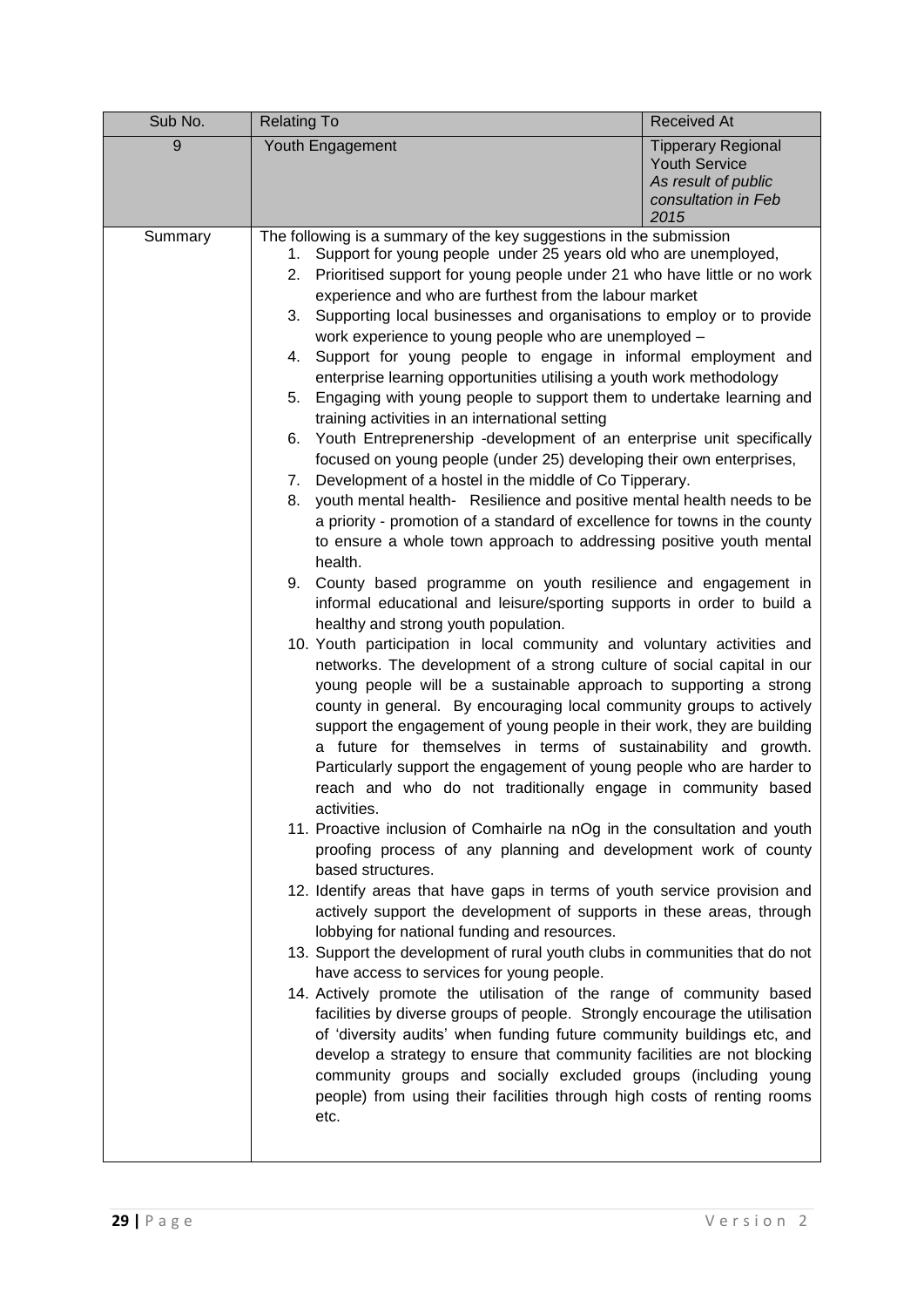| Recommendation<br>Poverty,<br>Disadvantage & | Youth unemployment is included in the LECP framework - Objective 3: Address<br>the high level of youth unemployment.                                                 |  |                                                                                         |
|----------------------------------------------|----------------------------------------------------------------------------------------------------------------------------------------------------------------------|--|-----------------------------------------------------------------------------------------|
| Social Exclusion                             | It is suggested that an additional framework Objective be included which is<br>focused on youth engagement: Objective 4: To maximise potential of life               |  |                                                                                         |
|                                              | opportunities for young people and maximise their contribution to the<br>sustainable development of the county.                                                      |  |                                                                                         |
|                                              | Other specific actions suggested may be included at the next stage of the LECP                                                                                       |  |                                                                                         |
|                                              | plan when specific strategic actions are being developed/worked up.<br>It is also recommended that framework Objective11, on mental health be                        |  |                                                                                         |
|                                              | broadened to include 'Integrated response to health and wellbeing in the<br>community'.                                                                              |  |                                                                                         |
|                                              |                                                                                                                                                                      |  |                                                                                         |
| Sub No.                                      | <b>Relating To</b>                                                                                                                                                   |  | <b>Received At</b>                                                                      |
| 10                                           | Asylum seekers/Refugees                                                                                                                                              |  | <b>SR DE Porres</b><br>O'Sullivan -By email -<br>November 2014                          |
| <b>Summary</b>                               | The supports that the asylum seekers require are around the areas on Mental<br>Health-Direct Provision Centres provides one room per family and over time            |  |                                                                                         |
|                                              | (many of the residents are there for years) this leads to mental health issues.<br>Their status does not permit them to work either.                                 |  |                                                                                         |
|                                              | The RIA (Reception Integration Agency) have moved to address the delay in the                                                                                        |  |                                                                                         |
|                                              | process of application and now the residents have leave to remain after 5 years                                                                                      |  |                                                                                         |
|                                              | in the centre but there are issues for them in relation to accessing alternative<br>accommodation and providing deposits for private rental accommodations.          |  |                                                                                         |
| Recommendation<br>Poverty,                   | Relates to specific target group as identified in the Framework Priority                                                                                             |  |                                                                                         |
| Disadvantage &                               | document. Objective 5: Reduce the marginalisation of specific communities<br>and Objective 11. Integrated response in relation to health and wellbeing of            |  |                                                                                         |
| Social Exclusion                             | the community in relation to marginalised groups and areas                                                                                                           |  |                                                                                         |
|                                              | The next phase of the LECP will consider working up strategic actions relevant                                                                                       |  |                                                                                         |
|                                              | to this sector. The framework Objective 7: Support people who find it difficult to<br>sustain a home will address supported housing for vulnerable sectors and would |  |                                                                                         |
|                                              | be expected to incorporate this sector of society also.                                                                                                              |  |                                                                                         |
| Sub No.                                      | <b>Relating To</b><br><b>Received From</b>                                                                                                                           |  |                                                                                         |
| 11                                           | Football in the Community                                                                                                                                            |  | <b>Football in the Community</b><br><b>Development Programme -</b><br>By email Jan 2015 |
| <b>Summary</b>                               | The Football in the Community Development Programme is an FAI initiative in                                                                                          |  |                                                                                         |
|                                              | partnership with Tipperary County Council.<br>The following areas of the LECP have been identified where the work of this                                            |  |                                                                                         |
|                                              | programme has the potential to contribute to the following priorities within the                                                                                     |  |                                                                                         |
|                                              | plan:                                                                                                                                                                |  |                                                                                         |
|                                              | - Poverty, Disadvantage and Social Exclusion<br><b>Marginalised Communities</b>                                                                                      |  |                                                                                         |
|                                              | Needs of children & young people<br>$\bullet$                                                                                                                        |  |                                                                                         |
|                                              | Access for people with disabilities<br>$\bullet$                                                                                                                     |  |                                                                                         |
|                                              | Health & Well being - Community Capacity & Quality of Life<br>٠                                                                                                      |  |                                                                                         |
|                                              | Quality of Life<br>٠                                                                                                                                                 |  |                                                                                         |
|                                              | Community & civic engagement                                                                                                                                         |  |                                                                                         |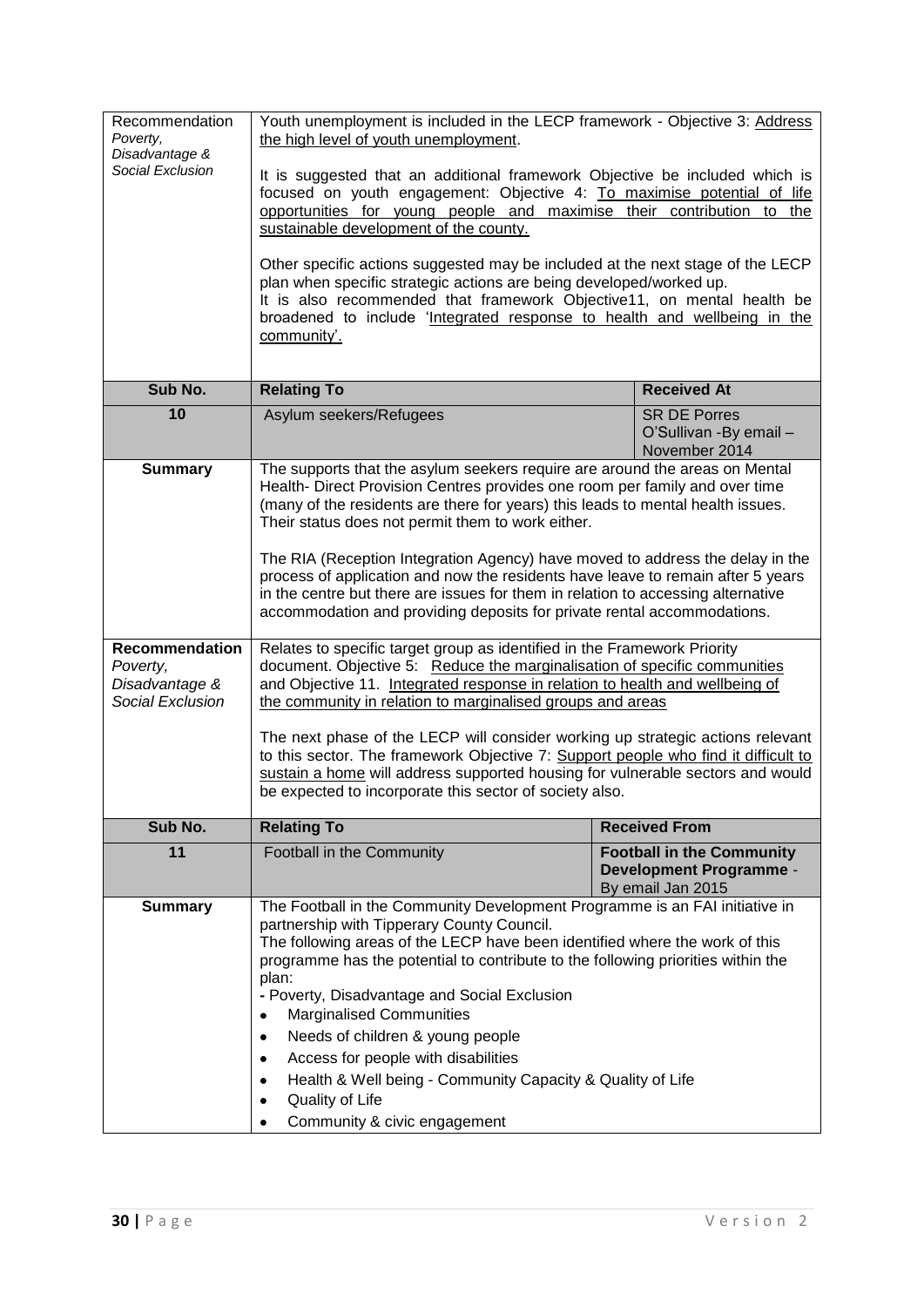| Recommendation<br>Poverty,<br>Disadvantage &<br>Social Exclusion | The football in the community programme can be used as a mechanism to<br>deliver some of the strategic actions in the LECP Plan especially Objective 11:<br>Integrated response in relation to health and wellbeing of the community in<br>relation to marginalised groups and areas.                                                                                                                                                                                                                                                                                                                                                                                                                                                                                                                                                                                                                                                                                                                                                                                                                                                           |                                                       |
|------------------------------------------------------------------|-------------------------------------------------------------------------------------------------------------------------------------------------------------------------------------------------------------------------------------------------------------------------------------------------------------------------------------------------------------------------------------------------------------------------------------------------------------------------------------------------------------------------------------------------------------------------------------------------------------------------------------------------------------------------------------------------------------------------------------------------------------------------------------------------------------------------------------------------------------------------------------------------------------------------------------------------------------------------------------------------------------------------------------------------------------------------------------------------------------------------------------------------|-------------------------------------------------------|
| Sub No.                                                          | <b>Relating To</b>                                                                                                                                                                                                                                                                                                                                                                                                                                                                                                                                                                                                                                                                                                                                                                                                                                                                                                                                                                                                                                                                                                                              | <b>Received At</b>                                    |
| 12                                                               | <b>STSP</b>                                                                                                                                                                                                                                                                                                                                                                                                                                                                                                                                                                                                                                                                                                                                                                                                                                                                                                                                                                                                                                                                                                                                     | South Tipperary<br>Sports Partnership<br>January 2015 |
| <b>Summary</b>                                                   | South Tipperary Sports Partnership's remit is to develop sport and increase<br>physical activity in the County. The Sports Partnership is well positioned to be<br>the vehicle through which the physical activity and sporting element of the<br>Tipperary Local Economic Community Plan can be co-ordinated.<br>South Tipperary Sports Partnership has identified the following areas of the<br>LECP where the work of the Sports Partnership has the potential to contribute to<br>the following priorities within the plan:<br>- Employment & Unemployment and Enterprise<br>Deficiencies in infrastructure (sports and community facilities)<br>$\bullet$<br>Promotion of Outdoor and Natural Resources<br>$\bullet$<br>Sports Tourism through events<br>٠<br>- Poverty, Disadvantage and Social Exclusion<br><b>Marginalised Communities</b><br>$\bullet$<br>Needs of children & young people<br>$\bullet$<br>The needs of older people<br>$\bullet$<br>Access for people with disabilities<br>$\bullet$<br>Health & Well being<br>$\bullet$<br>- Community Capacity & Quality of Life<br>Quality of Life<br>Community & civic engagement |                                                       |
| Recommendation<br>Poverty,                                       | <b>Recommendation:</b><br>The framework priorities outlined in the Poverty, Disadvantage and Social                                                                                                                                                                                                                                                                                                                                                                                                                                                                                                                                                                                                                                                                                                                                                                                                                                                                                                                                                                                                                                             |                                                       |
| Disadvantage &<br>Social Exclusion                               | Inclusion and the Sustainable Communities Part of the LECP are most relevant<br>to this submission in particular the following actions: Objective 11: 'Integrated<br>response in relation to health and wellbeing of the community' Objective 1:<br>'Eliminating areas of high social deprivation'. Objective 4: To maximise the<br>potential and life opportunities for young people and maximise their contribution<br>to sustainable development of the county. Objective 5: Reduce the<br>marginalisation of specific communities. Objective 8: Develop an integrated<br>response to the needs of the elderly population.<br>The Sports Partnership(s) can be used as a mechanism to deliver some of the                                                                                                                                                                                                                                                                                                                                                                                                                                    |                                                       |
| Sub No.                                                          | strategic actions in the LECP that address these framework priorities.                                                                                                                                                                                                                                                                                                                                                                                                                                                                                                                                                                                                                                                                                                                                                                                                                                                                                                                                                                                                                                                                          |                                                       |
|                                                                  | <b>Relating To</b>                                                                                                                                                                                                                                                                                                                                                                                                                                                                                                                                                                                                                                                                                                                                                                                                                                                                                                                                                                                                                                                                                                                              | <b>Received From</b>                                  |
| 13                                                               | <b>Traveller inclusion</b>                                                                                                                                                                                                                                                                                                                                                                                                                                                                                                                                                                                                                                                                                                                                                                                                                                                                                                                                                                                                                                                                                                                      | Ronnie Faye, Pavee<br>Point- Email September<br>2014  |
| <b>Summary</b>                                                   | The submission highlighted the need to prioritise Traveller and Roma<br>inclusion in the LECP and identified a number of actions which can make this<br>possible. Key to such inclusion will be the active participation of Traveller<br>organisations in the planning processes associated with both the community<br>and economic dimensions of the LECP. It recommends:<br>Each LCDC must include participation and membership of<br>П.                                                                                                                                                                                                                                                                                                                                                                                                                                                                                                                                                                                                                                                                                                      |                                                       |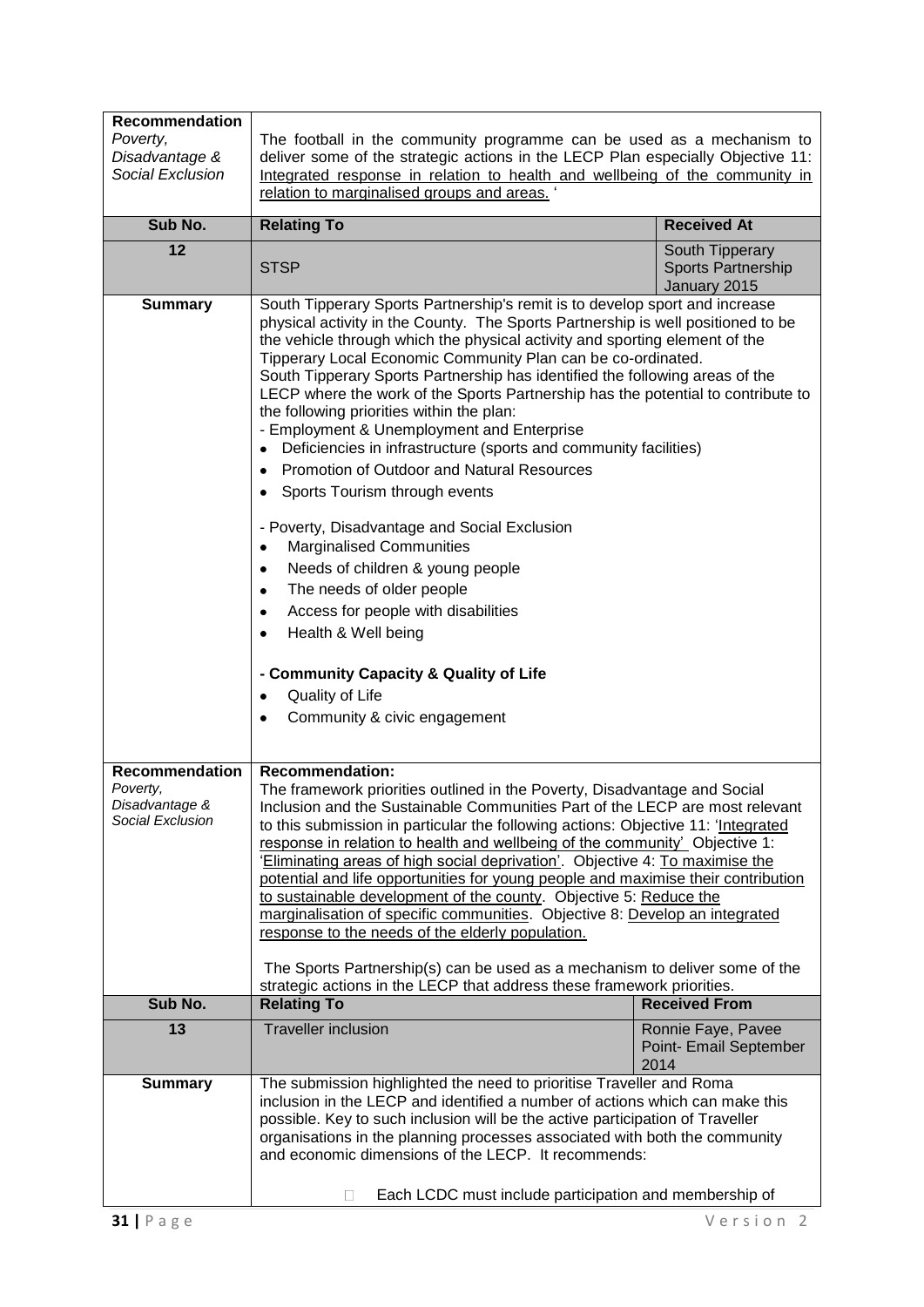|                                                                  | Traveller organisations, given the experience of discrimination                                                                                                                                                                                                                                                                                                                                                                                                                                                                                                                                                                                                                                                                                                                                                                                                                                                                                                                                                                                                                                                                                                                                                                                                                                                                                                                                                                      |                                                                      |
|------------------------------------------------------------------|--------------------------------------------------------------------------------------------------------------------------------------------------------------------------------------------------------------------------------------------------------------------------------------------------------------------------------------------------------------------------------------------------------------------------------------------------------------------------------------------------------------------------------------------------------------------------------------------------------------------------------------------------------------------------------------------------------------------------------------------------------------------------------------------------------------------------------------------------------------------------------------------------------------------------------------------------------------------------------------------------------------------------------------------------------------------------------------------------------------------------------------------------------------------------------------------------------------------------------------------------------------------------------------------------------------------------------------------------------------------------------------------------------------------------------------|----------------------------------------------------------------------|
|                                                                  | and multiple disadvantage experienced by Travellers and                                                                                                                                                                                                                                                                                                                                                                                                                                                                                                                                                                                                                                                                                                                                                                                                                                                                                                                                                                                                                                                                                                                                                                                                                                                                                                                                                                              |                                                                      |
|                                                                  | Roma.                                                                                                                                                                                                                                                                                                                                                                                                                                                                                                                                                                                                                                                                                                                                                                                                                                                                                                                                                                                                                                                                                                                                                                                                                                                                                                                                                                                                                                |                                                                      |
|                                                                  | The Strategic Policy Committee (SPC) for economic<br>$\Box$                                                                                                                                                                                                                                                                                                                                                                                                                                                                                                                                                                                                                                                                                                                                                                                                                                                                                                                                                                                                                                                                                                                                                                                                                                                                                                                                                                          |                                                                      |
|                                                                  | development must include representation of Traveller interests.                                                                                                                                                                                                                                                                                                                                                                                                                                                                                                                                                                                                                                                                                                                                                                                                                                                                                                                                                                                                                                                                                                                                                                                                                                                                                                                                                                      |                                                                      |
|                                                                  | Traveller interests must be represented on the joint steering<br>$\Box$                                                                                                                                                                                                                                                                                                                                                                                                                                                                                                                                                                                                                                                                                                                                                                                                                                                                                                                                                                                                                                                                                                                                                                                                                                                                                                                                                              |                                                                      |
|                                                                  | group established to oversee the common economic and                                                                                                                                                                                                                                                                                                                                                                                                                                                                                                                                                                                                                                                                                                                                                                                                                                                                                                                                                                                                                                                                                                                                                                                                                                                                                                                                                                                 |                                                                      |
|                                                                  | community elements of the LECP.                                                                                                                                                                                                                                                                                                                                                                                                                                                                                                                                                                                                                                                                                                                                                                                                                                                                                                                                                                                                                                                                                                                                                                                                                                                                                                                                                                                                      |                                                                      |
|                                                                  | The absence of data disaggregated on the basis of ethnicity this makes it<br>challenging for policy makers to develop an effective LECP inclusive of Traveller<br>and Roma communities, and reinforces the need to have direct participation of<br>representative Traveller organisations in both the community and the economic<br>aspects of the plan. Where there is no data available relating to Travellers and<br>Roma, this should be highlighted and the plan must ensure that measures are<br>undertaken to address this. The LECP must put in place a system for capturing<br>data on the participation of Travellers and Roma (as well as other minority<br>ethnic groups) in all thematic areas and actions within its remit. This would<br>include mandatory implementation of an ethnic identifier.<br>Other areas highlighted in the submission include the need for equality<br>proofing/social impact assessment of LECP and the implementation of<br>community development principles. Pavee Point holds that policy and practice<br>must be underpinned by an inter-cultural approach and by principles of equality,<br>diversity and anti-racism. Delivering services based on equality does not mean<br>treating people the same, but designing and implementing programmes that are<br>inclusive, culturally appropriate, and appropriate to the needs of groups in<br>society, including Travellers and Roma. |                                                                      |
| Recommendation<br>Poverty,<br>Disadvantage &<br>social Exclusion | Issues are covered by Framework Objective 5. Reduce the marginalisation of<br>specific communities - the travelling community will be considered under this<br>aspect.                                                                                                                                                                                                                                                                                                                                                                                                                                                                                                                                                                                                                                                                                                                                                                                                                                                                                                                                                                                                                                                                                                                                                                                                                                                               |                                                                      |
|                                                                  | In Phase 2 of the preparation of the Plan, specific efforts will be taken to engage<br>the Travelling Community in the County on the Plan. The Plan will also be<br>proofed from an equality and poverty perspective. The LCDC does not currently<br>accommodate a traveller representative (although registration with the PPN<br>would assist in opportunities for same in the future) but the Interagency Traveller<br>Group will be linked to the LCDC and will be expected to report into the LCDC in<br>relation to key priority areas that are listed in the LECP                                                                                                                                                                                                                                                                                                                                                                                                                                                                                                                                                                                                                                                                                                                                                                                                                                                             |                                                                      |
|                                                                  | The remainder of the issues raised above will be referred to the Co Tipperary<br>Interagency Traveller group for consideration in the development of the new all<br>county Integrated Traveller Interagency Plan.                                                                                                                                                                                                                                                                                                                                                                                                                                                                                                                                                                                                                                                                                                                                                                                                                                                                                                                                                                                                                                                                                                                                                                                                                    |                                                                      |
| Sub No.                                                          | <b>Relating To</b>                                                                                                                                                                                                                                                                                                                                                                                                                                                                                                                                                                                                                                                                                                                                                                                                                                                                                                                                                                                                                                                                                                                                                                                                                                                                                                                                                                                                                   | <b>Received From</b>                                                 |
| 14                                                               | <b>HSE Social Inclusion Services</b>                                                                                                                                                                                                                                                                                                                                                                                                                                                                                                                                                                                                                                                                                                                                                                                                                                                                                                                                                                                                                                                                                                                                                                                                                                                                                                                                                                                                 | South Tipperary HSE Social<br><b>Inclusion Team November</b><br>2014 |
| <b>Summary</b>                                                   | Traveller Health - Two project hosting primary Health Care<br>1)<br>Programmes TRTP and STDC, some of the Traveller PHC Worker<br>employed directly by HSE and other by Voluntary agencies. Link to<br>Substance Misuse working model developed in South Tipperary and the<br>men's health work.                                                                                                                                                                                                                                                                                                                                                                                                                                                                                                                                                                                                                                                                                                                                                                                                                                                                                                                                                                                                                                                                                                                                     |                                                                      |
|                                                                  | <b>Intercultural Health - There is a Direct Provision Centre in Carrick-on-</b><br>(2)<br>Suir, needs have been identified through a pilot health programme for                                                                                                                                                                                                                                                                                                                                                                                                                                                                                                                                                                                                                                                                                                                                                                                                                                                                                                                                                                                                                                                                                                                                                                                                                                                                      |                                                                      |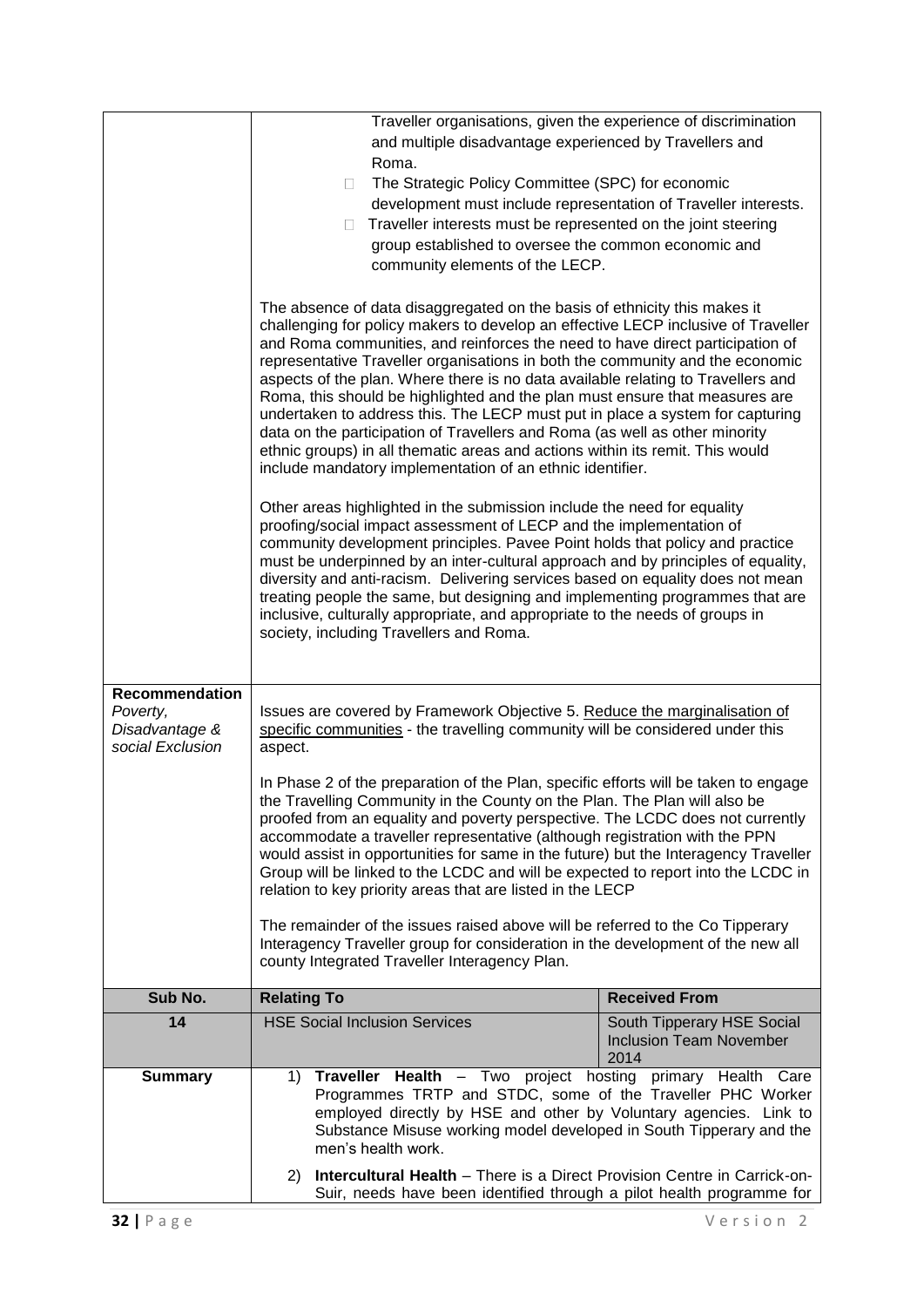|                                                                           | the development of English language opportunities, health care<br>information, opportunities for engagement and development, the<br>inclusion of children and families from the centre in planning CSC etc. A<br>pilot project is in place with an NGO in Waterford a need for services<br>and supports<br>Roma Community Health - Like the intercultural health work this is a<br>3)<br>relatively new and emerging community presenting with various needs<br>that will need an interagency integrated response, there are health<br>issues including access to medical cards, Habitual Residence Clause<br>(HRC), Social Welfare Entitlement, English Language, Housing,<br>Employment, Education, Childcare / Children's needs. Until some<br>mapping is done in South Tipperary it is not possible to highlight any<br>particular community or needs.<br>4) LGBTI Health research - Currently trying to ensure the inclusion of the<br>LGBTI Community especially adults in the health focussed research,<br>this will identify needs and future planning. Also working with Teni's<br>Health and Education Worker for awareness raising and training<br>opportunities for relevant agencies / groups in the area.<br><b>Homeless Services</b> - While South Tipperary has no accommodation<br>5)<br>apart from the Women's Refuge there is an agreement in place for<br>referrals to both Kilkenny and Waterford Hostels. |                                                                                                           |
|---------------------------------------------------------------------------|---------------------------------------------------------------------------------------------------------------------------------------------------------------------------------------------------------------------------------------------------------------------------------------------------------------------------------------------------------------------------------------------------------------------------------------------------------------------------------------------------------------------------------------------------------------------------------------------------------------------------------------------------------------------------------------------------------------------------------------------------------------------------------------------------------------------------------------------------------------------------------------------------------------------------------------------------------------------------------------------------------------------------------------------------------------------------------------------------------------------------------------------------------------------------------------------------------------------------------------------------------------------------------------------------------------------------------------------------------------------------------------------------------------------------------|-----------------------------------------------------------------------------------------------------------|
|                                                                           | 6) Substance Misuse Service                                                                                                                                                                                                                                                                                                                                                                                                                                                                                                                                                                                                                                                                                                                                                                                                                                                                                                                                                                                                                                                                                                                                                                                                                                                                                                                                                                                                     |                                                                                                           |
|                                                                           |                                                                                                                                                                                                                                                                                                                                                                                                                                                                                                                                                                                                                                                                                                                                                                                                                                                                                                                                                                                                                                                                                                                                                                                                                                                                                                                                                                                                                                 |                                                                                                           |
|                                                                           |                                                                                                                                                                                                                                                                                                                                                                                                                                                                                                                                                                                                                                                                                                                                                                                                                                                                                                                                                                                                                                                                                                                                                                                                                                                                                                                                                                                                                                 |                                                                                                           |
| <b>Recommendation</b><br>Poverty,<br>Disadvantage and<br>Social Exclusion | Many of the areas above are included as framework priorities in the LECP under<br>the section Poverty, Disadvantage and Social Exclusion. In particular:<br>Objective 5. Reduce the marginalisation of specific communities-Travelling<br>community, Non Irish Nationals, Rural isolated communities, Lone parents,<br>LGBTI. Objective 6: Integrated response to the needs of vulnerable<br>families, children / young people. Objective 7; Support people who find it<br>difficult to sustain a home. Objective 11; Integrated response in relation to<br>health and wellbeing of the community in relation to marginalised groups<br>and areas<br>In phase 2 development of the Plan, the issues as raised above can be further<br>worked up as appropriate to the Priority Objectives.                                                                                                                                                                                                                                                                                                                                                                                                                                                                                                                                                                                                                                      |                                                                                                           |
| Sub No.                                                                   | <b>Relating To</b>                                                                                                                                                                                                                                                                                                                                                                                                                                                                                                                                                                                                                                                                                                                                                                                                                                                                                                                                                                                                                                                                                                                                                                                                                                                                                                                                                                                                              | <b>Received From</b>                                                                                      |
| 15                                                                        | Domestic Sexual Gender Based Violence<br>(DSGBV)                                                                                                                                                                                                                                                                                                                                                                                                                                                                                                                                                                                                                                                                                                                                                                                                                                                                                                                                                                                                                                                                                                                                                                                                                                                                                                                                                                                | <b>Tipperary Rape Crisis &amp;</b><br><b>Counselling Centre (TRCC)</b><br>and Cuan Saor- November<br>2014 |
| <b>Summary</b>                                                            | Domestic Sexual Gender Based Violence (DSGBV is integral to many aspects<br>of poverty, disadvantage and social exclusion. It is proposed by Tipperary Rape<br>Crisis & Counselling Centre (TRCC) and Cuan Saor the women's refuge that the<br>LCDC will consider include DSGBV in the consultation, planning and<br>implementation of the following 4 areas of work. In 2013 the combined number<br>of clients who accessed services for DSGBV in South Tipperary was 604. Key<br>areas to be addressed in the LECP Plan are:<br><b>Issue: Poverty, disadvantage and social exclusion</b><br>The Needs of Children and young people<br>Substance Misuse/Abuse<br><b>Health and well being</b>                                                                                                                                                                                                                                                                                                                                                                                                                                                                                                                                                                                                                                                                                                                                  |                                                                                                           |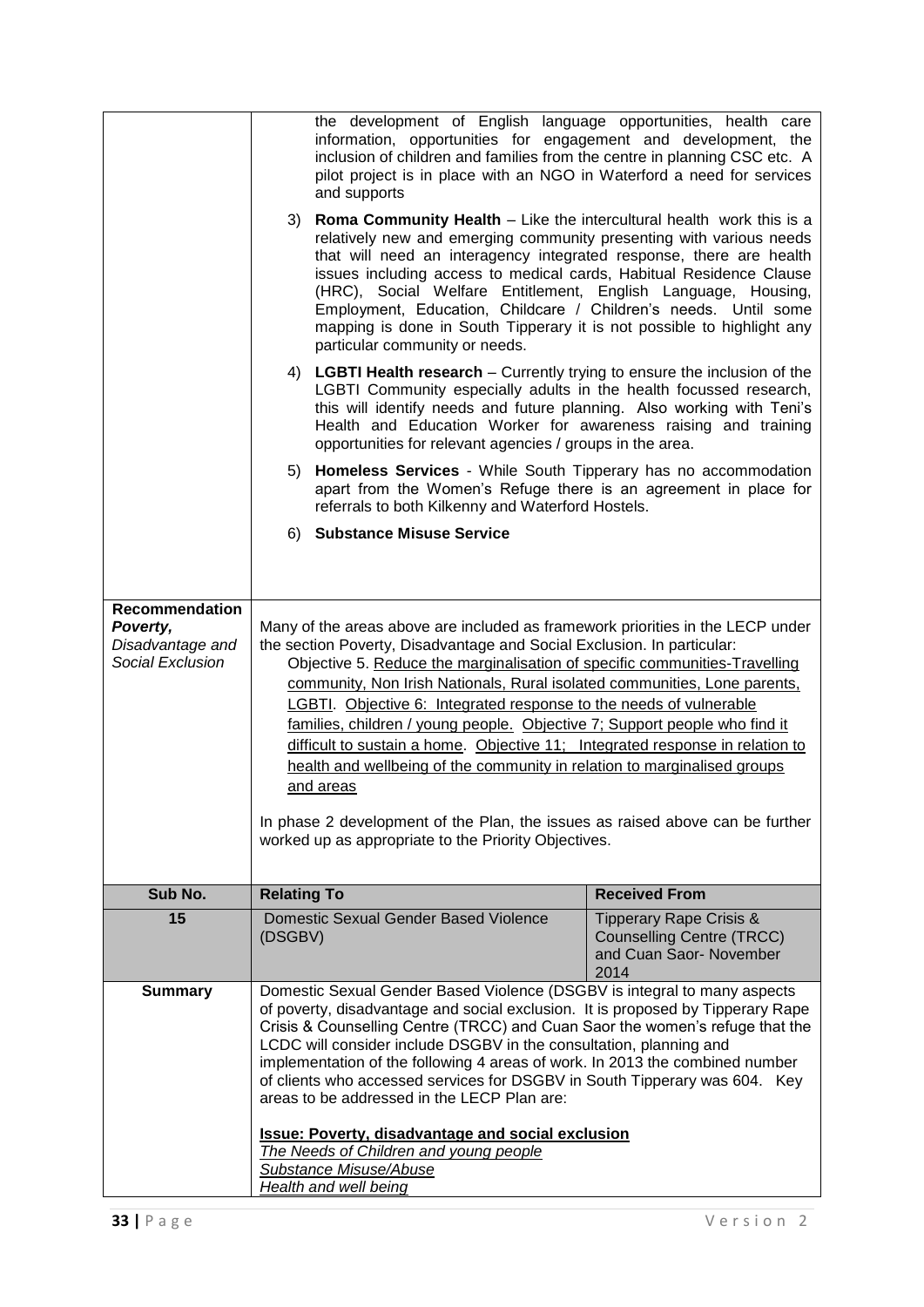| <b>Recommendation</b><br>These relates to a number of the framework priorities as outlined in the section<br>relation to Poverty Disadvantage and Social Exclusion as well as the<br>Poverty,<br>Sustainable Communities<br>Disadvantage &<br>Social exclusion<br>Objective 5; Reduce the marginalisation of specific communities Travelling<br>community, Non Irish Nationals, Rural isolated communities Lone parents<br>LGBTI. Objective 6; Integrated response to the needs of vulnerable families,<br>children / young people. Objective 7; Support people who find it difficult to<br>sustain a home. Objective 9; Develop an integrated response to reducing the<br>Sustainable<br><b>Communities</b><br>areas.<br>Objective 4. Develop a sense of security and safety. | To develop a sense of security and safety throughout the county                                                                                                                                                                                   |  |
|--------------------------------------------------------------------------------------------------------------------------------------------------------------------------------------------------------------------------------------------------------------------------------------------------------------------------------------------------------------------------------------------------------------------------------------------------------------------------------------------------------------------------------------------------------------------------------------------------------------------------------------------------------------------------------------------------------------------------------------------------------------------------------|---------------------------------------------------------------------------------------------------------------------------------------------------------------------------------------------------------------------------------------------------|--|
|                                                                                                                                                                                                                                                                                                                                                                                                                                                                                                                                                                                                                                                                                                                                                                                |                                                                                                                                                                                                                                                   |  |
|                                                                                                                                                                                                                                                                                                                                                                                                                                                                                                                                                                                                                                                                                                                                                                                |                                                                                                                                                                                                                                                   |  |
|                                                                                                                                                                                                                                                                                                                                                                                                                                                                                                                                                                                                                                                                                                                                                                                |                                                                                                                                                                                                                                                   |  |
|                                                                                                                                                                                                                                                                                                                                                                                                                                                                                                                                                                                                                                                                                                                                                                                |                                                                                                                                                                                                                                                   |  |
| the Children Services Committee                                                                                                                                                                                                                                                                                                                                                                                                                                                                                                                                                                                                                                                                                                                                                | level of substance misuse/abuse. Objective 11; Integrated response in relation<br>to health and wellbeing of the community in relation to marginalised groups and<br>Key relevant points to be referred to the SE Homeless Strategy Committee and |  |

| Sub No.                                              | <b>Relating To</b>                                                                                                                                                                                                                                                                                                                                                                                                                                                                                                                                                                                                                                                                                                                                                                                                                                                                                                                                                                                                                                                                                                                                                                                    | <b>Received At</b>                      |  |
|------------------------------------------------------|-------------------------------------------------------------------------------------------------------------------------------------------------------------------------------------------------------------------------------------------------------------------------------------------------------------------------------------------------------------------------------------------------------------------------------------------------------------------------------------------------------------------------------------------------------------------------------------------------------------------------------------------------------------------------------------------------------------------------------------------------------------------------------------------------------------------------------------------------------------------------------------------------------------------------------------------------------------------------------------------------------------------------------------------------------------------------------------------------------------------------------------------------------------------------------------------------------|-----------------------------------------|--|
| 16                                                   | <b>Rural Communities</b>                                                                                                                                                                                                                                                                                                                                                                                                                                                                                                                                                                                                                                                                                                                                                                                                                                                                                                                                                                                                                                                                                                                                                                              | Matt Ryan., Templederry - February 2015 |  |
| <b>Summary</b>                                       | Since farm payments became such a huge part of farm income the money has<br>continued to follow the money heading South East, the excluded have been<br>forgotten. The S/E has the richest households, that includes South Tipperary<br>(see CSO) followed by Clare & Limerick all well ahead of North Tipperary.<br>Broadband needs; Fibre optic cable options must extend right into the hills of<br>Mid/West Tipperary including the following not currently listed; Gortagarry,<br>Templederry, Killoscully Silvermines, Upperchurch, Killea and Milestone with<br>the necessary technology included to extend the service to those living beyond<br>the 2-3 mile capacity of copper wire thereby giving service to all.<br>Saving the rural economy, has to feature as one of either a long or short list of<br>priorities in M/W Tipperary - The Greater Slieve Felim extends to up 40,000ha<br>at least, an area of huge biodiversity - it has been ravished by over forestation,<br>under resourced with farm payments on low productive land and Constrained<br>by the Restrictive Practices of the both the HABITATS & BIRDS DIRECTIVES<br>- Lough Derg extends to 32,000ha as a comparison |                                         |  |
| <b>Recommendation:</b><br>Sustainable<br>Communities | A number of the issues raised above are accommodated and noted as<br>Framework priorities such as broadband deficiency and rural isolation. Phase 2<br>will work these priority areas up further and will refine and prioritise the areas<br>that the LECP will focus upon.<br>The remainder of the items referenced above will be forwarded to the relevant                                                                                                                                                                                                                                                                                                                                                                                                                                                                                                                                                                                                                                                                                                                                                                                                                                          |                                         |  |
|                                                      | authority considering the development of the LDS                                                                                                                                                                                                                                                                                                                                                                                                                                                                                                                                                                                                                                                                                                                                                                                                                                                                                                                                                                                                                                                                                                                                                      |                                         |  |
| Sub No.                                              | <b>Relating To</b>                                                                                                                                                                                                                                                                                                                                                                                                                                                                                                                                                                                                                                                                                                                                                                                                                                                                                                                                                                                                                                                                                                                                                                                    | <b>Received From</b>                    |  |
| 17                                                   | Community radio                                                                                                                                                                                                                                                                                                                                                                                                                                                                                                                                                                                                                                                                                                                                                                                                                                                                                                                                                                                                                                                                                                                                                                                       | Morgan Haugh Stella FM February 2015    |  |
| <b>Summary</b>                                       | Stella FM will be a community radio station broadcasting from Borrisokane to a<br>ten mile radius. It will broadcast to Nenagh, Portumna, Birr and Roscrea and all<br>towns' villages and communities within this area.<br>There are currently 24 fully licensed community radio stations in Ireland.<br>The station is a Non for Profit organisation and will be owned and run by<br>volunteers<br>Stella FM's primary objective will be community development.                                                                                                                                                                                                                                                                                                                                                                                                                                                                                                                                                                                                                                                                                                                                      |                                         |  |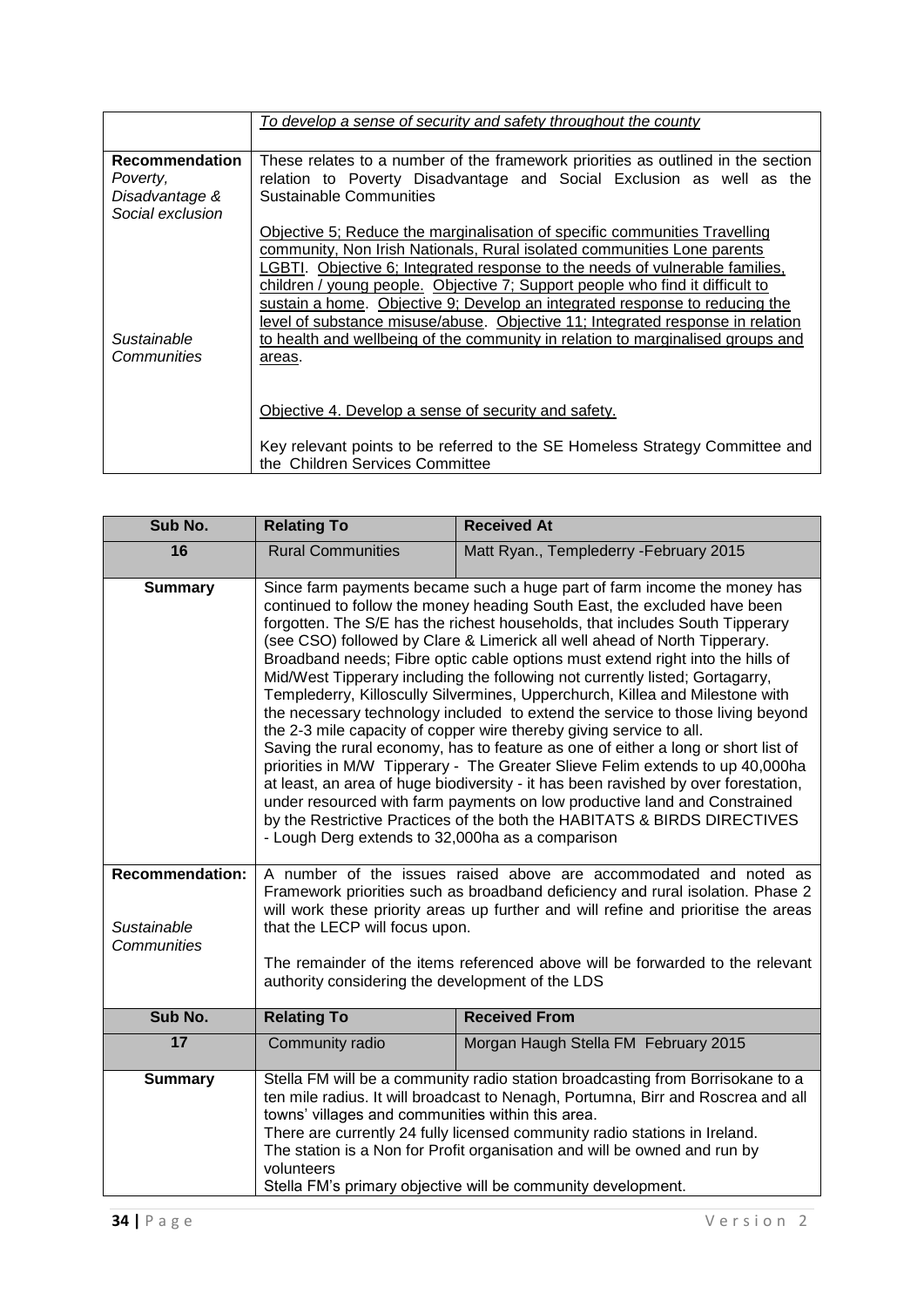| Recommendation:            | It is a superb means for social inclusion and can provide real skills which<br>people can use for their own personal development. These skills can take the<br>form of communication skills, skills in marketing, fundraising, advertising,<br>equipment use, research, administration etc which will benefit people when<br>looking for a job in the future.<br>Stella FM will be a huge asset to the communities which it will broadcast into.<br>We are currently focused on developing our application to the BAI for<br>permission to run a temporary licence while continuing to gain experience by<br>operating an online station.<br>In the future we believe there is a real opportunity to develop a CE scheme<br>specifically for the station. Anything from 12 to 14 people could be employed<br>throughout the station.<br>Areas where people could be employed include:<br>CE scheme supervisor<br>Development of Induction programmes for new volunteers<br>Development and execution of training programmes<br>Station set up, build and maintain<br>Policy and procedures development<br>Technical and equipment<br>General administration<br>Marketing<br>Fundraising and Finance.<br>Development of Sound and Vision Projects<br>And these people can come from all communities which the station is<br>broadcasting into. If you can help us in the further development of the station<br>and the provision of the CE scheme. |                                                                                                                                                                     |  |
|----------------------------|---------------------------------------------------------------------------------------------------------------------------------------------------------------------------------------------------------------------------------------------------------------------------------------------------------------------------------------------------------------------------------------------------------------------------------------------------------------------------------------------------------------------------------------------------------------------------------------------------------------------------------------------------------------------------------------------------------------------------------------------------------------------------------------------------------------------------------------------------------------------------------------------------------------------------------------------------------------------------------------------------------------------------------------------------------------------------------------------------------------------------------------------------------------------------------------------------------------------------------------------------------------------------------------------------------------------------------------------------------------------------------------------------------------------------------------------------|---------------------------------------------------------------------------------------------------------------------------------------------------------------------|--|
| Sustainable                | This relates to a specific project and as such will not fall to be considered under                                                                                                                                                                                                                                                                                                                                                                                                                                                                                                                                                                                                                                                                                                                                                                                                                                                                                                                                                                                                                                                                                                                                                                                                                                                                                                                                                               |                                                                                                                                                                     |  |
| Communities                | the LECP process. Framework priorities around sustaining community services<br>and sustainable communities are covered in the sustainable communities'                                                                                                                                                                                                                                                                                                                                                                                                                                                                                                                                                                                                                                                                                                                                                                                                                                                                                                                                                                                                                                                                                                                                                                                                                                                                                            |                                                                                                                                                                     |  |
|                            | section.<br>To support development of sustainable communities and respond to                                                                                                                                                                                                                                                                                                                                                                                                                                                                                                                                                                                                                                                                                                                                                                                                                                                                                                                                                                                                                                                                                                                                                                                                                                                                                                                                                                      |                                                                                                                                                                     |  |
|                            | the needs in their community                                                                                                                                                                                                                                                                                                                                                                                                                                                                                                                                                                                                                                                                                                                                                                                                                                                                                                                                                                                                                                                                                                                                                                                                                                                                                                                                                                                                                      |                                                                                                                                                                     |  |
|                            | Maintain access to services in rural communities<br>$\bullet$                                                                                                                                                                                                                                                                                                                                                                                                                                                                                                                                                                                                                                                                                                                                                                                                                                                                                                                                                                                                                                                                                                                                                                                                                                                                                                                                                                                     |                                                                                                                                                                     |  |
| Sub No.                    | <b>Relating To</b>                                                                                                                                                                                                                                                                                                                                                                                                                                                                                                                                                                                                                                                                                                                                                                                                                                                                                                                                                                                                                                                                                                                                                                                                                                                                                                                                                                                                                                | <b>Received At</b>                                                                                                                                                  |  |
| 18                         | <b>Rural Transport/Roads</b>                                                                                                                                                                                                                                                                                                                                                                                                                                                                                                                                                                                                                                                                                                                                                                                                                                                                                                                                                                                                                                                                                                                                                                                                                                                                                                                                                                                                                      | -Mary Ryan, Main Street Borrisoleigh- February<br>2015                                                                                                              |  |
| <b>Summary</b>             |                                                                                                                                                                                                                                                                                                                                                                                                                                                                                                                                                                                                                                                                                                                                                                                                                                                                                                                                                                                                                                                                                                                                                                                                                                                                                                                                                                                                                                                   | A public rural transport system is more important going forward than it ever has                                                                                    |  |
|                            | been. With an aging population and a minimum rural transport service in place                                                                                                                                                                                                                                                                                                                                                                                                                                                                                                                                                                                                                                                                                                                                                                                                                                                                                                                                                                                                                                                                                                                                                                                                                                                                                                                                                                     |                                                                                                                                                                     |  |
|                            | at the moment/ Older people need a transport service to maintain<br>independence. For young people moving back from cities the lack of good                                                                                                                                                                                                                                                                                                                                                                                                                                                                                                                                                                                                                                                                                                                                                                                                                                                                                                                                                                                                                                                                                                                                                                                                                                                                                                       |                                                                                                                                                                     |  |
|                            | transport is a real challenge. Early morning buses or train should be available to<br>all the Tipperary Towns. The services need to be able to being people to work                                                                                                                                                                                                                                                                                                                                                                                                                                                                                                                                                                                                                                                                                                                                                                                                                                                                                                                                                                                                                                                                                                                                                                                                                                                                               |                                                                                                                                                                     |  |
|                            | and college for a 9.00am start.                                                                                                                                                                                                                                                                                                                                                                                                                                                                                                                                                                                                                                                                                                                                                                                                                                                                                                                                                                                                                                                                                                                                                                                                                                                                                                                                                                                                                   |                                                                                                                                                                     |  |
|                            | The roads are also in very poor condition and cambering and elevation of the                                                                                                                                                                                                                                                                                                                                                                                                                                                                                                                                                                                                                                                                                                                                                                                                                                                                                                                                                                                                                                                                                                                                                                                                                                                                                                                                                                      |                                                                                                                                                                     |  |
|                            | roads above the water table is needed to enable the rain water to run off into<br>the ditches on either side.                                                                                                                                                                                                                                                                                                                                                                                                                                                                                                                                                                                                                                                                                                                                                                                                                                                                                                                                                                                                                                                                                                                                                                                                                                                                                                                                     |                                                                                                                                                                     |  |
| <b>Recommendation:</b>     |                                                                                                                                                                                                                                                                                                                                                                                                                                                                                                                                                                                                                                                                                                                                                                                                                                                                                                                                                                                                                                                                                                                                                                                                                                                                                                                                                                                                                                                   | Rural Transport came up repeatedly throughout the consultations process and                                                                                         |  |
| Sustainable<br>Communities |                                                                                                                                                                                                                                                                                                                                                                                                                                                                                                                                                                                                                                                                                                                                                                                                                                                                                                                                                                                                                                                                                                                                                                                                                                                                                                                                                                                                                                                   | a strategic action relating specifically to this is likely to be included under the<br>Sustainable Community Framework Objective 1 - Maintain access to services in |  |
|                            | rural communities. The remainder of the issues relating to transport and road<br>condition will be referred to the Transport Coordinator Unit and SPC for                                                                                                                                                                                                                                                                                                                                                                                                                                                                                                                                                                                                                                                                                                                                                                                                                                                                                                                                                                                                                                                                                                                                                                                                                                                                                         |                                                                                                                                                                     |  |
|                            | Transportation                                                                                                                                                                                                                                                                                                                                                                                                                                                                                                                                                                                                                                                                                                                                                                                                                                                                                                                                                                                                                                                                                                                                                                                                                                                                                                                                                                                                                                    |                                                                                                                                                                     |  |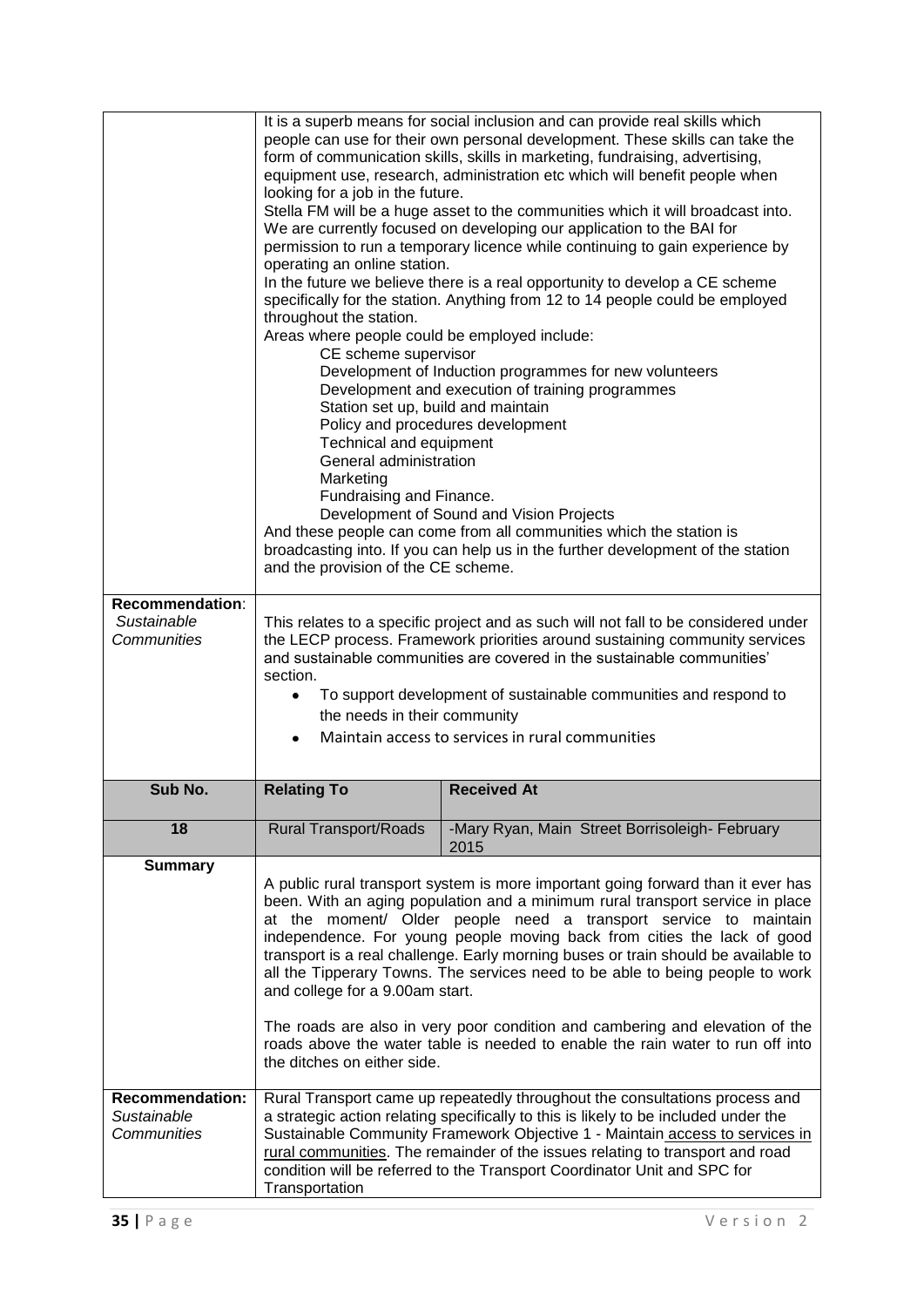| <b>Sub No. 19</b>                                                           | <b>Relating To</b>                                                                                                                                                                                                                                                                                                                                          |  | Age Friendly Ireland and the Age<br><b>Friendly Alliance</b>                           |
|-----------------------------------------------------------------------------|-------------------------------------------------------------------------------------------------------------------------------------------------------------------------------------------------------------------------------------------------------------------------------------------------------------------------------------------------------------|--|----------------------------------------------------------------------------------------|
|                                                                             | <b>Age Friendly County</b>                                                                                                                                                                                                                                                                                                                                  |  | Received by email 9th January.                                                         |
| <b>Summary</b>                                                              | Submission requests the incorporation of age friendliness, in terms of both the<br>Irish Programme and the Global Movement, as a cross-cutting theme in the<br>upcoming Tipperary Local Economic and Community Plan                                                                                                                                         |  |                                                                                        |
|                                                                             | Submission provides evidence for the importance of including population<br>ageing in future government and community planning, as well as offering an<br>insight into solutions to identified community issues through the work of the Age<br>Friendly Programme to date.                                                                                   |  |                                                                                        |
|                                                                             | sections 1 - introduces the national Age Friendly Cities and Counties<br>Programme                                                                                                                                                                                                                                                                          |  |                                                                                        |
|                                                                             | Section 2 sets out the rationale for a new approach to both planning for and<br>working with older adults. Here we highlight what the unprecedented shift in<br>longevity means and why we need to take action now.                                                                                                                                         |  |                                                                                        |
|                                                                             | Section 3 outlines the broad ways in which the inherent structures and<br>processes of the Age Friendly Programme can complement and support local<br>government and community in realising the Tipperary LECP                                                                                                                                              |  |                                                                                        |
|                                                                             | section 4 - outlines how the concept of age friendliness can support the pillar<br>themes set out under the current proposed guidelines for LECP development.<br>For each pillar the evidence around the importance of an age-friendly<br>community is set out. In parallel a range of relevant and practical, change-led<br>opportunities are put forward. |  |                                                                                        |
|                                                                             | Through Tipperary's formal adoption of the Age Friendly Cities and Counties<br>Programme, we will be able to offer access to many more of these 'proven<br>wins' which will help to secure real change at community level through more<br>effective collaboration and smarter use of existing resources.                                                    |  |                                                                                        |
|                                                                             | Sections 5 outlines the current policy context and Government policy direction<br>and the implications of an ageing population for national and local government<br>in the future.                                                                                                                                                                          |  |                                                                                        |
| <b>Recommendation:</b><br>Poverty,<br>Disadvantage and<br>Social Exclusion. | This submission is covered in the Poverty, Disadvantage and Social Exclusion<br>Section of the LECP framework<br>Objective 8 - . Develop an integrated<br>response to the needs of the elderly population.                                                                                                                                                  |  |                                                                                        |
| Sub No.                                                                     | <b>Relating To</b><br><b>Received At</b>                                                                                                                                                                                                                                                                                                                    |  |                                                                                        |
| 20                                                                          | Non Irish Nationals - Economic and social<br>development                                                                                                                                                                                                                                                                                                    |  | <b>The Tipperary</b><br><b>Integration Forum</b><br>August 2014<br>consultation period |
| <b>Summary</b>                                                              | The Tipperary Integration Forum aims to assist new communities to become<br>part of everyday life in Tipperary.<br>Economic Development: Economic development in the future will be driven<br>by the services and tourism sector. The 'Tipperary' brand should be further<br>developed to encourage foreign visitors. New entrepreneurs should be           |  |                                                                                        |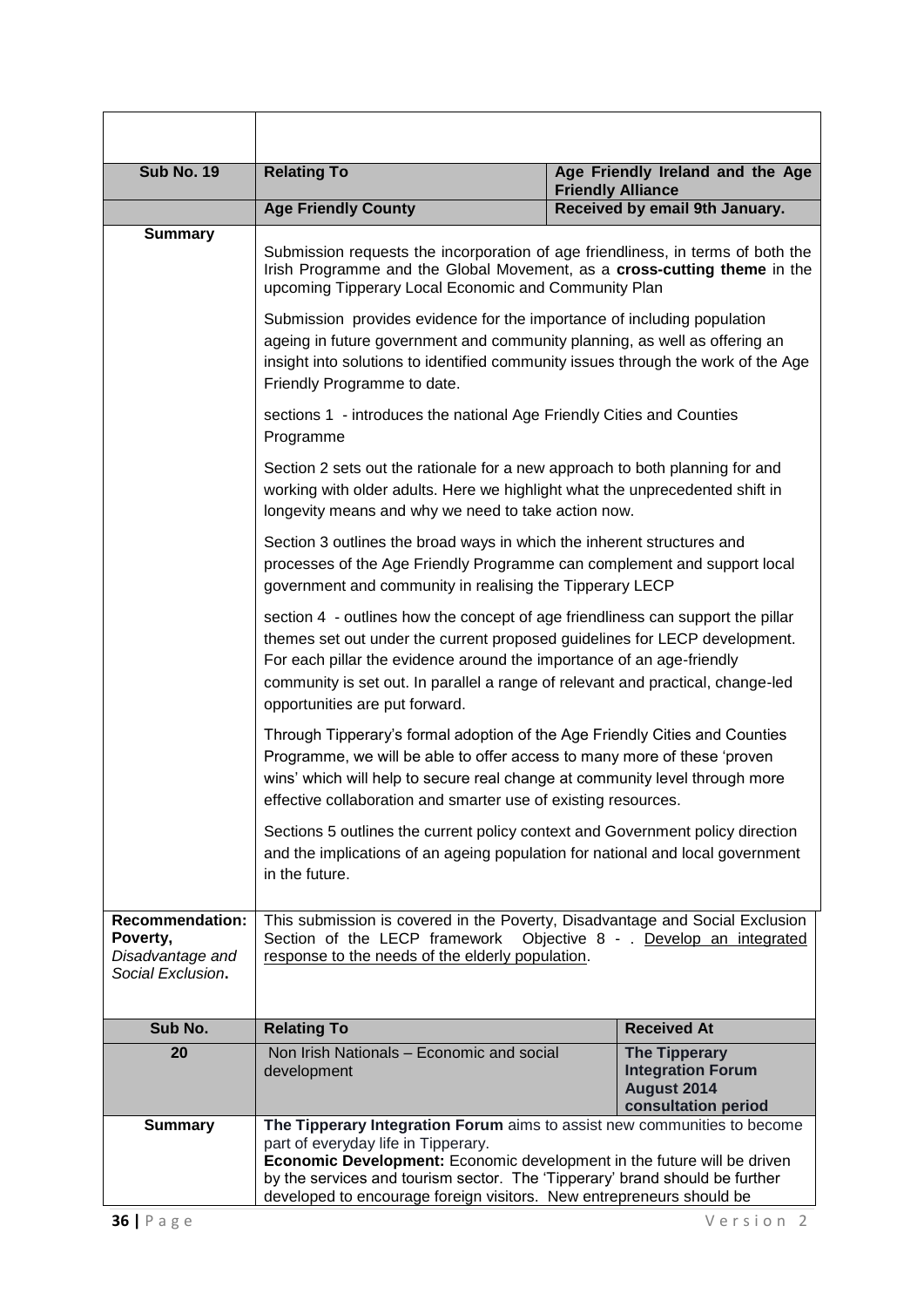|                                                               | supported.                                                                                                                                                                                                                                                                                                                                                                                                                                                                                                                                                                                                                                                                                                                                                                                                                                                                                                                                                                                                                                                                                                                                                                                                                                                                                                                                                                                                                                                                                                                                                                                                                                                                                                                                                                                                                                                                    |                                                      |  |
|---------------------------------------------------------------|-------------------------------------------------------------------------------------------------------------------------------------------------------------------------------------------------------------------------------------------------------------------------------------------------------------------------------------------------------------------------------------------------------------------------------------------------------------------------------------------------------------------------------------------------------------------------------------------------------------------------------------------------------------------------------------------------------------------------------------------------------------------------------------------------------------------------------------------------------------------------------------------------------------------------------------------------------------------------------------------------------------------------------------------------------------------------------------------------------------------------------------------------------------------------------------------------------------------------------------------------------------------------------------------------------------------------------------------------------------------------------------------------------------------------------------------------------------------------------------------------------------------------------------------------------------------------------------------------------------------------------------------------------------------------------------------------------------------------------------------------------------------------------------------------------------------------------------------------------------------------------|------------------------------------------------------|--|
|                                                               | <b>Community and Social Inclusion:</b> We need to identify and mobilise<br>underutilised skills, experiences and potential of members within the<br>community. The LCDC needs to listen to the respresentative groups and<br>should be a tool to support and enable these groups. LCDC should eliminate<br>duplication of relevant organisations and identify gaps. As essential element of<br>the LCDC is to remove barriers and make services more accessible to new<br>and existing groups. Funding applications should be simplified, allowing equal<br>access to funding for all areas of the community. The local authority and other<br>organisations should support applicants in the process of applying for grants.<br>The Forum suggests a scheme whereby the local authority would offer<br>assurances to credit unions and suppliers about grant payment which may<br>enable smaller groups to access funding. Funding needs to be appropriate to<br>the needs of the wider community. The Forum suggests a move away from<br>large scale infrastructure that is costly to maintain.<br><b>Quality of Life:</b><br>Socially beneficial activities should be supported and promoted including social<br>entrepreneurship and corporate social responsibility.<br><b>Sustainability and the environment:</b><br>Sustainable development and subsidiarity needs to be at the core of all<br>planning. An investment in social capital through the capacity building of<br>groups and communities will create real results at local level. A very good<br>example of this is the Green Schools Programme which develops real<br>commitment to the environment at an early age.<br><b>Comments/suggestions:</b><br>The Forum is well placed to work with and contribute to the LCDC. The<br>contribution would be economic, cultural, social, spiritual and physical. |                                                      |  |
|                                                               |                                                                                                                                                                                                                                                                                                                                                                                                                                                                                                                                                                                                                                                                                                                                                                                                                                                                                                                                                                                                                                                                                                                                                                                                                                                                                                                                                                                                                                                                                                                                                                                                                                                                                                                                                                                                                                                                               |                                                      |  |
| <b>Recommendation</b><br>Disadvantage and<br>Social exclusion | The main priority Objective relating to Non Irish Nationals is in the Poverty,<br>Disadvantage and Social Exclusion section of the LECP framework document<br>where a number of the issues raised covered by Framework Objective 5.<br>Reduce the marginalisation of specific communities - non Irish Nationals will be<br>considered under this aspect. The ideas/suggestion in this submission relating<br>to quality of life is covered by key priority document Objective 11: Integrated<br>response to reducing the level of substance misuse/abuse.                                                                                                                                                                                                                                                                                                                                                                                                                                                                                                                                                                                                                                                                                                                                                                                                                                                                                                                                                                                                                                                                                                                                                                                                                                                                                                                     |                                                      |  |
|                                                               | The priority of Employment, Unemployment and Enterprise has identified<br>Objective 9: Marketing of Tipperary as a place to establish a Successful<br>enterprise                                                                                                                                                                                                                                                                                                                                                                                                                                                                                                                                                                                                                                                                                                                                                                                                                                                                                                                                                                                                                                                                                                                                                                                                                                                                                                                                                                                                                                                                                                                                                                                                                                                                                                              |                                                      |  |
| Sub No.                                                       | <b>Relating To</b>                                                                                                                                                                                                                                                                                                                                                                                                                                                                                                                                                                                                                                                                                                                                                                                                                                                                                                                                                                                                                                                                                                                                                                                                                                                                                                                                                                                                                                                                                                                                                                                                                                                                                                                                                                                                                                                            | <b>Received At</b>                                   |  |
| 21                                                            | Tourism, natural resources, arts and heritage                                                                                                                                                                                                                                                                                                                                                                                                                                                                                                                                                                                                                                                                                                                                                                                                                                                                                                                                                                                                                                                                                                                                                                                                                                                                                                                                                                                                                                                                                                                                                                                                                                                                                                                                                                                                                                 | <b>SuirCan</b><br>August 2014<br>consultation period |  |
| <b>Summary</b>                                                | SuirCan is a community forum established to engage with the town's public<br>spaces in a vibrant, creative manner which balances the needs of the<br>community.<br>Key Issues <sup>1</sup><br><b>Economic Development:</b><br>a)Tourism<br>Tipperary and Clonmel in general should focus on the mid and lower end of the                                                                                                                                                                                                                                                                                                                                                                                                                                                                                                                                                                                                                                                                                                                                                                                                                                                                                                                                                                                                                                                                                                                                                                                                                                                                                                                                                                                                                                                                                                                                                      |                                                      |  |
|                                                               | market tourist who is looking for activity-based holidays and interesting places                                                                                                                                                                                                                                                                                                                                                                                                                                                                                                                                                                                                                                                                                                                                                                                                                                                                                                                                                                                                                                                                                                                                                                                                                                                                                                                                                                                                                                                                                                                                                                                                                                                                                                                                                                                              |                                                      |  |
|                                                               | to explore. With appropriate infrastructure and investment in tourism, the town                                                                                                                                                                                                                                                                                                                                                                                                                                                                                                                                                                                                                                                                                                                                                                                                                                                                                                                                                                                                                                                                                                                                                                                                                                                                                                                                                                                                                                                                                                                                                                                                                                                                                                                                                                                               |                                                      |  |
|                                                               | and its surrounding will benefit economically and encourage groups and                                                                                                                                                                                                                                                                                                                                                                                                                                                                                                                                                                                                                                                                                                                                                                                                                                                                                                                                                                                                                                                                                                                                                                                                                                                                                                                                                                                                                                                                                                                                                                                                                                                                                                                                                                                                        |                                                      |  |
|                                                               | communities to actively engage in the development and implementation of the                                                                                                                                                                                                                                                                                                                                                                                                                                                                                                                                                                                                                                                                                                                                                                                                                                                                                                                                                                                                                                                                                                                                                                                                                                                                                                                                                                                                                                                                                                                                                                                                                                                                                                                                                                                                   |                                                      |  |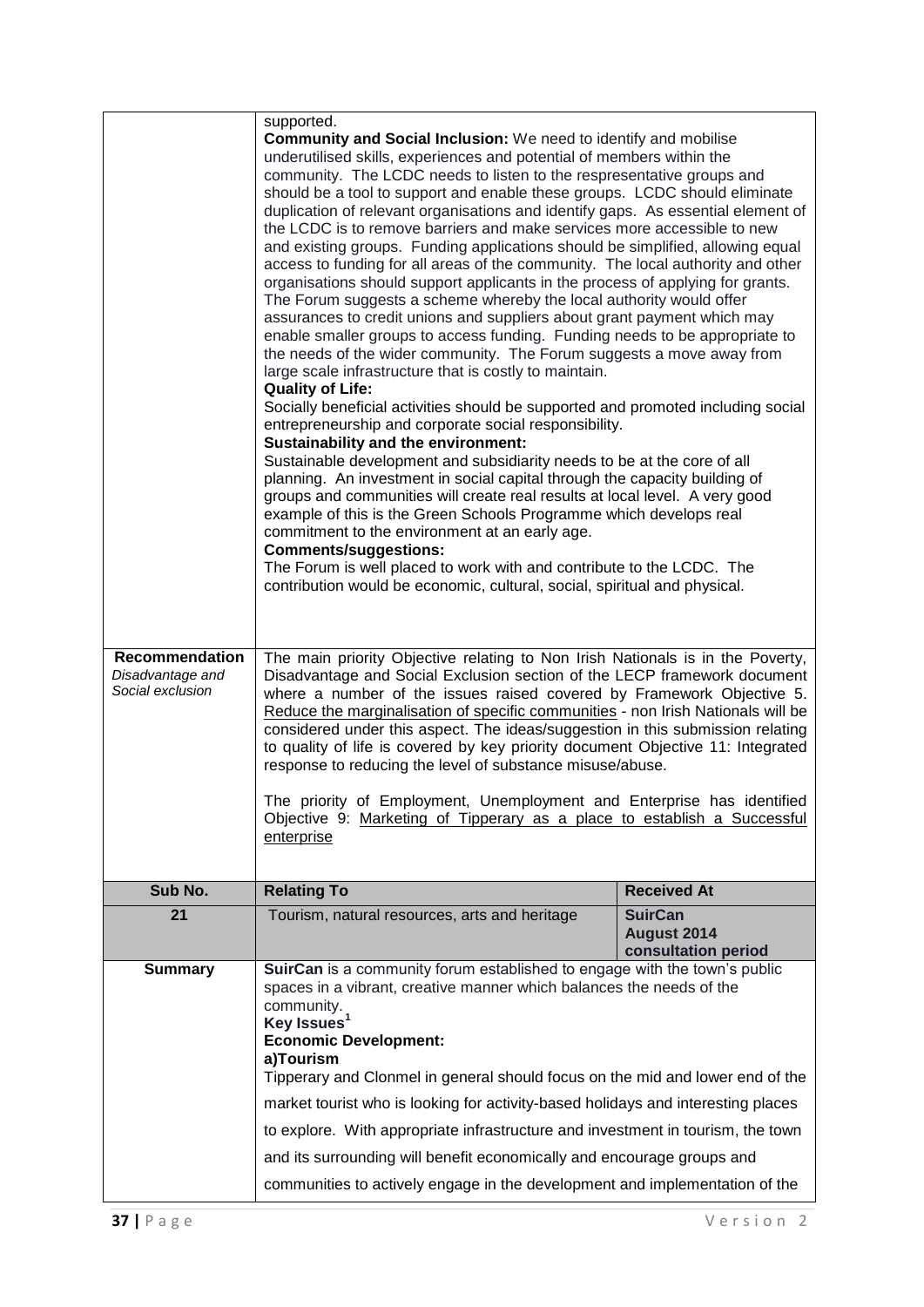|                                                                      | plan.                                                                                                                                                                                                                                                                                                                                                                                                                                                                                                                                                                                                                                                                                                                                                                                                                                                                                                                                                                                                                                                                                                                                                                                                                                                                                                                                                                                                                                                                                                                                                                   |                                                    |  |
|----------------------------------------------------------------------|-------------------------------------------------------------------------------------------------------------------------------------------------------------------------------------------------------------------------------------------------------------------------------------------------------------------------------------------------------------------------------------------------------------------------------------------------------------------------------------------------------------------------------------------------------------------------------------------------------------------------------------------------------------------------------------------------------------------------------------------------------------------------------------------------------------------------------------------------------------------------------------------------------------------------------------------------------------------------------------------------------------------------------------------------------------------------------------------------------------------------------------------------------------------------------------------------------------------------------------------------------------------------------------------------------------------------------------------------------------------------------------------------------------------------------------------------------------------------------------------------------------------------------------------------------------------------|----------------------------------------------------|--|
|                                                                      | The submission lists existing natural and manmade resources and suggests                                                                                                                                                                                                                                                                                                                                                                                                                                                                                                                                                                                                                                                                                                                                                                                                                                                                                                                                                                                                                                                                                                                                                                                                                                                                                                                                                                                                                                                                                                |                                                    |  |
|                                                                      | how these projects could be developed individually into tourist attractions by                                                                                                                                                                                                                                                                                                                                                                                                                                                                                                                                                                                                                                                                                                                                                                                                                                                                                                                                                                                                                                                                                                                                                                                                                                                                                                                                                                                                                                                                                          |                                                    |  |
|                                                                      | both businesses and local groups.                                                                                                                                                                                                                                                                                                                                                                                                                                                                                                                                                                                                                                                                                                                                                                                                                                                                                                                                                                                                                                                                                                                                                                                                                                                                                                                                                                                                                                                                                                                                       |                                                    |  |
|                                                                      | The mountains - Comeraghs, Galtees, Knockmealdown and<br>٠<br>Slievenamon - hillwalking, trekking<br>The River Suir and its tributaries - fishing and boating<br>$\bullet$<br>Farming and food including apples and cider. - promote the culture of<br>$\bullet$<br>local food<br>The horse industry $-$ organised tours in stud farms<br>$\bullet$<br>Greyhounds<br>٠<br>Cycling - cycle trails<br>$\bullet$<br>Sports, particularly hurling - rallying, hunting and hurling ('have a go'<br>٠<br>concept for tourists)<br>History and archaeology - suggested 'Normand' trail, access to Main<br>٠<br>Guard?<br>Hotels, restaurants and pubs<br>$\bullet$<br>The people - hospitality<br>$\bullet$<br>Location – how to make visitors stop and spend in Clonmel<br>٠<br>b) Arts and Heritage.<br>The arts activities in the Clonmel area should be supported. History and<br>Archaelogy noted above<br>c)Integrated Approach.<br>An Integrated approach will add value. Visitors should be directed from<br>one activity to another, which would require an overall strategy to be<br>supplied by a 'Tipperary Tourism organisation'. Hostels and campsites<br>should be developed. Bike hire, bus transport, refreshment stops and<br>guided tours should be investigated as possibilities along the proposed<br>greenway cycleroute.<br>Linking other towns and their attractions could add value to the tourist<br>experience. Representatives of each sector and each community should<br>be recruited to explore the possibilities in their area but the overall |                                                    |  |
|                                                                      | county level.                                                                                                                                                                                                                                                                                                                                                                                                                                                                                                                                                                                                                                                                                                                                                                                                                                                                                                                                                                                                                                                                                                                                                                                                                                                                                                                                                                                                                                                                                                                                                           |                                                    |  |
| <b>Recommendation</b><br>Employment,<br>Unemployment &<br>Enterprise | This submission relates to tourism and is specific to Clonmel. Tourism will be<br>covered under the key framework Objective 1:- "To enable appropriate<br>economic development opportunities in all parts of the County". Tourism is<br>viewed as having an ability to make a real impact on economic development<br>and will therefore be a key strategic action of the LECP. The LECP will focus<br>on key county tourism priorities and the Tourism Strategy, yet to be developed,<br>will include not only the LECP priorities but also other relevant appropriate<br>tourism actions. Submission will also be referred to the planning section re<br>County Development Plan and the Clonmel Municipal District office, the Arts<br>and Heritage Plan and the Tourism Company                                                                                                                                                                                                                                                                                                                                                                                                                                                                                                                                                                                                                                                                                                                                                                                      |                                                    |  |
| Sub No.                                                              | <b>Relating To</b>                                                                                                                                                                                                                                                                                                                                                                                                                                                                                                                                                                                                                                                                                                                                                                                                                                                                                                                                                                                                                                                                                                                                                                                                                                                                                                                                                                                                                                                                                                                                                      | <b>Received At</b>                                 |  |
| 22                                                                   | Local area development - poverty, social<br>inclusion, access to infrastructure, unemployment                                                                                                                                                                                                                                                                                                                                                                                                                                                                                                                                                                                                                                                                                                                                                                                                                                                                                                                                                                                                                                                                                                                                                                                                                                                                                                                                                                                                                                                                           | <b>Millennium Family</b><br><b>Resource Centre</b> |  |
| <b>Summary</b>                                                       |                                                                                                                                                                                                                                                                                                                                                                                                                                                                                                                                                                                                                                                                                                                                                                                                                                                                                                                                                                                                                                                                                                                                                                                                                                                                                                                                                                                                                                                                                                                                                                         |                                                    |  |
|                                                                      | Millennium Family Resource Centre is a rural based community                                                                                                                                                                                                                                                                                                                                                                                                                                                                                                                                                                                                                                                                                                                                                                                                                                                                                                                                                                                                                                                                                                                                                                                                                                                                                                                                                                                                                                                                                                            |                                                    |  |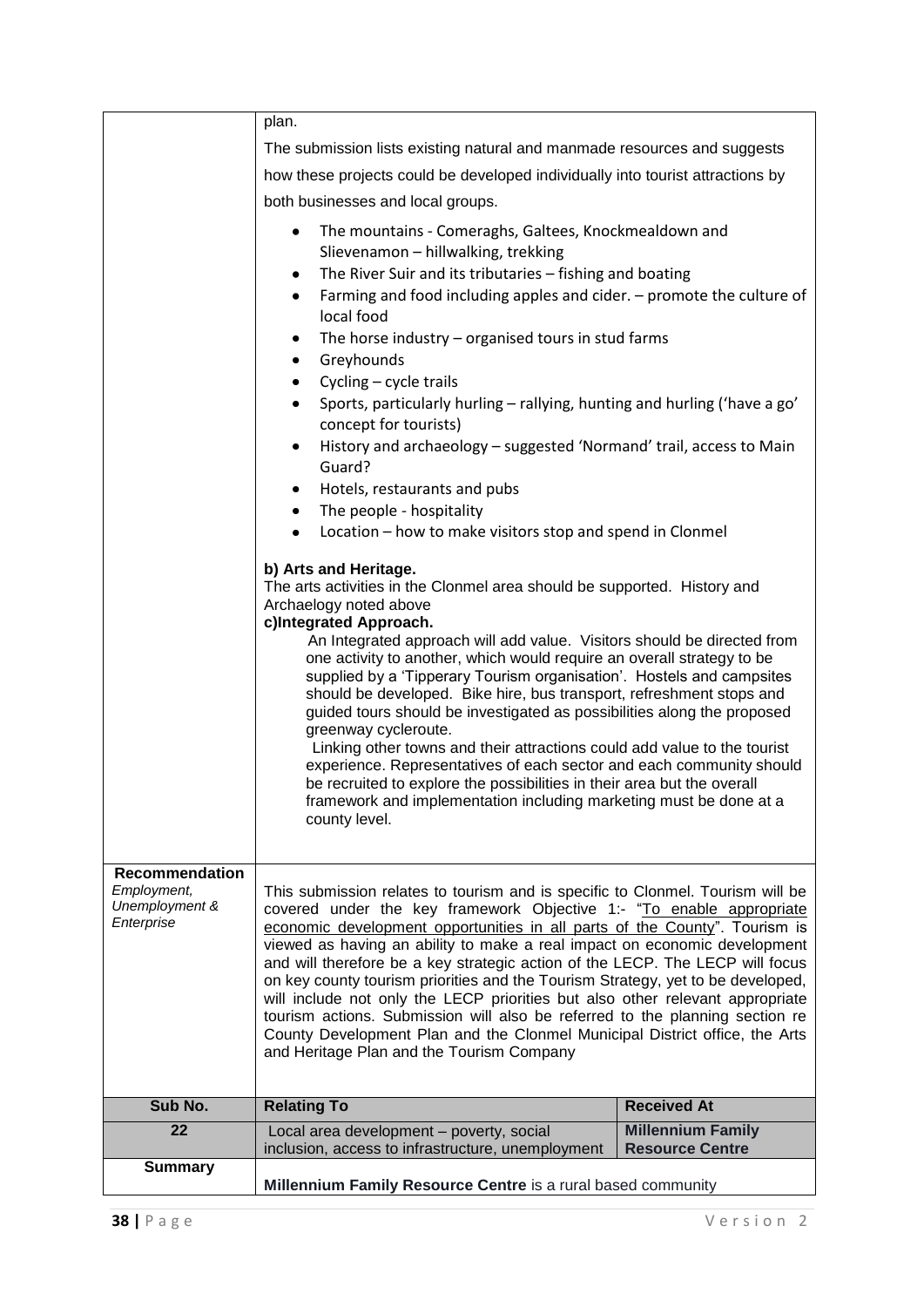|                                                    | development project in Slievedaragh/Glengoole, Thurles. The key areas of<br>concern outlined in the submission are as a result of a needs analysis carried<br>out in the community.<br><b>Key Issues</b><br><b>Unemployment</b><br>Lack of accessible educational opportunities locally and an<br>affordable/consistent public or rural transport service are barriers to the<br>upskilling of unemployed people in the area. An increase in local training<br>initiatives that have a clear progression route to mainstream training and<br>educational opportunities in viable employment sectors are vital to attract and<br>retain participants.<br><b>Drug or Alcohol Misuse</b><br>Awareness campaigns targeting FRC service users, youth groups, secondary<br>schools in the area and parents are vital in an area of dispersed population.<br><b>Debt / Money worries</b><br>Resources for the Money Advice and Budgeting Service need to be increased<br>in order to facilitate increased demands and possibly to provide an outreach<br>service in the community on a regular basis. |
|----------------------------------------------------|------------------------------------------------------------------------------------------------------------------------------------------------------------------------------------------------------------------------------------------------------------------------------------------------------------------------------------------------------------------------------------------------------------------------------------------------------------------------------------------------------------------------------------------------------------------------------------------------------------------------------------------------------------------------------------------------------------------------------------------------------------------------------------------------------------------------------------------------------------------------------------------------------------------------------------------------------------------------------------------------------------------------------------------------------------------------------------------------|
|                                                    | <b>Loneliness / Isolation</b><br>The needs analysis highlighted the needs for a befriending scheme for older<br>adults in their home. This type of initiative would need to be resourced in terms<br>of volunteer training, cost of garda vetting and expenses attached for<br>volunteers.                                                                                                                                                                                                                                                                                                                                                                                                                                                                                                                                                                                                                                                                                                                                                                                                     |
|                                                    | <b>Adult Training / Education</b><br>Age restriction for local training initiative participants is a concern and people<br>felt this was discriminatory. While the ETB provides opportunities for training<br>in certain sectors the more mainstream opportunities are located in the larger<br>urban centres and access to these due to transport costs can be a barrier to<br>participation.<br><b>Public Transport</b>                                                                                                                                                                                                                                                                                                                                                                                                                                                                                                                                                                                                                                                                      |
|                                                    | The rural transport service in the area is limited (including access to courses)<br>and the cost of alternative transport options can be prohibitive. Millennium<br>Family Resource Centre proposes the expansion of the service in order to<br>facilitate older adults, unemployed and those without their own transport.<br><b>Affordable Childcare</b>                                                                                                                                                                                                                                                                                                                                                                                                                                                                                                                                                                                                                                                                                                                                      |
|                                                    | Quality affordable childcare is essential for rural dwellers in terms of<br>participation in training opportunities locally and in terms of the uptake of<br>employment opportunities, particularly for women.<br><b>Services / Facilities</b>                                                                                                                                                                                                                                                                                                                                                                                                                                                                                                                                                                                                                                                                                                                                                                                                                                                 |
|                                                    | The lack of services in rural areas is a serious concern. Examples of these<br>include access to mental health services, primary health services etc.<br><b>Family Issues</b>                                                                                                                                                                                                                                                                                                                                                                                                                                                                                                                                                                                                                                                                                                                                                                                                                                                                                                                  |
|                                                    | Families have consistently highlighted the lack of youth services and facilities<br>as a main reason for teenagers becoming engaged in anti-social behaviour.<br><b>Summary</b>                                                                                                                                                                                                                                                                                                                                                                                                                                                                                                                                                                                                                                                                                                                                                                                                                                                                                                                |
|                                                    | It is clear from the above concerns as highlighted by Millennium Family<br>Resource Centre services users and local communities that the Slieveardagh<br>area is fundamentally lacking in services, facilities, training/education and<br>employment opportunities. This leaves Slieveardagh, and indeed other rural<br>areas in Tipperary, at a distinct disadvantage in terms of development,<br>progression and equality for it's citizens and further entrenches families in a<br>cycle of consistent poverty.                                                                                                                                                                                                                                                                                                                                                                                                                                                                                                                                                                             |
| <b>Recommendation</b><br>Sustaining<br>Communities | Several strategic Objectives under the Sustainable Communities Framework<br>priority will be relevant to the points above. Objective 1: Maintain access to<br>services in rural communities as appropriate to their position in the settlement<br>hierarchy. Objective 2: To support development of sustainable communities<br>and support the community and voluntary sector to respond to the needs in<br>their community.                                                                                                                                                                                                                                                                                                                                                                                                                                                                                                                                                                                                                                                                   |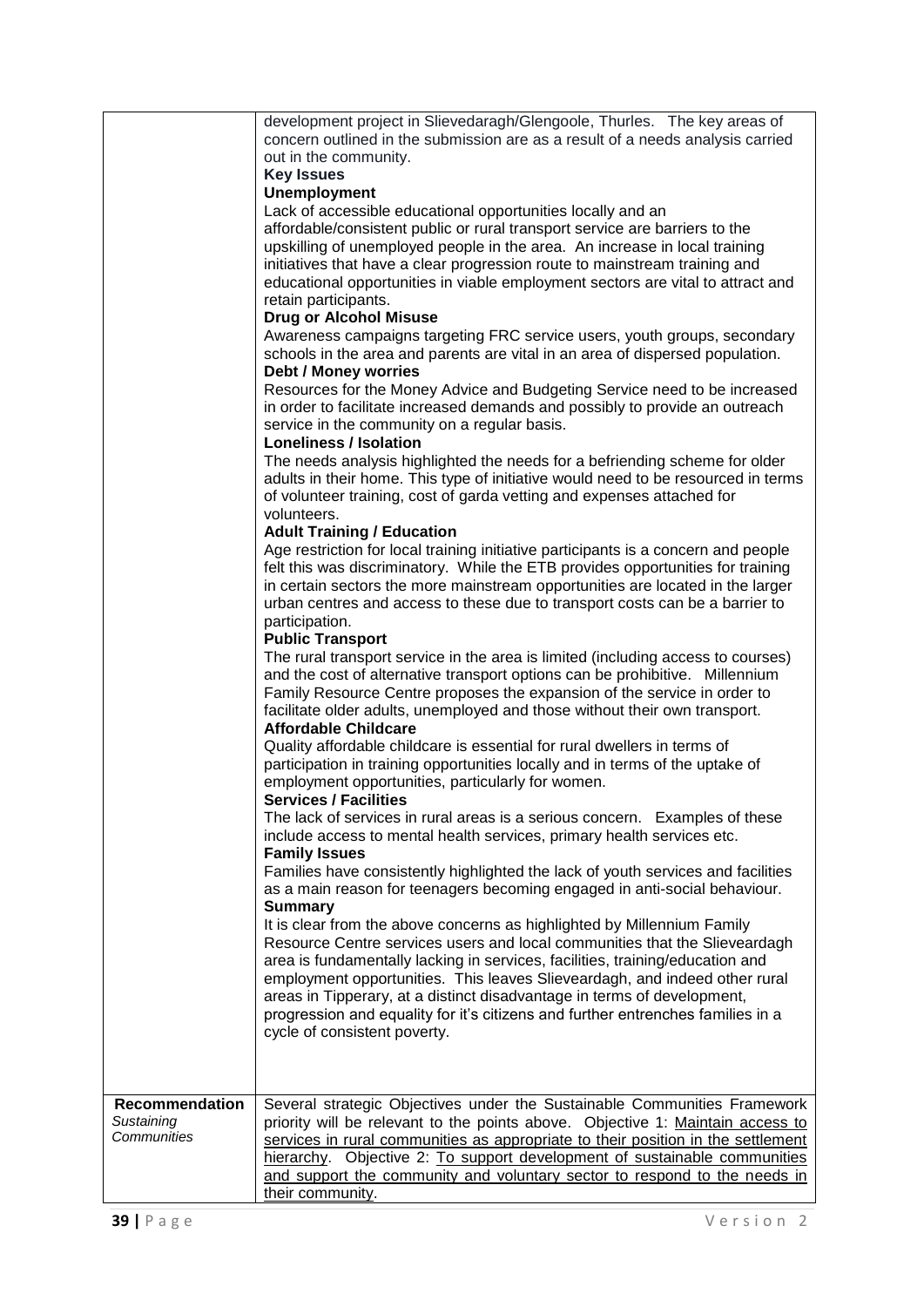| Poverty,<br>Disadvantage and<br>Social Exclusion | Objective 12 of the Poverty, Disadvantage and Social Exclusion Priority<br>addresses the need to Provide opportunities for the citizen to access life-long<br>educational opportunities with particular supports for communities and<br>individuals who are marginalised.<br>The issue of affordable Childcare will be brought to the attention of the Child<br>Care Committees in the County.                                                                                                                                                                                                               |                                                                                                |
|--------------------------------------------------|--------------------------------------------------------------------------------------------------------------------------------------------------------------------------------------------------------------------------------------------------------------------------------------------------------------------------------------------------------------------------------------------------------------------------------------------------------------------------------------------------------------------------------------------------------------------------------------------------------------|------------------------------------------------------------------------------------------------|
| Sub No.                                          | <b>Relating To</b>                                                                                                                                                                                                                                                                                                                                                                                                                                                                                                                                                                                           | <b>Received At</b>                                                                             |
| 23                                               | Community, Social Inclusion, Quality of life,<br>Economic Development, Sustainable<br>Development                                                                                                                                                                                                                                                                                                                                                                                                                                                                                                            | <b>The Knockanrawley</b><br><b>Resource Centre (KRC)</b><br>August 2014<br>consultation period |
| <b>Summary</b>                                   | The Knockanrawley Resource Centre (KRC) is a community development<br>project, based in Tipperary Town and the surrounding areas. KRC works with<br>agencies and organisations in order to improve the quality of life of its<br>population through the development of communities and capacity building to<br>ensure a bottom up approach to decision making.                                                                                                                                                                                                                                               |                                                                                                |
|                                                  | Key Issues <sup>1</sup>                                                                                                                                                                                                                                                                                                                                                                                                                                                                                                                                                                                      |                                                                                                |
|                                                  | <b>Community and Social Inclusion:</b>                                                                                                                                                                                                                                                                                                                                                                                                                                                                                                                                                                       |                                                                                                |
|                                                  | KRC outlined its approach to decision making and capacity building at local<br>level. KRC believes that the bottom-up approach to decision making that<br>combines and interacts with national/and or regional authorities is key for<br>communities in order to work with local authorities.                                                                                                                                                                                                                                                                                                                |                                                                                                |
|                                                  | Local Stakeholders should be invited to lead and participate. This may involve<br>capacity building of these communities, which will allow communities to fully<br>mobilise, articulate and participate in the process. For long term individual and<br>community development, the principles of empowerment, working collectively,<br>participation and social justice and equality should be adhered to.                                                                                                                                                                                                   |                                                                                                |
|                                                  | Early intervention for an individual is desirable where possible, and the<br>relevant service needs to identify these individuals and work with them to<br>ensure resources are placed that will improve their circumstances. Prevention<br>is a more beneficial and less costly approach to issues. KRCs intervention is<br>based around people who are unemployed and/or disadvantaged. KRC uses<br>a series of support mechanisms in its ongoing programme including personal<br>development, training and education, childcare, counselling, family support and<br>substance and domestic abuse support. |                                                                                                |
|                                                  | <b>Economic Development:</b>                                                                                                                                                                                                                                                                                                                                                                                                                                                                                                                                                                                 |                                                                                                |
|                                                  | In order to allow unemployed and/or disadvantaged people to enter the local<br>economy, the personal development of the individual needs to be enhanced<br>through confidence building and job interviewing skills.                                                                                                                                                                                                                                                                                                                                                                                          |                                                                                                |
|                                                  | <b>Quality of Life:</b>                                                                                                                                                                                                                                                                                                                                                                                                                                                                                                                                                                                      |                                                                                                |
|                                                  | Interventions (such as creative arts and physical activity) that tackle low self<br>esteem and depression should be developed.                                                                                                                                                                                                                                                                                                                                                                                                                                                                               |                                                                                                |
|                                                  | <b>Sustainability and the environment:</b>                                                                                                                                                                                                                                                                                                                                                                                                                                                                                                                                                                   |                                                                                                |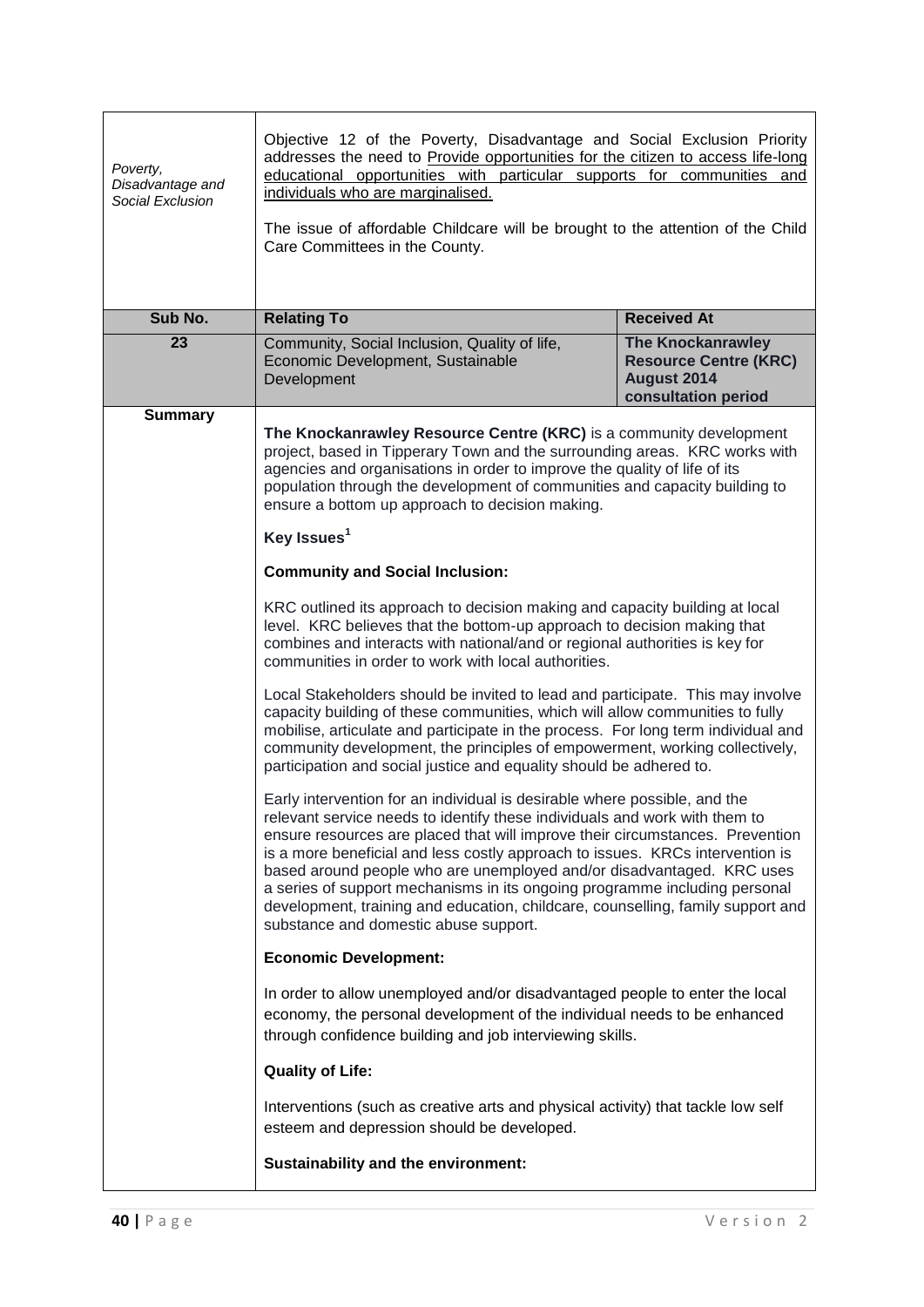|                                           | Sustainable and environmentally friendly projects such as gardening and<br>allotments which improve both physical and mental health can also encourage<br>environmental awareness and should be supported.<br><b>Comments/suggestions:</b><br>Although there are many opportunities available in Tipperary, due to financial<br>constraints, these programmes can be restricted in terms of length and<br>geographical area. KRC will expand on this submission in further<br>consultations.                              |                                                   |
|-------------------------------------------|---------------------------------------------------------------------------------------------------------------------------------------------------------------------------------------------------------------------------------------------------------------------------------------------------------------------------------------------------------------------------------------------------------------------------------------------------------------------------------------------------------------------------|---------------------------------------------------|
| <b>Recommendation</b><br>Social Exclusion | A number of the Issues noted in the submission will be covered by Objective<br>12 of the Poverty, Disadvantage and Social Exclusion Priority which addresses<br>the need to Provide opportunities for the citizen to access life-long educational<br>opportunities with particular supports for communities and individuals who are<br>marginalised.                                                                                                                                                                      |                                                   |
| Sustaining<br>Communities                 | Several strategic Objectives under the Sustainable Communities Framework<br>priority will be relevant to the points above. Objective 1: Maintain access to<br>services in rural communities as appropriate to their position in the settlement<br>hierarchy. Objective 2: To support development of sustainable communities<br>and support the community and voluntary sector to respond to the needs in<br>their community. Suggestions will be considered in the next phase of the<br>LECP which will focus on actions. |                                                   |
|                                           |                                                                                                                                                                                                                                                                                                                                                                                                                                                                                                                           |                                                   |
| Sub No.                                   | <b>Relating To</b>                                                                                                                                                                                                                                                                                                                                                                                                                                                                                                        | <b>Received At</b>                                |
| 24                                        | Wind energy zoning                                                                                                                                                                                                                                                                                                                                                                                                                                                                                                        | Joe Condon.<br>August 2014 consultation<br>period |
| <b>Summary</b>                            | My suggestion for economic plan is the rezoning of land, in the upcoming<br>amendments to County Development Plan, for a wind energy<br>project.[community based]<br>The lands are in the towns lands of Clashganny west, Middle quarter and<br>Kilnacarriga Newcastle Clonmel Co Tipperary.                                                                                                                                                                                                                              |                                                   |
| <b>Recommendation</b>                     | The improvement of the sustainability of the County's energy use is addressed<br>in the Employment, Unemployment and Enterprise section of the Framework.<br>The LECP has to be consistent with the core strategy of the CDP. Should the<br>areas referred to be accommodated in the CDP for wind energy purpose;<br>relevant wind energy actions can be progressed under the renewable energy<br>objective of the LECPR. This submission will be referred onto planning section<br>re County Development Plan            |                                                   |
| Sub No.                                   | <b>Relating To</b>                                                                                                                                                                                                                                                                                                                                                                                                                                                                                                        | <b>Received At</b>                                |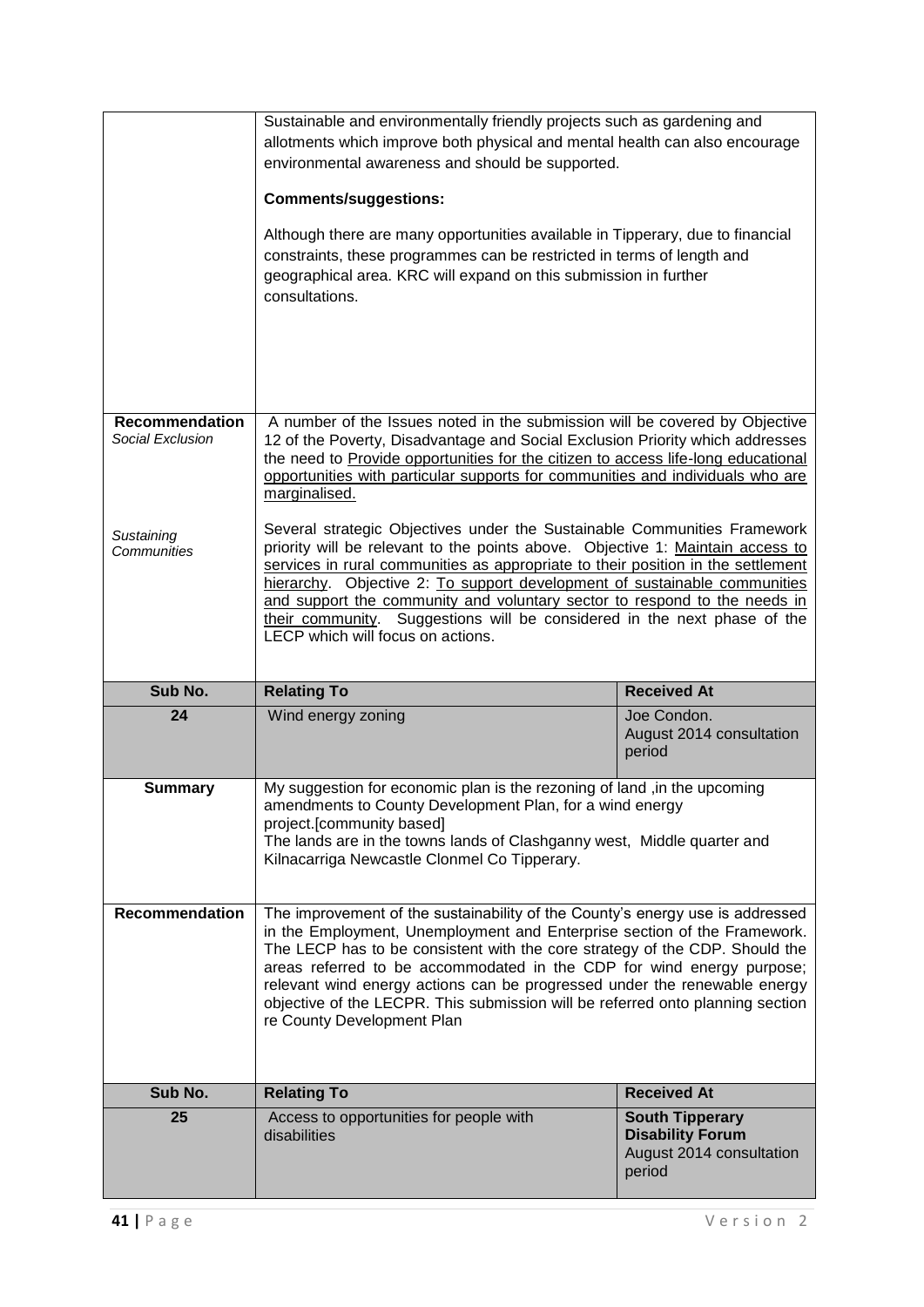| <b>Summary</b>                       | <b>South Tipperary Disability Forum</b>                                                                                                                                                                            |                                                        |  |
|--------------------------------------|--------------------------------------------------------------------------------------------------------------------------------------------------------------------------------------------------------------------|--------------------------------------------------------|--|
|                                      | <b>Summary</b>                                                                                                                                                                                                     |                                                        |  |
|                                      | The key issues which must be addressed over the next five years in Tipperary                                                                                                                                       |                                                        |  |
|                                      | are                                                                                                                                                                                                                |                                                        |  |
|                                      | Improved accessibility by rolling out the Goldstar model in Clonmel,<br>Nenagh, Thurles and then in other towns in the county. An additional<br>benefit will come from "accessible tourism".                       |                                                        |  |
|                                      | Maintain current transport links and develop more accessible<br>٠<br>transport (vehicle design, timing, routing etc)                                                                                               |                                                        |  |
|                                      | Improve access by people with disabilities to training and<br>٠<br>employment opportunities including the development of social<br>economy.                                                                        |                                                        |  |
|                                      | Provide an integrated package of statutory and community supports<br>٠<br>to enable people with disabilities to live independently within the<br>community, and to participate fully in the life of the community. |                                                        |  |
|                                      | Promote participation of people with disabilities in decision making by<br>٠<br>extending the STDGF model to the whole county.                                                                                     |                                                        |  |
|                                      | Establish a disability groups Linkage group under PPN, and actively<br>٠<br>develop the capacity of people with disabilities within the PPN<br>structure.                                                          |                                                        |  |
|                                      |                                                                                                                                                                                                                    |                                                        |  |
| <b>Recommendation</b>                | The LECP framework document includes a key priority under Poverty,                                                                                                                                                 |                                                        |  |
| Poverty,                             | Disadvantage and Social Exclusion - Objective 10: Develop a whole county                                                                                                                                           |                                                        |  |
| Disadvantage and<br>Social Exclusion | interagency plan in relation to supporting people of all ages with disabilities to                                                                                                                                 |                                                        |  |
|                                      | access opportunities to participate fully in social, cultural, sporting,<br>educational and work life.                                                                                                             |                                                        |  |
| Sustainable                          | Another key priority in the Sustainable Communities section is Objective 3:                                                                                                                                        |                                                        |  |
| Communities                          | Integration of community and voluntary organisations into decision-making                                                                                                                                          |                                                        |  |
|                                      | and community development which will include the development of the                                                                                                                                                |                                                        |  |
|                                      | Public Participation Network.                                                                                                                                                                                      |                                                        |  |
|                                      |                                                                                                                                                                                                                    |                                                        |  |
| Sub No.                              | <b>Relating To</b>                                                                                                                                                                                                 | <b>Received At</b>                                     |  |
| 26                                   | Economic, Social and Community Issues and<br>youth related issues                                                                                                                                                  | Comhairle na nOg<br>August 2014 Consultation<br>period |  |
| <b>Summary</b>                       | key issues in relation to Economic Development & Education and Training in<br><b>Tipperary</b>                                                                                                                     |                                                        |  |
|                                      |                                                                                                                                                                                                                    |                                                        |  |
|                                      | Transport and rural isolation                                                                                                                                                                                      |                                                        |  |
|                                      | Slow internet, bad phone network                                                                                                                                                                                   |                                                        |  |
|                                      | No franchise shops, poor choice of shops<br>٠<br>Lack of employment for youth - more FAS involvement<br>٠                                                                                                          |                                                        |  |
|                                      | Discrimination in a workplace: - unfair hours (e.g. Part time workers                                                                                                                                              |                                                        |  |
|                                      | working 5 days) – pay off $E$ 5 an hour – education of working rights                                                                                                                                              |                                                        |  |
|                                      | No language courses/classes (create) - closed is Dublin, Cork &<br>٠                                                                                                                                               |                                                        |  |
|                                      | Limerick                                                                                                                                                                                                           |                                                        |  |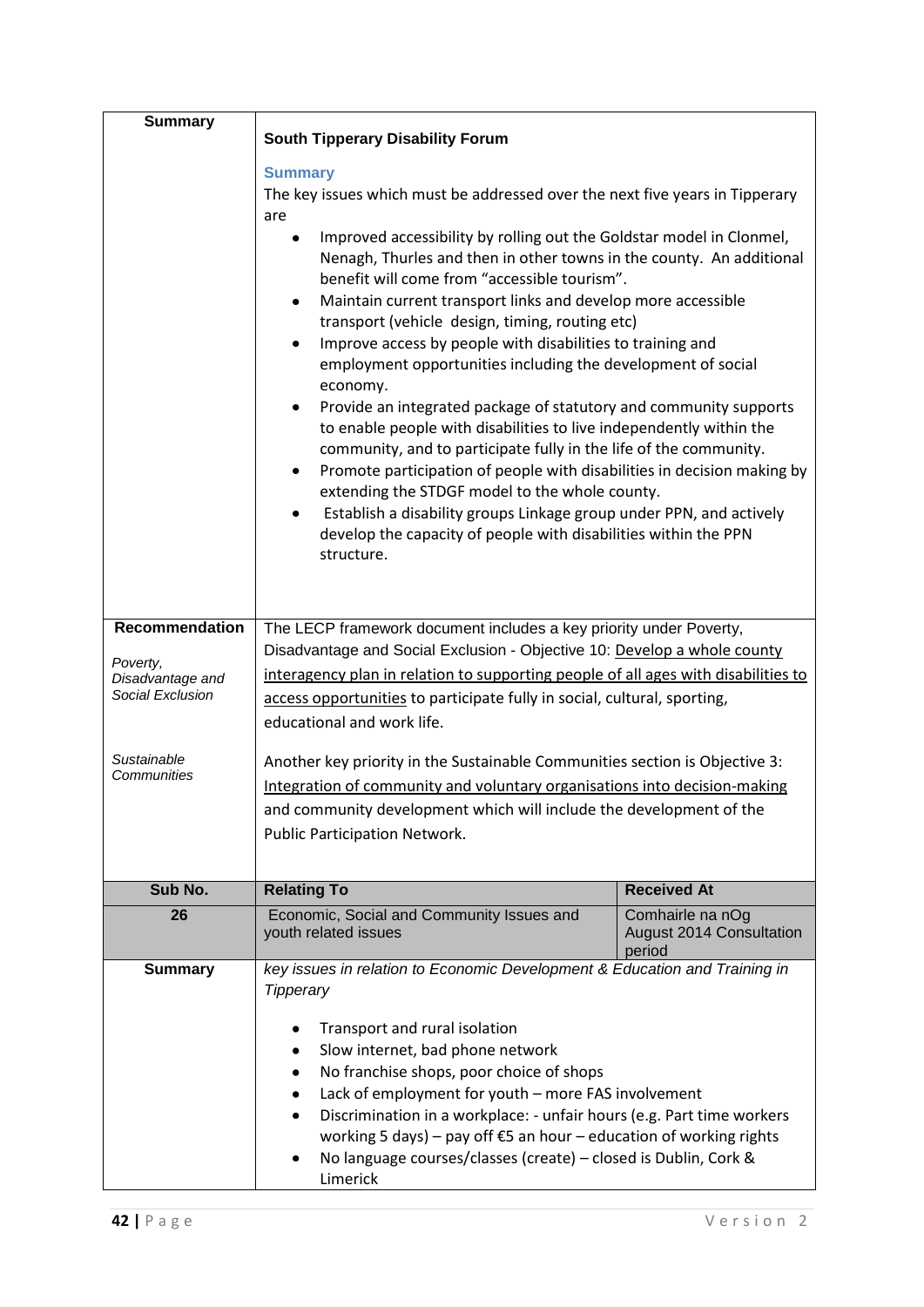| Better advertising of youth centres - encouragement and support by<br>$\bullet$                                 |
|-----------------------------------------------------------------------------------------------------------------|
| schools                                                                                                         |
| No drugs education and rehab centres - Nothing for under 18s (16-18)                                            |
|                                                                                                                 |
| key issues in relation to development of communities and social inclusion                                       |
|                                                                                                                 |
| Education on working rights<br>٠<br>Improving internet connections outside of Dublin (fiberoptics)<br>$\bullet$ |
| Encourage employment of young people and job creation                                                           |
| ٠<br>Create an environment in the medical sector for 16-18<br>٠                                                 |
| Put in more bus link s in Tipperary<br>$\bullet$                                                                |
| Lack of facilities<br>٠                                                                                         |
| Transport routes to local/rural areas<br>$\bullet$                                                              |
| Lots of public transport (under 18's)<br>$\bullet$                                                              |
| Youth spaces in each town - disability friendly facilities in every town<br>٠                                   |
|                                                                                                                 |
| Chance to gain work experience and get money<br>$\bullet$                                                       |
| playgrounds<br>٠                                                                                                |
|                                                                                                                 |
| Quality of life Issues:                                                                                         |
| Improve public transport – cheaper and more reliable<br>٠                                                       |
| More youth centres - BUILD THEM!<br>$\bullet$                                                                   |
| Clean up the streets - encourage tidy towns<br>$\bullet$                                                        |
| More student rates - leisure and transport<br>٠                                                                 |
| Voting age 16<br>$\bullet$                                                                                      |
| New county council e.g. listen to the public<br>٠                                                               |
| Better mental health support structure<br>٠                                                                     |
| More youth activities e.g. sport & leisure time<br>$\bullet$                                                    |
| More facilities e.g. library, gym, swimming pools<br>٠                                                          |
| More animal shelters - Build them                                                                               |
| Need better roads<br>٠                                                                                          |
|                                                                                                                 |
|                                                                                                                 |
| <b>Sustainable Development of Tipperary</b>                                                                     |
| Put in more bins for rubbish                                                                                    |
| More pools, gyms and sports fields<br>$\bullet$                                                                 |
| Promotion of positives in Tipperary towns                                                                       |
| Ageism $-$ put an end to it                                                                                     |
| Rural isolation is forced on rural teens in Tipperary                                                           |
| Bring down student rates                                                                                        |
| Re-establish routes for public transport                                                                        |
|                                                                                                                 |
| General suggestions to community and economic aspects of the LCEP Plan in                                       |
| <b>Tipp</b>                                                                                                     |
| Bring down student rates                                                                                        |
| Re-establish routes for public transportation                                                                   |
| Ageism - put an end to it                                                                                       |
| Rural isolation forced on young teens in Tipp                                                                   |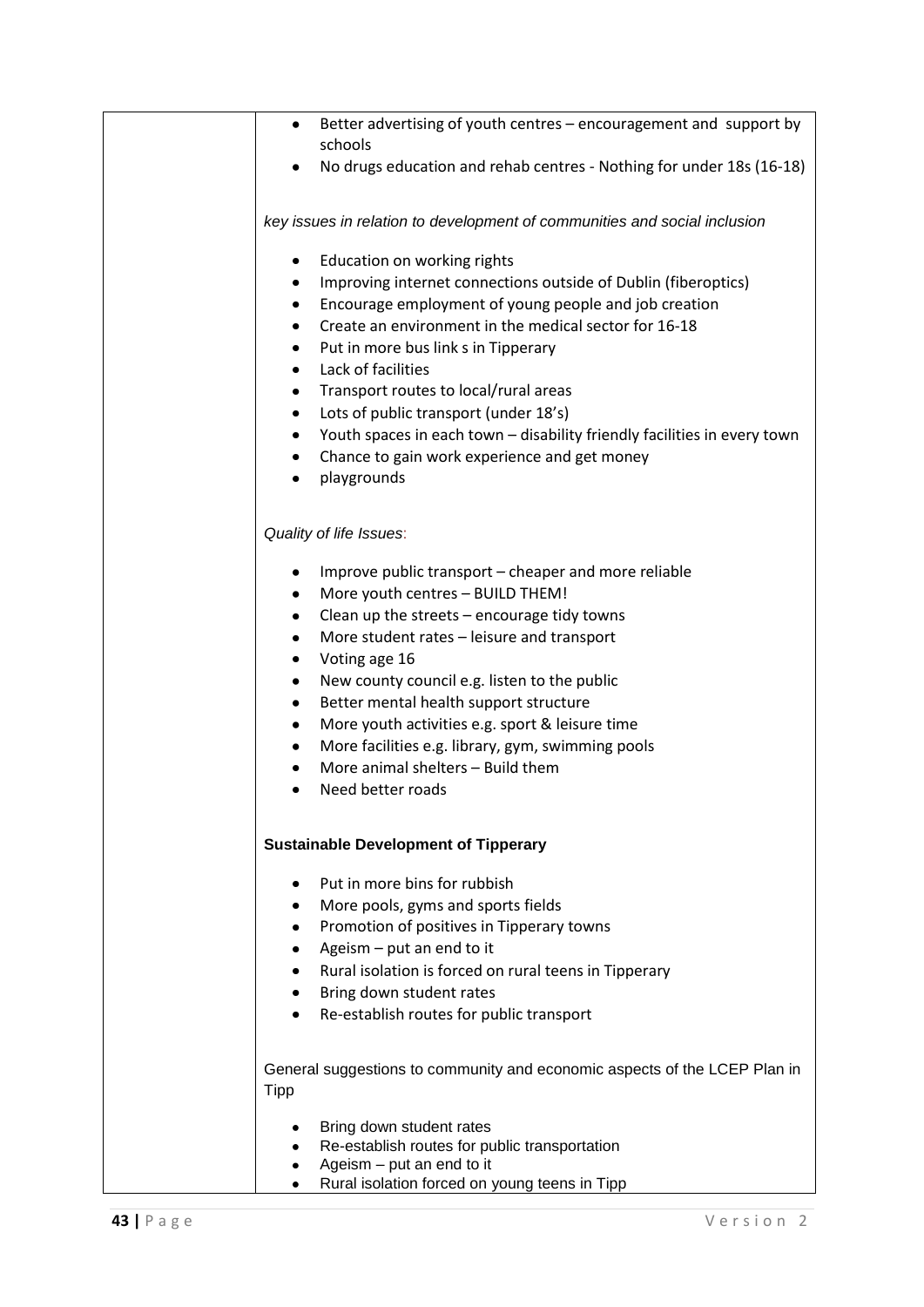|                                                                            | Put in more bins for rubbish<br>$\bullet$<br>More pools, gyms and sports fields<br>٠<br>Promotion of positives of Tipperary town<br>٠<br>Education of working rights<br>$\bullet$<br>Improving internet connections outside of Dublin (fiberoptics)<br>$\bullet$<br>Encourage employment of young people and job creation<br>٠<br>Create an environment in the medical sector for 16-18<br>$\bullet$<br>Put in more bus-links in Tipperary<br>$\bullet$                                                                                                                                                                                                                                                                                                                                                                                                                                                                                                                                                                                                                  |                                                                                                                |  |
|----------------------------------------------------------------------------|--------------------------------------------------------------------------------------------------------------------------------------------------------------------------------------------------------------------------------------------------------------------------------------------------------------------------------------------------------------------------------------------------------------------------------------------------------------------------------------------------------------------------------------------------------------------------------------------------------------------------------------------------------------------------------------------------------------------------------------------------------------------------------------------------------------------------------------------------------------------------------------------------------------------------------------------------------------------------------------------------------------------------------------------------------------------------|----------------------------------------------------------------------------------------------------------------|--|
| <b>Recommendation</b><br>Poverty,<br>Disadvantage and<br>Social Exclusion. | The majority of issues raised are covered in the LECP Framwork priorities: e,g,<br>Rural Isolation, youth unemployment, public transport and access, access to<br>youth services and facilities. Youth unemployment is included in the LECP<br>framework - Objective 3: Address the high level of youth unemployment.                                                                                                                                                                                                                                                                                                                                                                                                                                                                                                                                                                                                                                                                                                                                                    |                                                                                                                |  |
| Sustaining<br>Communities                                                  | It is suggested that an additional framework Objective be included which is<br>focused on youth engagement: Objective 4: To maximise potential of life<br>opportunities for young people and maximise their contribution to the<br>sustainable development of the county.<br>Other specific actions suggested may be included at the next stage of the<br>LECP plan when specific strategic actions are being developed/worked up. It<br>is also recommended that framework Objective11, on mental health be<br>broadened to include 'Integrated response to health and wellbeing in the<br>community'.<br>A number of the issues raised above are accommodated and noted as<br>Framework priorities such as broadband deficiency and rural isolation under<br>the Sustaining communities Priorities. Phase 2 will work these priority areas up<br>further and will refine and prioritise the areas that the LECP will focus upon.<br>The specifics of the submission will be considered during the next phase of the<br>LECP plan when the actions are being developed. |                                                                                                                |  |
| Sub No.                                                                    | <b>Relating To</b>                                                                                                                                                                                                                                                                                                                                                                                                                                                                                                                                                                                                                                                                                                                                                                                                                                                                                                                                                                                                                                                       | <b>Received At</b>                                                                                             |  |
| 27                                                                         | Youth employment, youth opportunities and<br>engagement, in adequate funding of youth<br>services                                                                                                                                                                                                                                                                                                                                                                                                                                                                                                                                                                                                                                                                                                                                                                                                                                                                                                                                                                        | <b>South Tipperary</b><br><b>Connecting youth</b><br><b>Group</b><br><b>August 2014</b><br>consultation period |  |
| <b>Summary</b>                                                             | Connecting youth submission re LECP - August 2014                                                                                                                                                                                                                                                                                                                                                                                                                                                                                                                                                                                                                                                                                                                                                                                                                                                                                                                                                                                                                        |                                                                                                                |  |
|                                                                            | Youth Work Services based in rural towns receive extremely low levels of<br>funding by comparison to their counterparts in cities. Indeed many towns do<br>not receive any funding for a youth project and rely on volunteers to support a<br>youth 'club'. Many rural based youth services are significantly underfunded in<br>terms of staffing, programmes and resources. Where a project in a rural area is<br>funded, in many cases it is funded as a 'one worker' project thus relying on<br>local voluntary support to deliver a youth service. These rurally-based 'one<br>worker' projects have been disproportionately affected with each reduction in<br>funding over the last five years, resulting in more than one third of their funding<br>being withdrawn.<br>Due to the availability of capital funding, however, at both a local County level                                                                                                                                                                                                         |                                                                                                                |  |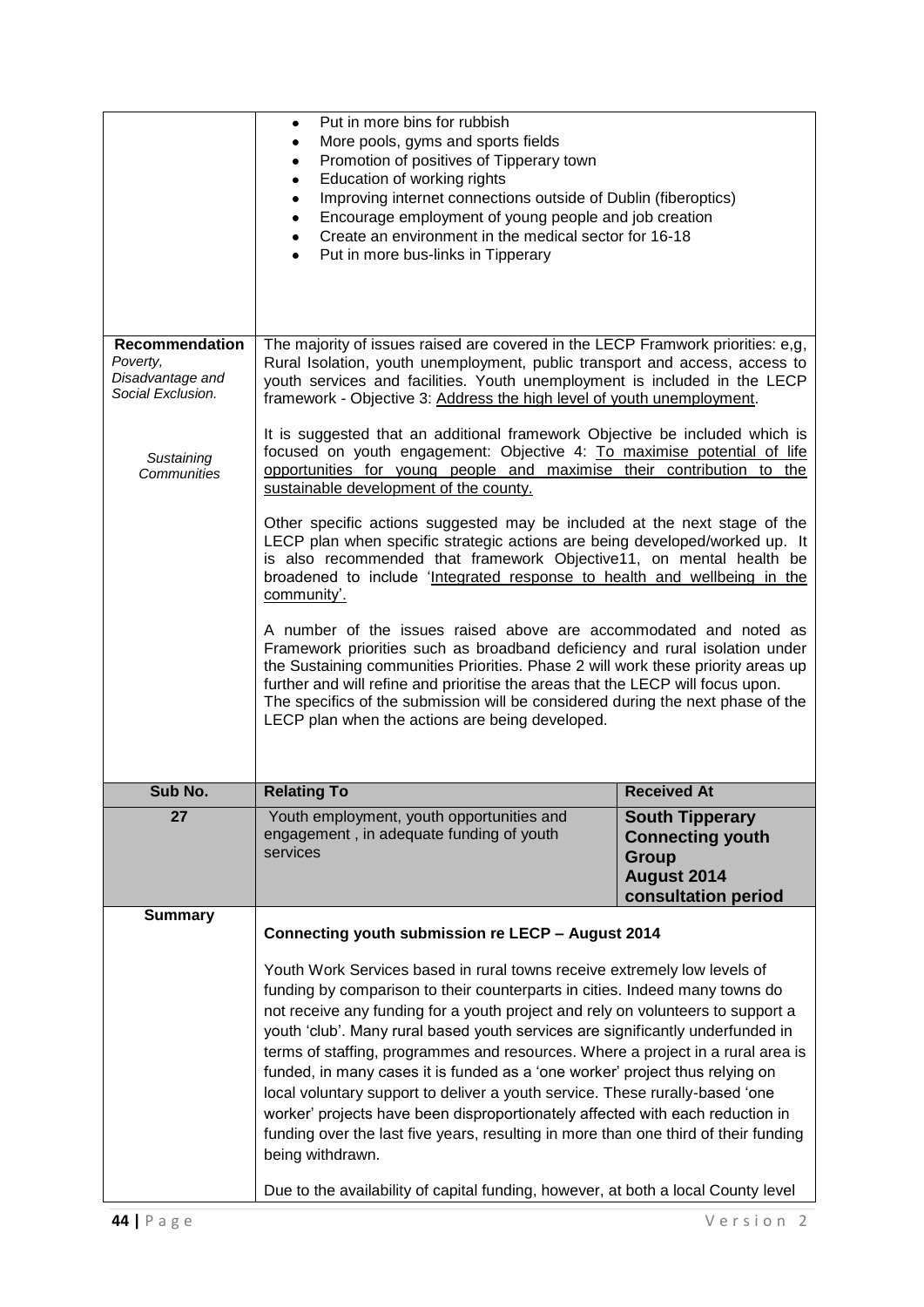|            | and at national level (the youth café capital scheme), significant capital        |
|------------|-----------------------------------------------------------------------------------|
|            | resources have been developed in local towns and communities in recent            |
|            | years including youth and community centres, youth cafés and community            |
|            |                                                                                   |
|            | halls, for example. The present circumstances have therefore given rise to a      |
|            | situation whereby local youth and community based services have ownership         |
|            | of, or access to, suitable facilities but without the necessary support staff or  |
|            | resources to deliver a level of service, with and for young people, to meet their |
|            |                                                                                   |
|            | identified needs.                                                                 |
|            |                                                                                   |
|            |                                                                                   |
|            |                                                                                   |
|            | The Connecting youth Group recommend supporting young people in                   |
| Tipperary. |                                                                                   |
|            |                                                                                   |
|            | The following supports could be implemented.                                      |
|            |                                                                                   |
| 1.         | youth centres in the main towns which are currently not being used to             |
|            |                                                                                   |
|            | capacity due to the lack of, or very limited funding available, to support        |
|            | programmes that engage young people. The LECP could focus on                      |
|            | supporting programmes that engage young people in a range of                      |
|            | activities with a social, educational, community and employment focus.            |
| 2.         | A programme could be considered to support community halls and                    |
|            |                                                                                   |
|            | centres to develop youth meeting hubs in smaller local rural areas.               |
|            | There are often good facilities in rural areas like community halls but           |
|            | they are often not used very much by young people.                                |
| 3.         | Youth Work Services have developed best practice in terms of youth                |
|            | participation with many young people on management boards of youth                |
|            |                                                                                   |
|            | services. There should be a focus on youth participation on statutory             |
|            | and voluntary boards especially in relation to decisions that affect              |
|            | young people.                                                                     |
|            | 4. Social activity programmes in areas of music, arts and physical activity       |
|            | that engage young people, in particular marginalised young people                 |
|            |                                                                                   |
| 5.         | Youth Employment programmes, for example, the 'Work Winner'                       |
|            | programme in Tipperary; a full time programme supporting young                    |
|            | people under the age of 25 to develop their employability through                 |
|            | training and work experience.                                                     |
| 6.         | Support Youth enterprise programmes or projects in rural areas                    |
|            |                                                                                   |
| 7.         | Support projects like establishment of innovative learning groups such            |
|            | as Coder dojo Groups re rural youth.                                              |
| 8.         | Projects that support the mental health and well-being of young people            |
|            | in rural areas                                                                    |
| 9.         | Projects that support the civic engagement of young people                        |
|            |                                                                                   |
|            | 10. Social economy type projects focused on young people and                      |
|            | engagement, for example social farming, fishing hubs, outdoor                     |
|            | pursuits activities                                                               |
|            | 11. Alternative learning programme delivered through youth services to            |
|            | support young people at risk of early school leaving                              |
|            |                                                                                   |
|            | 12. A music participation project, for example Cool Ceol                          |
|            | http://www.trys.ie/cool-ceol-short-video/, a pilot project funded by STLP         |
|            | under the last programme which focused on youth participation                     |
|            | through learning, via the traditional music of Tipperary                          |
|            |                                                                                   |
|            | 13. Other youth art/culture engagement programmes such as theatre                 |
|            | 14. Programmes that link young people to tourism and culture which                |
|            | support existing facilities and groups to develop programmes targeting            |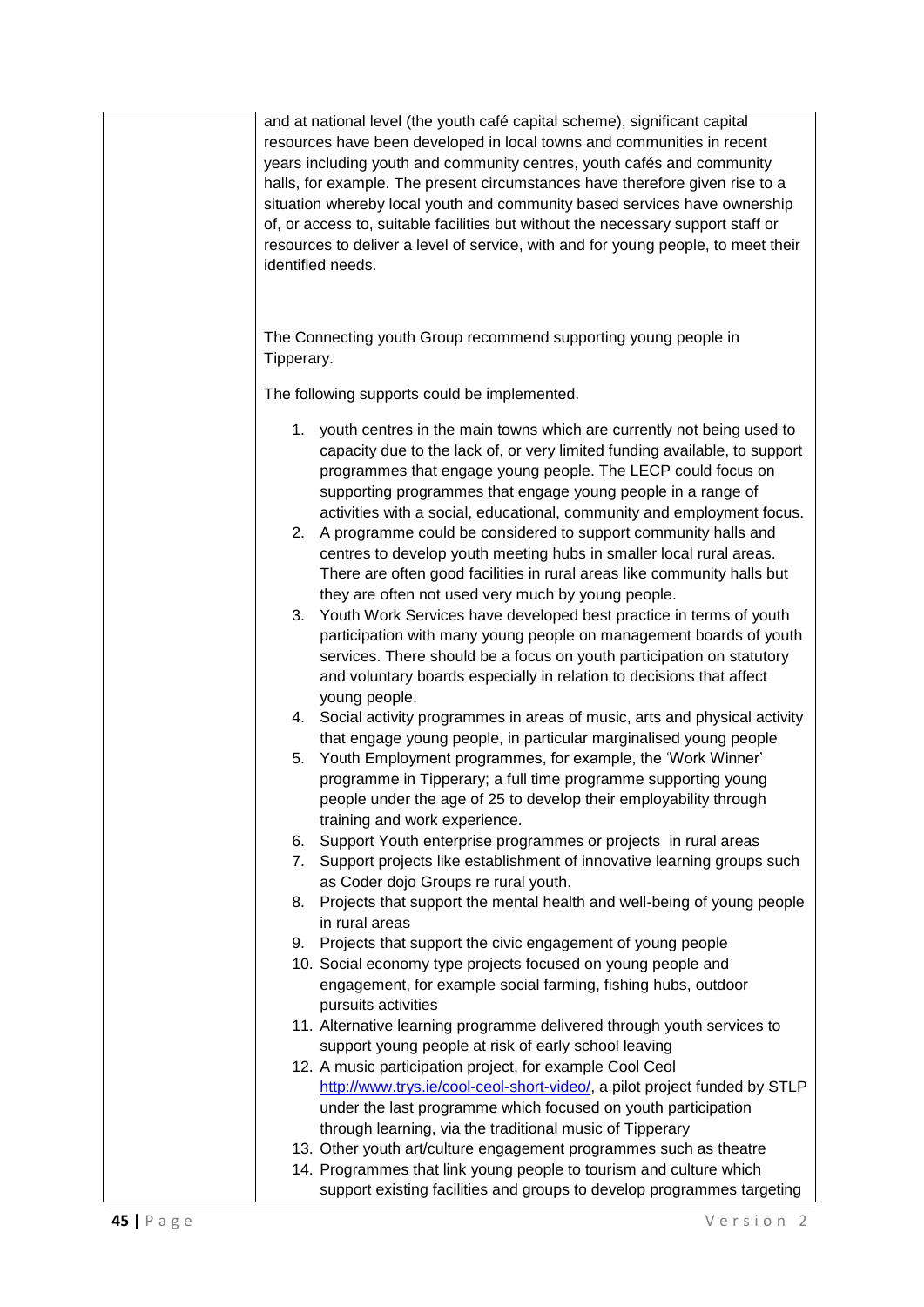|                                                   | young people, in particular disconnected young people<br>15. Any community projects supported under as part of the LECP, e.g.<br>have a youth participation policy and will be developing youth<br>programmes<br>16. Youth projects that focus on use of natural resources and engaging<br>activity centres, youth fishing hubs, etc<br>17. Consideration to be given to supporting transport provision in rural<br>counties so young people can engage including creation of strong<br>available in their local area'<br>18. Support "Youth Volunteer programme" to support volunteers who<br>manage community facilities from 16 years up, as a way of<br>leaders.                                                                 | community halls enhancement, should have to demonstrate that they<br>young people with the natural resources in their local area should be<br>supported, for example, youth focused environmental projects, outdoor<br>linkages between youth programmes and the rural transport services<br>so that young people can access the resources, services and facilities<br>encouraging active citizenship and involving them in community youth<br>projects. Provide training and shared responsibilities for young adult<br>19. Additionally, Comhairle na nÓg has been developed in each County as<br>the representative voice of young people and should be consulted in<br>relation to projects /plans/ strategies that affect them. In Tipperary,<br>Comhairle na nÓg have identified 'rural youth' as a theme for 2014. |
|---------------------------------------------------|--------------------------------------------------------------------------------------------------------------------------------------------------------------------------------------------------------------------------------------------------------------------------------------------------------------------------------------------------------------------------------------------------------------------------------------------------------------------------------------------------------------------------------------------------------------------------------------------------------------------------------------------------------------------------------------------------------------------------------------|---------------------------------------------------------------------------------------------------------------------------------------------------------------------------------------------------------------------------------------------------------------------------------------------------------------------------------------------------------------------------------------------------------------------------------------------------------------------------------------------------------------------------------------------------------------------------------------------------------------------------------------------------------------------------------------------------------------------------------------------------------------------------------------------------------------------------|
| <b>Recommendation</b>                             | The LECP framework Priorities have two key actions relating to youth:                                                                                                                                                                                                                                                                                                                                                                                                                                                                                                                                                                                                                                                                |                                                                                                                                                                                                                                                                                                                                                                                                                                                                                                                                                                                                                                                                                                                                                                                                                           |
| Poverty,<br>Disadvantage and<br>Social Exclusion. | Address the high level of youth unemployment<br>To maximise potential of life opportunities for young people and<br>maximise their contribution to the sustainable development of the<br>county<br>Youth unemployment is included in the LECP framework - Objective 3:<br>Address the high level of youth unemployment.<br>It is suggested that an additional framework Objective be included which is<br>focused on youth engagement: Objective 4: To maximise potential of life<br>opportunities for young people and maximise their contribution to the<br>sustainable development of the county.<br>The specific points raised above can be considered in the next phase of the<br>LECP development which will focus on actions. |                                                                                                                                                                                                                                                                                                                                                                                                                                                                                                                                                                                                                                                                                                                                                                                                                           |
| Sub No.                                           | <b>Relating To</b>                                                                                                                                                                                                                                                                                                                                                                                                                                                                                                                                                                                                                                                                                                                   | <b>Received From</b>                                                                                                                                                                                                                                                                                                                                                                                                                                                                                                                                                                                                                                                                                                                                                                                                      |
| 28                                                | <b>Self Harm and Suicide</b>                                                                                                                                                                                                                                                                                                                                                                                                                                                                                                                                                                                                                                                                                                         | Edward O'Sullivan, Kilfeacle, Co.<br>Tipperary.                                                                                                                                                                                                                                                                                                                                                                                                                                                                                                                                                                                                                                                                                                                                                                           |
| <b>Summary</b>                                    | There is no obvious mention of self harm and suicide which is an endemic<br>feature of rural counties like Tipperary and there is very dysfunctional<br>psychiatric service running out of the HSE in the area, including scarce<br>resources, enormous employee turnover and a defensive culture has<br>developed.<br>The economic cost of suicide is significant as well as the social impact and I<br>believe the HSE needs support --particularly in Tipperary                                                                                                                                                                                                                                                                   |                                                                                                                                                                                                                                                                                                                                                                                                                                                                                                                                                                                                                                                                                                                                                                                                                           |